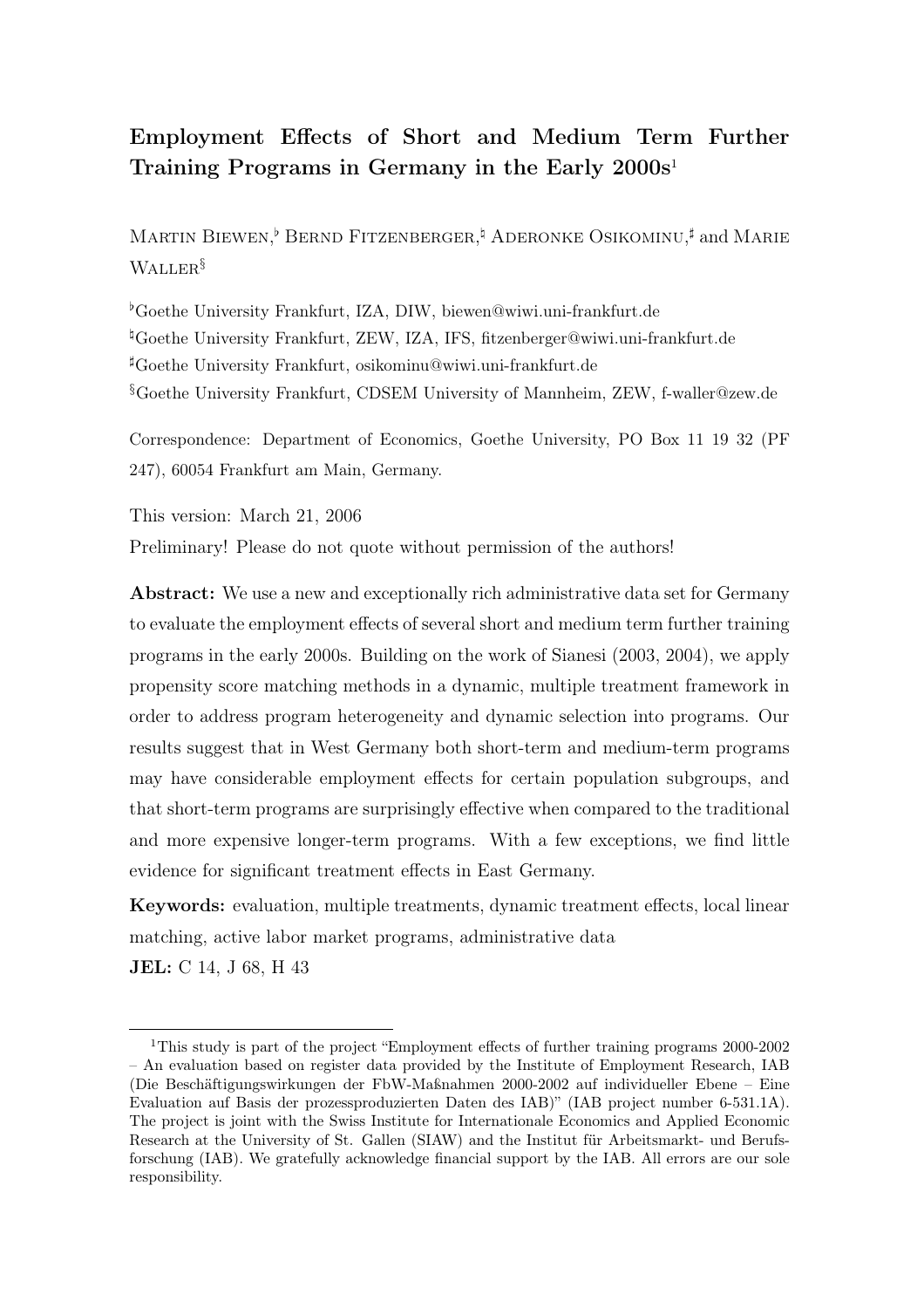# Contents

| 1              |          | Introduction                                                                 | $\mathbf{1}$   |  |  |  |  |  |  |  |  |
|----------------|----------|------------------------------------------------------------------------------|----------------|--|--|--|--|--|--|--|--|
| $\overline{2}$ |          | Training Schemes within German Active Labor Market Policy                    |                |  |  |  |  |  |  |  |  |
|                | 2.1      |                                                                              | $\overline{2}$ |  |  |  |  |  |  |  |  |
|                | 2.2      |                                                                              | $\overline{5}$ |  |  |  |  |  |  |  |  |
| 3              | Data     |                                                                              |                |  |  |  |  |  |  |  |  |
|                | 3.1      | Structure of the Integrated Employment Biographies Sample (IEBS).            | $\overline{5}$ |  |  |  |  |  |  |  |  |
|                | 3.2      |                                                                              | $\overline{7}$ |  |  |  |  |  |  |  |  |
|                | 3.3      | Evaluation Sample and Training Programs $\ldots \ldots \ldots \ldots \ldots$ | 8              |  |  |  |  |  |  |  |  |
| 4              |          | The Multiple Treatment Framework                                             | 9              |  |  |  |  |  |  |  |  |
|                | 4.1      |                                                                              | 10             |  |  |  |  |  |  |  |  |
|                | 4.2      |                                                                              | 12             |  |  |  |  |  |  |  |  |
|                | 4.3      | Interpretation of Estimated Treatment Effect<br>14                           |                |  |  |  |  |  |  |  |  |
|                | 4.4      |                                                                              | 16             |  |  |  |  |  |  |  |  |
|                |          | 4.4.1                                                                        | 16             |  |  |  |  |  |  |  |  |
|                |          | 4.4.2<br>Kernel Function and Bandwidth Choice                                | 17             |  |  |  |  |  |  |  |  |
|                |          | 4.4.3                                                                        | 19             |  |  |  |  |  |  |  |  |
|                |          | 4.4.4                                                                        | 19             |  |  |  |  |  |  |  |  |
| 5              |          | <b>Empirical Results</b>                                                     | 20             |  |  |  |  |  |  |  |  |
|                | 5.1      |                                                                              | 20             |  |  |  |  |  |  |  |  |
|                | 5.2      |                                                                              | 22             |  |  |  |  |  |  |  |  |
| 6              |          | Conclusion                                                                   | 26             |  |  |  |  |  |  |  |  |
|                | Appendix |                                                                              | 32             |  |  |  |  |  |  |  |  |
|                |          | Participation in Active Labor Market Programs in Germany                     | 32             |  |  |  |  |  |  |  |  |
|                |          |                                                                              | 34             |  |  |  |  |  |  |  |  |
|                |          | Sample Sizes and Descriptive Statistics for Selected Variables               | 37             |  |  |  |  |  |  |  |  |
|                |          |                                                                              | 41             |  |  |  |  |  |  |  |  |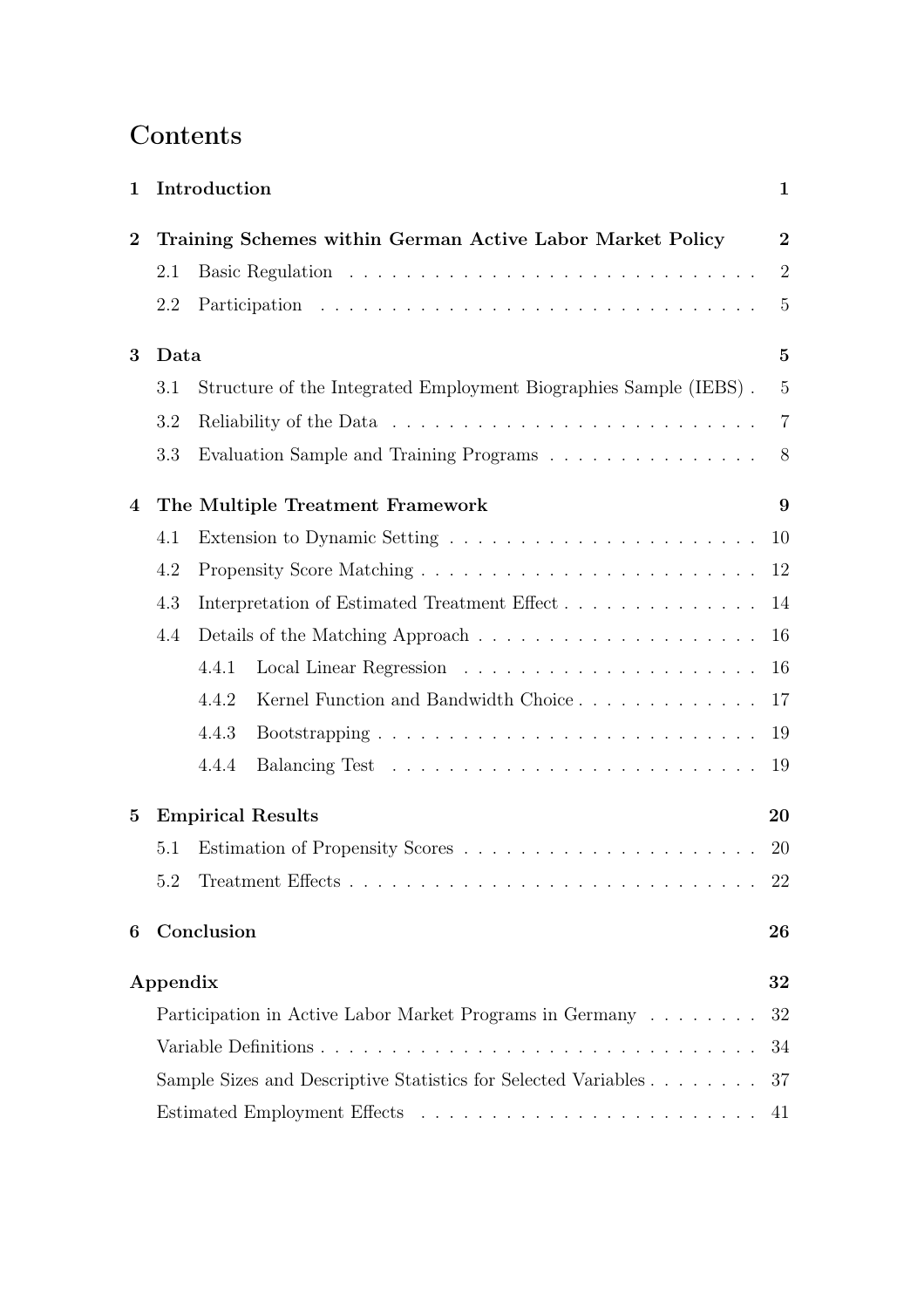# 1 Introduction

Each year, the German government spends about 20 billion  $Euros<sup>2</sup>$  on active labor market policies. A considerable part of these resources flows into different types of training programs aimed at providing general and specific skills to unemployed individuals. In contrast to public sector sponsored training in other countries, German training schemes are traditionally long-term programs requiring full-time participation. In fact, the average length of such programs ranges from 6 to 12 months. Following criticism that such programs may not be effective as they "lock-in" the participants for a long time, there has been a shift towards short-term programs recently.<sup>3</sup> Lasting typically some weeks only, these schemes are less expensive and do not release participants from continuing their job search. However, due to lacking empirical evidence, it remains an open question how such short-term programs compare to the traditional medium to long-term programs in terms of effectiveness.

In this paper, we employ a dynamic multiple treatment framework to compare the employment effects of short-term training to those of traditional medium to longterm programs (called further training in the following). Within the group of further training programs we distinguish between pure classroom training and programs that include "hands-on experience" in the form of internships or working in practice firms. Building on the work of Sianesi (2003, 2004), we apply propensity score matching methods in a dynamic, multiple treatment framework. In order to take account of the dynamic sorting process among the unemployed, treatment effects are stratified by elapsed duration of unemployment and estimated using local linear matching based on the propensity score as well as on the calendar month of the beginning of the unemployment spell. Treatment status is defined subject to the time window of elapsed unemployment duration. The treatment parameters we estimate thus mirror the decision problem of the case worker and the unemployed who recurrently during the unemployment spell decide whether to start any of the programs now or to postpone participation to the future.

For a long time, it was difficult to obtain informative statistical results on the effectiveness of active labor market policies in Germany. Existing data sets were either too small or lacked detailed information on program participation. Evaluation results therefore often did not find statistically significant effects and were not able to address aspects such as program heterogeneity or dynamic selection into pro-

<sup>2</sup>19.52 billion Euros in 2004, see Bundesagentur für Arbeit (2005a).

<sup>3</sup>See Bundesagentur für Arbeit (2005b), p. 83.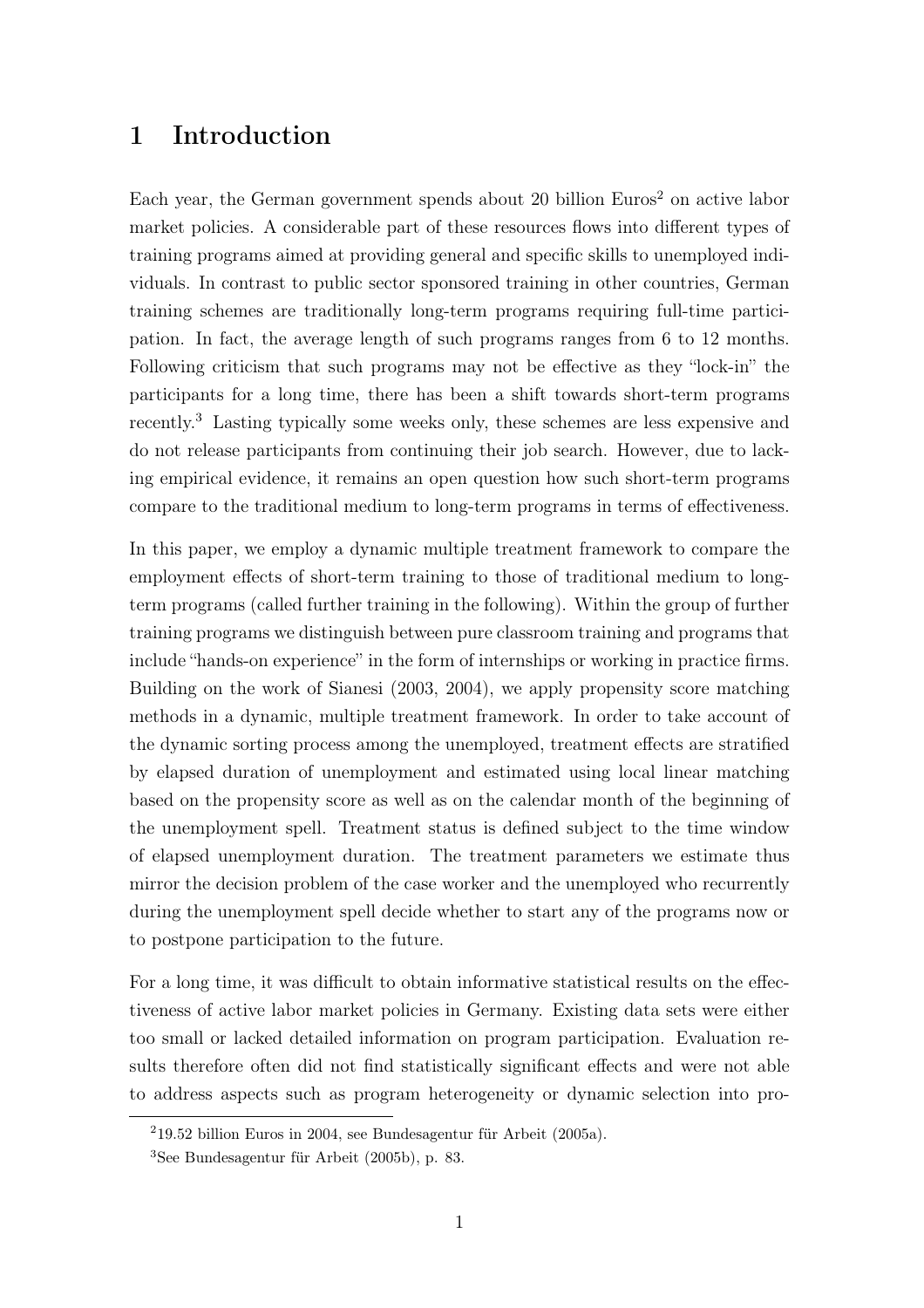grams.<sup>4</sup> It has not been until very recently, that sufficiently large and informative data sets have become available. Using such a data set, Lechner, Miquel and Wunsch (2005a,b), Fitzenberger and Speckesser (2005), Fitzenberger, Osikominu and Völter (2005) have found positive employment effects for some programs and some subgroups of participants in further training programs in the 1980s and 1990s. In this evaluation study we use another new and exceptionally rich data set, the Integrated Employment Biographies Sample (IEBS). The IEBS is based on administrative records and comprises detailed daily information on employment and benefit reception histories from 1990 onwards as well as detailed information on unemployment and participation in different programs of active labor market policy from 2000 onwards. Moreover, our data set includes a rich set of covariates that allow to control for the selection into the different programs, in particular information on health, education and family characteristics, as well as detailed regional and sectoral information. As for instance Lechner, Miquel and Wunsch (2005b) have found that treatment effects may differ for different population subgroups, we carry out our analysis for West and East Germany, and for male and female participants separately. In particular, we analyze treatment effects for an inflow sample of individuals who became unemployed between February 2000 and January 2002, and some of those participated in one of the training programs described above at some point of their unemployment spell.

The remainder of the paper is structured as follows: Section 2 provides a short description of the institutional regulations for active labor market policies in Germany. Section 3 focuses on the data and the different training programs analyzed in this study. Section 4 describes our methodological approach to estimating treatment effects. The empirical results are discussed in section 5. Section 6 concludes.

# 2 Training Schemes within German Active Labor Market Policy

### 2.1 Basic Regulation

The central goal of active labor market policy in Germany is to permanently reintegrate unemployed individuals or individuals who are at risk of becoming unemployed

<sup>4</sup>A recent survey can be found in Speckesser (2004, chapter 1).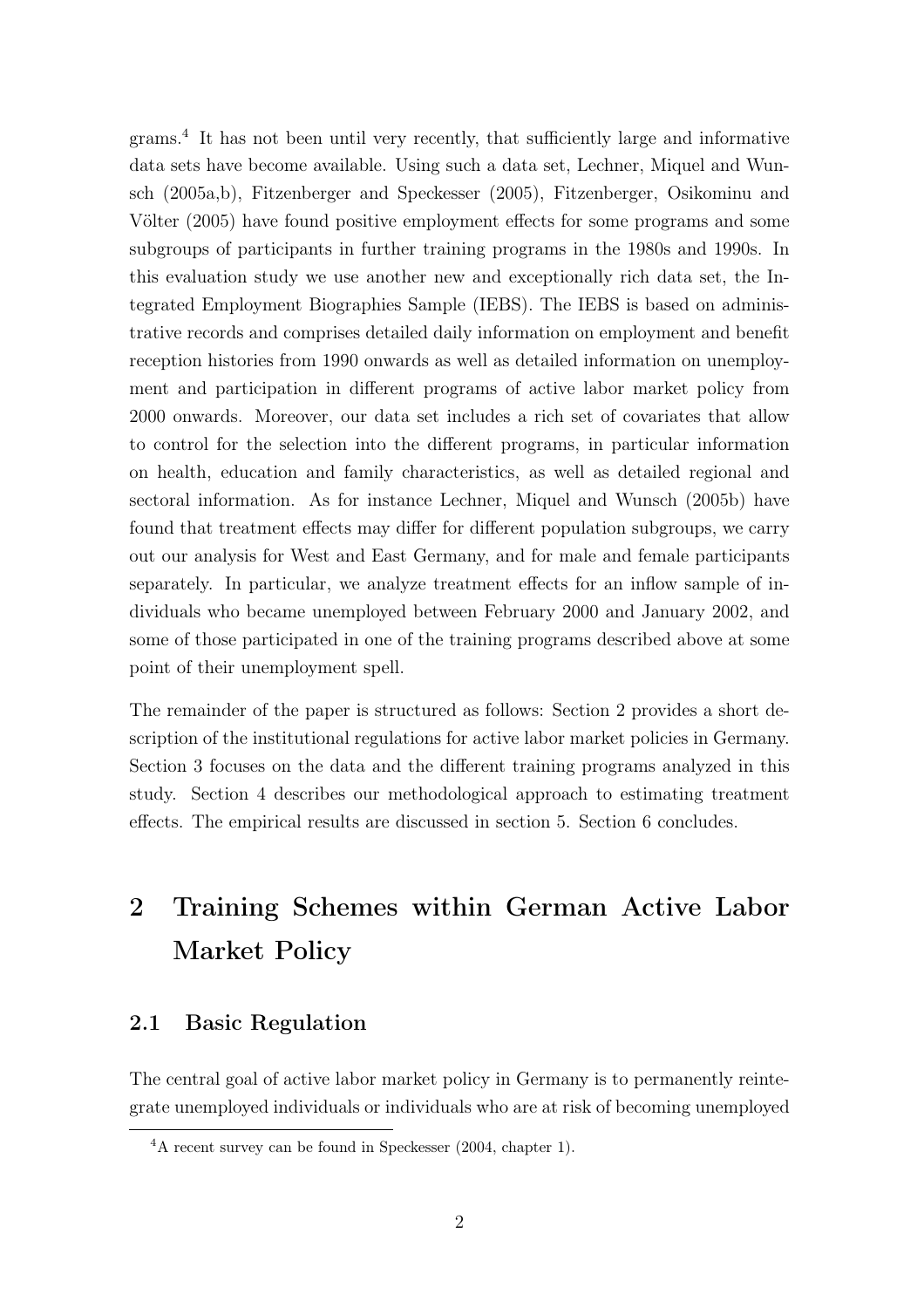back into the labor market.<sup>5</sup> Special attention is paid to problem groups such as long-term unemployed, the elderly, disabled persons, and women reentering the labor market after parental leave. German active labor market policy comprises a variety of measures ranging from subsidized employment to training programs aimed at improving the qualifications of the participants. For an overview over different kinds of policies and their quantitative importance, see tables 1 to 3 in the appendix.

As to training measures, German legislation distinguishes three main types of training: further training (Berufliche Weiterbildung), retraining (Umschulung), and short-term training (Trainingsmaßnahmen und Maßnahmen der Eignungsfeststellung).<sup>6</sup> In general, all three types of training measures require full-time participation. The different kinds of training measures differ considerably in length and contents. The label 'further training' subsumes different medium term training measures that last several months. On the one hand, there are advanced training or refresher courses imparting professional skills and techniques through classroom or on-the-job training. On the other hand, the heading 'further training' also includes practical training programs, the so-called practice firms or workshops, that provide rather general skills. Participants in these programs have the opportunity to practice everyday working activities in a simulated work environment. The most comprehensive training scheme is retraining. This program type lasts two to three years and typically leads to a new vocational education degree within the German apprenticeship system. In general, it comprises periods of classroom training as well as internships. By contrast, short-term training courses last only two to twelve weeks. The aim of this type of training is twofold. On the one hand, it provides skills that facilitate job search, e.g. through job application training or basic computer courses. On the other hand, it is used to assess and to monitor the abilities and the willingness to work of the unemployed.

To become eligible for participation in an active labor market program, job seekers have to register personally at the local labor office. This involves a counseling interview with the caseworker. Besides being registered as unemployed or as a job seeker at risk of becoming unemployed, candidates for short-term training measures

<sup>&</sup>lt;sup>5</sup>This study focuses on active labor market policies in Germany in the years 2000 to 2002, the period just before the so-called Hartz-reforms became effective. The following paragraphs give a brief overview over the institutional setting in this period. In 2003, there was a major change in the regulation of the assignment into training measures (the Hartz I-reform, see Biewen and Fitzenberger (2004)).

<sup>6</sup>Furthermore, there are specific training schemes for adolescents and disabled persons, as well as German language courses for asylum seekers or ethnic Germans returning from former German settlements in Eastern Europe. These training measures are not analyzed here.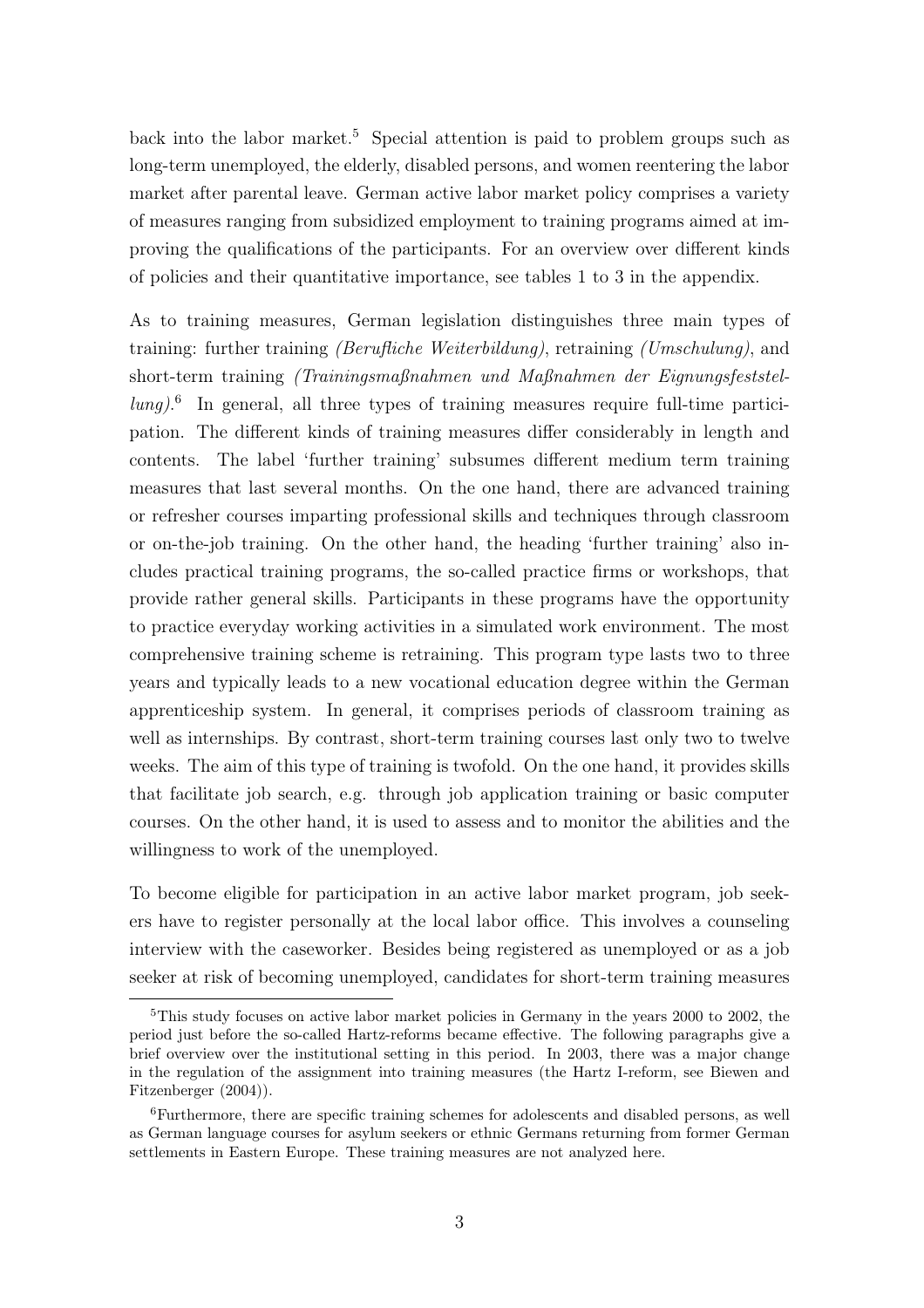do not have to fulfil any additional eligibility criteria. As regards to medium- and long-term training measures, individuals are in principal eligible only if they also fulfil a minimum work requirement of one year and are entitled to unemployment compensation. However, there are several exceptions to these requirements. The really binding criterium is that the training scheme has to be considered necessary in order for the job seeker to find a new job. This is for instance the case if the employment chances in the target occupation of a job seeker are good but require an additional adjustment of skills. Training measures are usually assigned by the caseworker. The registered job seekers may also take the initiative, but their proposition has to be approved by the caseworker. Suitable training programs are chosen from a pool of certified public or private institutions or firms.

Active labor market policy is complemented by passive measures. The unemployment compensation system distinguishes three kinds of transfers: unemployment benefits (Arbeitslosengeld), unemployment assistance (Arbeitslosenhilfe) and subsistence allowance (Unterhaltsgeld). Unemployment compensation, in contrast to social assistance, is granted to individuals who contributed to the unemployment insurance in the past and who are able and available to work. Registered unemployed who fulfil a minimum work requirement of twelve months within the last three years are entitled to unemployment benefits. The amount and the entitlement period of unemployment benefits depend on age, previous earnings, previous employment experience, and family status. After expiration of their unemployment benefits, unemployed individuals may receive the lower, means tested unemployment assistance. Subsistence payments are paid to participants in further and retraining programs who fulfil the eligibility criteria stated above. It is usually of the same amount as the transfer payment the unemployed received before. Once granted, subsistence allowance is paid at least as long as the unemployed participates in the program. Overall, there are no significant financial incentives for unemployed to participate in a training program.<sup>7</sup>

<sup>7</sup>The regulation of unemployment benefits, unemployment assistance and subsistence allowance changed in 2005. Subsistence payments during training measures have been abolished. If entitled, participants in training programs now continue drawing unemployment benefits. In addition, unemployment assistance and social assistance are combined into a second kind of unemployment benefit (Arbeitslosengeld II). As we only evaluate programs starting in the period February 2000 to January 2003, our results are only marginally affected by these changes.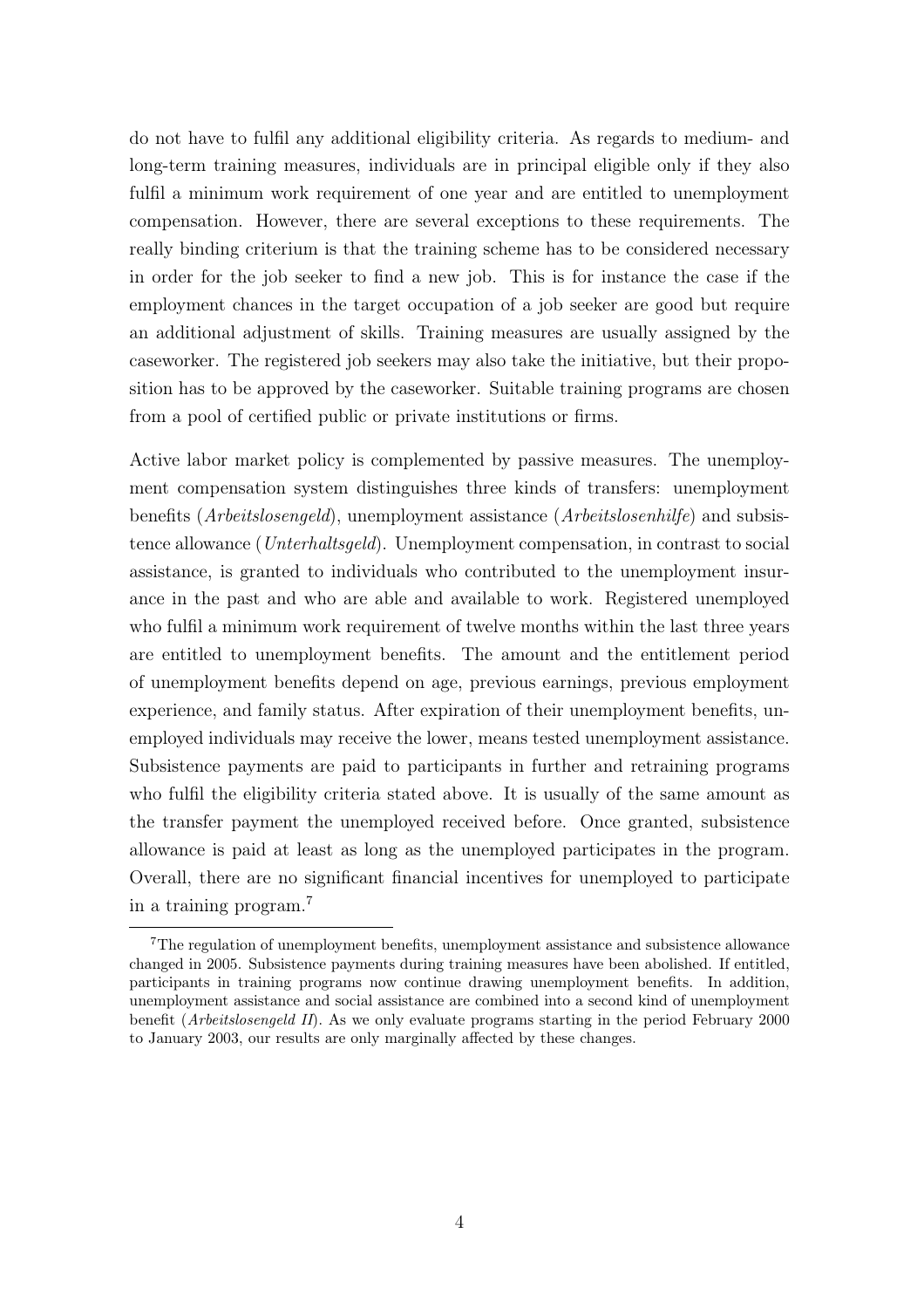### 2.2 Participation

Traditionally, training measures are the most important part of active labor market policy in Germany. Since the introduction of the Social Code III (Sozialgesetzbuch III) in 1998, several reforms were introduced, leading to a focus on measures considered particularly effective in activating the unemployed in the short run and in preventing long-term unemployment. In recent years, allocation of resources has shifted from the comprehensive and expensive medium- and long-term training schemes to less expensive short-term measures.

In fact, tables 1 and 2 in the appendix show a clear decline in average stocks as well as in entries into longer-term training programs, as opposed to an increasing trend for short-term programs. As evident from table 3, the average monthly training costs per participant are much lower for short-term training courses than for the longerterm measures. In addition to these higher direct costs, participants in longer-term training schemes usually receive subsistence allowance. However, the subsistence payments simply replace the ordinary unemployment compensation the participants would have otherwise received. Most striking is the considerable difference in average duration of the courses (see column (2) of table 3). While short-term training courses last on average one month, the duration of longer-term programs, where the average is taken over both further and retraining schemes, lies between eight and ten months.

### 3 Data

# 3.1 Structure of the Integrated Employment Biographies Sample (IEBS)

In this paper, we use a new and particularly rich administrative data set, the Integrated Employment Biographies Sample. The IEBS is a 2.2% random sample of individual data drawn from the universe of data records collected in four different administrative processes.<sup>8</sup> The individuals in the IEBS are thus representative for the population made up by those who have data records in any of the four administrative processes. The IEBS contains detailed daily information on employment subject to social security contributions, receipt of transfer payments during unemployment,

<sup>8</sup>For more information on the IEBS, see Osikominu (2005, section 3) and Hummel et al. (2005). We use a version of the IEBS that has been supplemented with additional information not publicly available.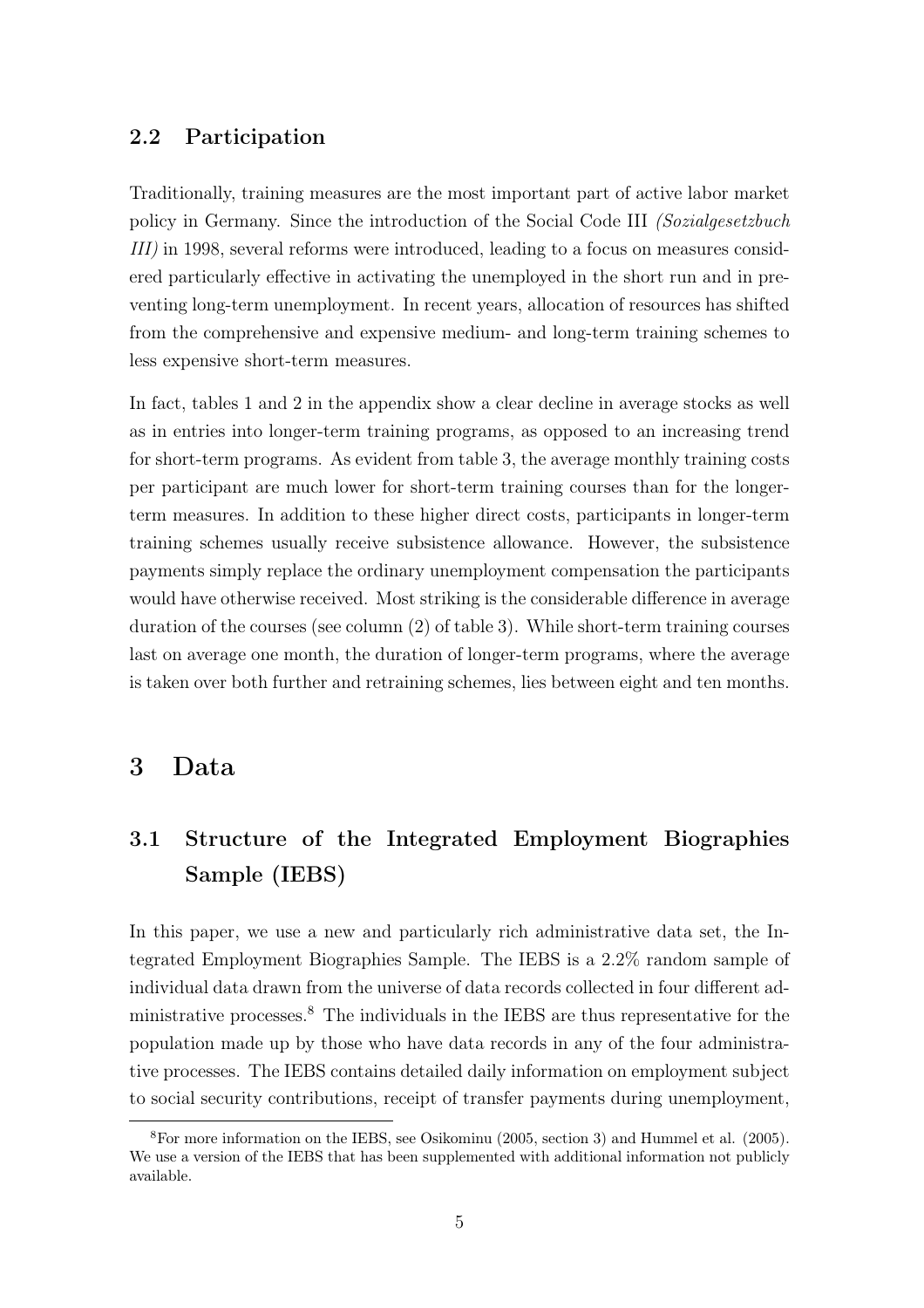job search, and participation in different programs of active labor market policy. In addition, the IEBS comprises a large variety of covariates including socio-economic characteristics (information on family, health and educational qualifications), occupational and job characteristics, extensive firm and sectoral information, as well as details on individual job search histories such as assessments of case workers. The advantage of this rich set of covariates is that it can be used to reconstruct the circumstances that did or did not lead to the participation in a particular program thus making it possible to control for the factors that drive the selection of individuals into participants and non-participants of a given program.

The IEBS collects information from four different administrative sources: the Employment History (Beschäftigten-Historik), the Benefit Recipient History (Leistungsempfänger-Historik), the Supply of Applicants (Bewerberangebot), and the Data Base of Program Participants (Massnahme-Teilnehmer-Gesamtdatenbank).

The first data source, the Employment History, consists of social insurance register data for employees subject to contributions to the public social security system. It covers the time period 1990 to 2003. The main feature of this data is detailed daily information on the employment status of each recorded individual. We use this information to account for the labor market history of individuals as well as to measure employment outcomes. For each employment spell, in addition to start and end dates, data from the Employment History contains information on personal as well as job and firm characteristics such as wage, industry or occupation.

The second data source, the Benefit Recipient History, includes daily spells of all unemployment benefit, unemployment assistance and subsistence allowance payments individuals in our sample received between January 1990 and June 2004. It also contains information on personal characteristics. The Benefit Recipient History is important as it provides information on the periods in which individuals were out of employment and therefore not covered by the Employment History. In particular, the Benefit Recipient History includes information about the exact start and end dates of periods of transfer receipt. We expect this information to be very reliable since it is, at the administrative level, directly linked to flows of benefit payments. Information on benefit payments allow us to construct individual benefit histories reaching back several years. Moreover, we use additional information contained in the Benefit Recipients History describing penalties and periods of disqualification from benefit receipt that may reveal that unemployed individuals showed signs of lacking motivation.

The third data source included in the IEBS is the so-called Supply of Applicants,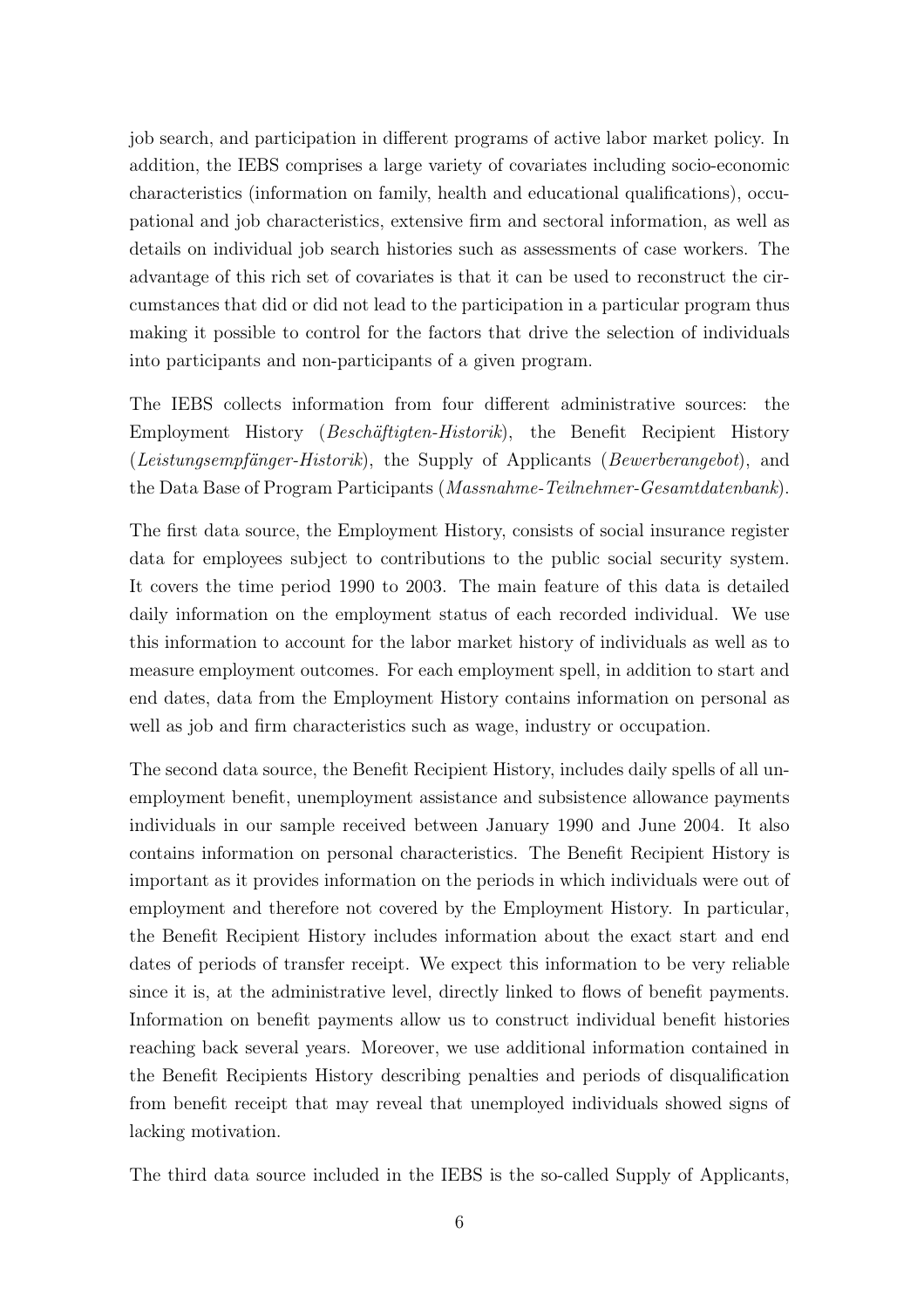which contains diverse data on individuals searching for jobs. The Supply of Applicants data covers the period January 1997 to June 2004. In our study it is used in two ways. First, it provides additional information about the labor market status of a person, in particular if the person in question is searching for a job but is not (yet) registered as unemployed or whether he or she is sick while registered unemployed. Second, the spells of job search episodes contained in the Supply of Applicants file include detailed information about personal characteristics, in particular about educational qualifications, nationality, marital status. They also provide information about the labor market prospects of the applicants as assessed by the case worker, about whether the applicant wishes to change occupations, and about health problems that might influence employment chances. Finally, the data on applicants include regional information, which we supplement with unemployment rates at the district level.

The fourth and final data source of the IEBS is the Data Base of Program Participants. This data base contains diverse information on participation in public sector sponsored labor market programs covering the period January 2000 to July 2004. Similar to the other sources, information comes in the form of spells indicating the start and end dates at the daily level, the type of the program as well as additional information on the program such as the planned end date, whether the participant entered the program with a delay, and whether the program was successfully completed. The Data Base of Program Participants not only contains information on the set of training measures evaluated in this paper, but also on other programs such as employment subsidies. This is important, as it enables us to distinguish between different types of employment when measuring evaluation outcomes.

### 3.2 Reliability of the Data

Being among the first to use the IEBS, we checked the reliability of the data very carefully. We ran extensive consistency checks of the records coming from the different sources, making use of additional information on the data generating process provided to us by the Institute for Employment Research.<sup>9</sup> In addition, we consulted experts in local labor agencies. Our conclusion is that the employment and benefit data are highly reliable concerning employment status, wage and transfer payments, and the start and end dates of spells. The reason for this seems to be that contribution rates and benefit entitlements are directly based on this information. On

<sup>&</sup>lt;sup>9</sup>This work is documented in Bender et al.  $(2004, 2005)$ .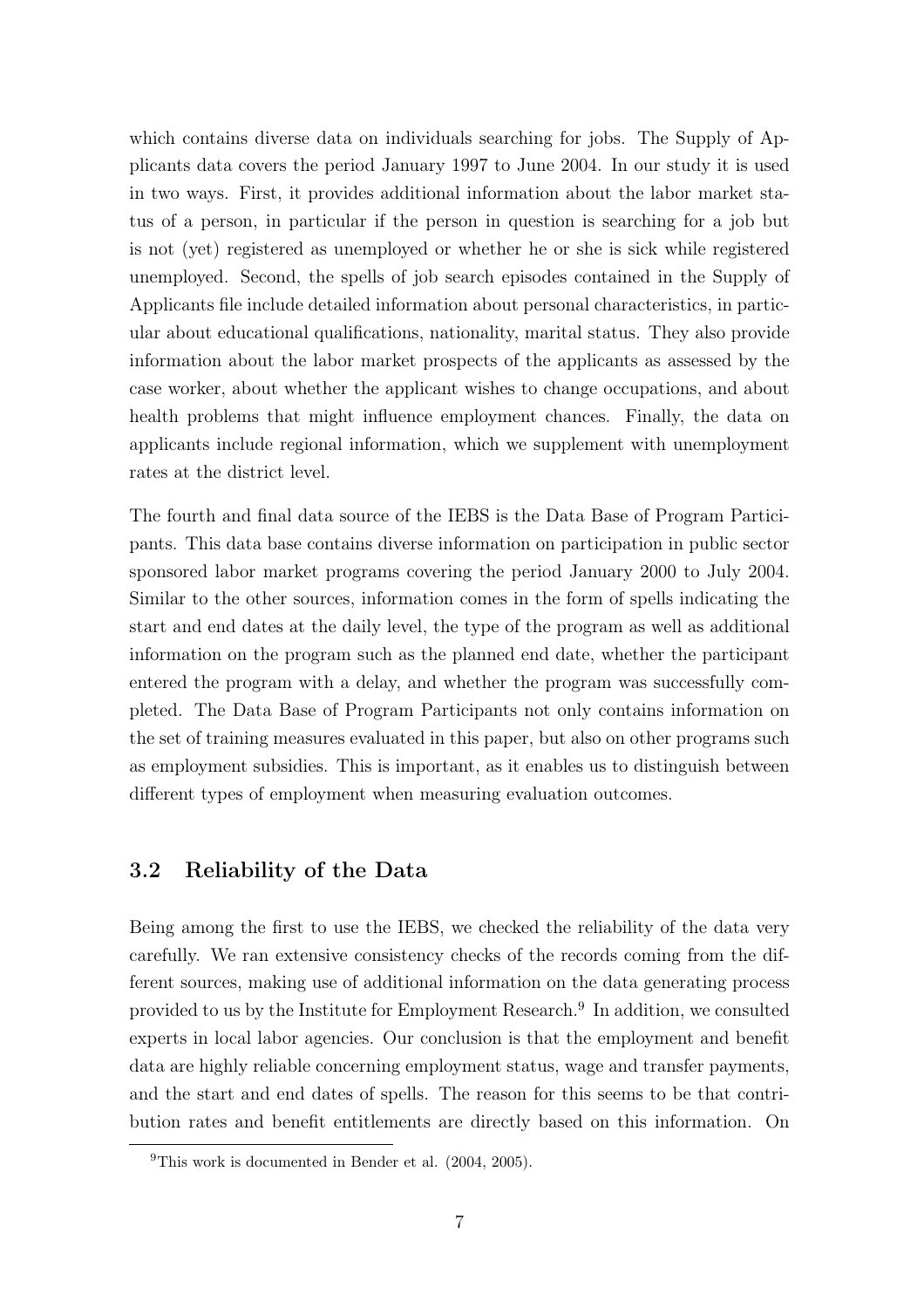the other hand, information not needed for these administrative purposes seems less reliable. For example, in the employment data base the educational variable appears to be affected by measurement error as it is not directly relevant for social security entitlements.<sup>10</sup> Personal characteristics exhibit a higher degree of reliability in the program participation and job seeker data, because they are relevant for the purpose of assigning job offers or programs to the unemployed. For our evaluation, we exploit the available information as efficiently as possible by choosing the data source that is most reliable for a given purpose.

Although the data generally seem very reliable, we saw some need for minor corrections and imputations. As mentioned before, start and end dates are highly reliable in the employment and benefit payments data. Unfortunately, this does not seem to be the case for the end dates in the data on job seekers and program participants. With regard to the job search data, we circumvent this problem by using the transfer payments and employment spells in order to correctly assess the labor market status of an individual. However, the limited reliability of the end dates in the program participation data – mostly due to non-attendance or early drop-outs not always correctly registered in the data – is a problem for the evaluation. We therefore devised a correction procedure for the end dates of program spells. Whenever possible, we aligned the program spells with the corresponding subsistence allowance spells. The latter are highly reliable because they are directly linked to benefit payments. In addition, we corrected the end dates of program spells if there was an implausible overlap with subsequent regular employment or if variables regarding the status or the success of participation indicated that a given participant dropped out of a particular program.

### 3.3 Evaluation Sample and Training Programs

In the following, we focus on an inflow sample into unemployment consisting of individuals who became unemployed between the beginning of February 2000 and the end of January 2002 after having been continuously employed for at least three months. Entering unemployment is defined as quitting regular (not marginal), nonsubsidized employment and subsequently being in contact with the labor agency (not necessarily immediately), either through benefit receipt, program participation or a

 $10$ Fitzenberger, Osikominu and Völter (2006) analyze the quality of the education variable in German employment register data and provide imputation methods for improving it.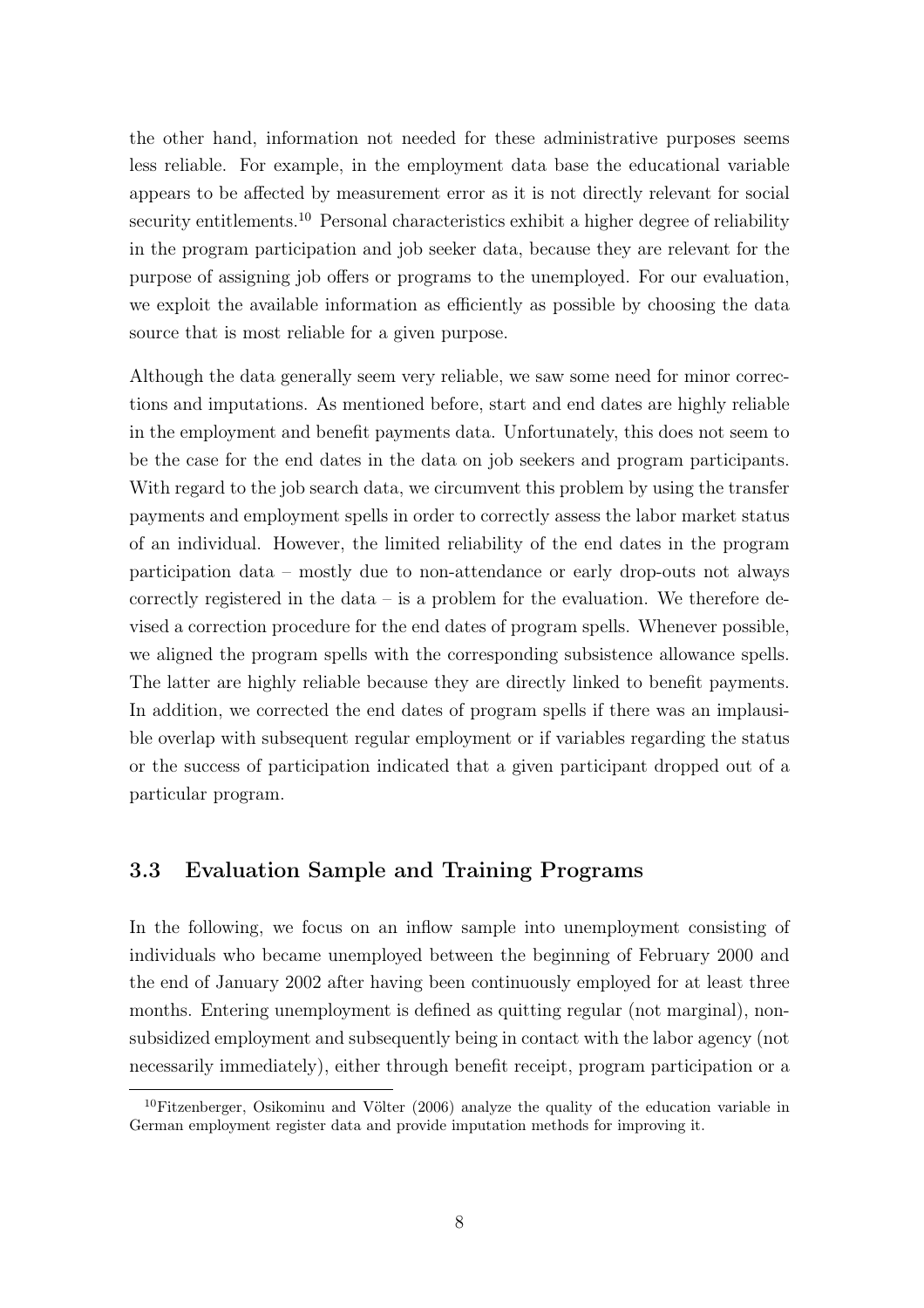job search spell.<sup>11</sup> In order to exclude individuals eligible for specific labor market programs for young people and individuals eligible for early retirement schemes, we only consider persons aged between 25 and 53 years at the beginning of their unemployment spell. Concentrating on three different types of training programs, we focus on the first program that is taken up during an unemployment spell.

We classify training programs into three different types:<sup>12</sup> short-term training  $(STT)$ , classroom further training  $(CFT)$  and practical further training  $(PFT)$ <sup>13</sup> These three programs differ in length as well as in contents. Short-term training lasts on average several weeks and aims at providing general skills that facilitate job search. At the same time these courses can be employed to assess and monitor the abilities and the willingness to work of the unemployed. The two other types of programs considered in this paper are longer (typically several months). Classroom further training is aimed at refreshing existing as well as training new professional skills. In contrast to classroom further training, practical further training includes "hands-on" experience in training workshops or firms. Their aim is to improve work habits and to provide practical working experience. Descriptive statistics for the evaluation sample and the programs can be found in the appendix.

## 4 The Multiple Treatment Framework

Our empirical analysis is based upon the potential-outcome-approach to causality, see Roy (1951), Rubin (1974), and the survey of Heckman, LaLonde, and Smith (1999). Lechner (2001) and Imbens (2000) extend this framework to the case of multiple, exclusive treatments, while Lechner (2001) and Gerfin and Lechner (2002)

<sup>&</sup>lt;sup>11</sup>Note that this implies that the same individual may appear more than once in our evaluation sample. Approximately ten percent of the individuals in our sample are represented by more than one unemployment spell according to the above definition.

 $12A$  fourth category of training program is retraining, which lasts two to three years on average. It typically leads to a new occupational training degree within the German apprenticeship system. Currently, it is not possible to estimate the effects of these long programs with IEBS data, because the program participation data are only available from January 2000 onwards, whereas the employment data end in December 2003. We plan to include retraining programs in future research.

<sup>&</sup>lt;sup>13</sup>Our classification does not correspond one-to-one to the categories distinguished by legislation. Instead, we are led by economic criteria and classify the qualification programs according to their similarity. Two programs that are similar in duration and contents may belong to the same category in our classification although they represent different program types under the law. In particular, depending on the length and contents of the program under consideration, we also group measures of "discretionary support" (Freie Förderung) and measures financed through the European Social Fund *(Europäischer Sozialfond)* into one of the three program types defined in the text.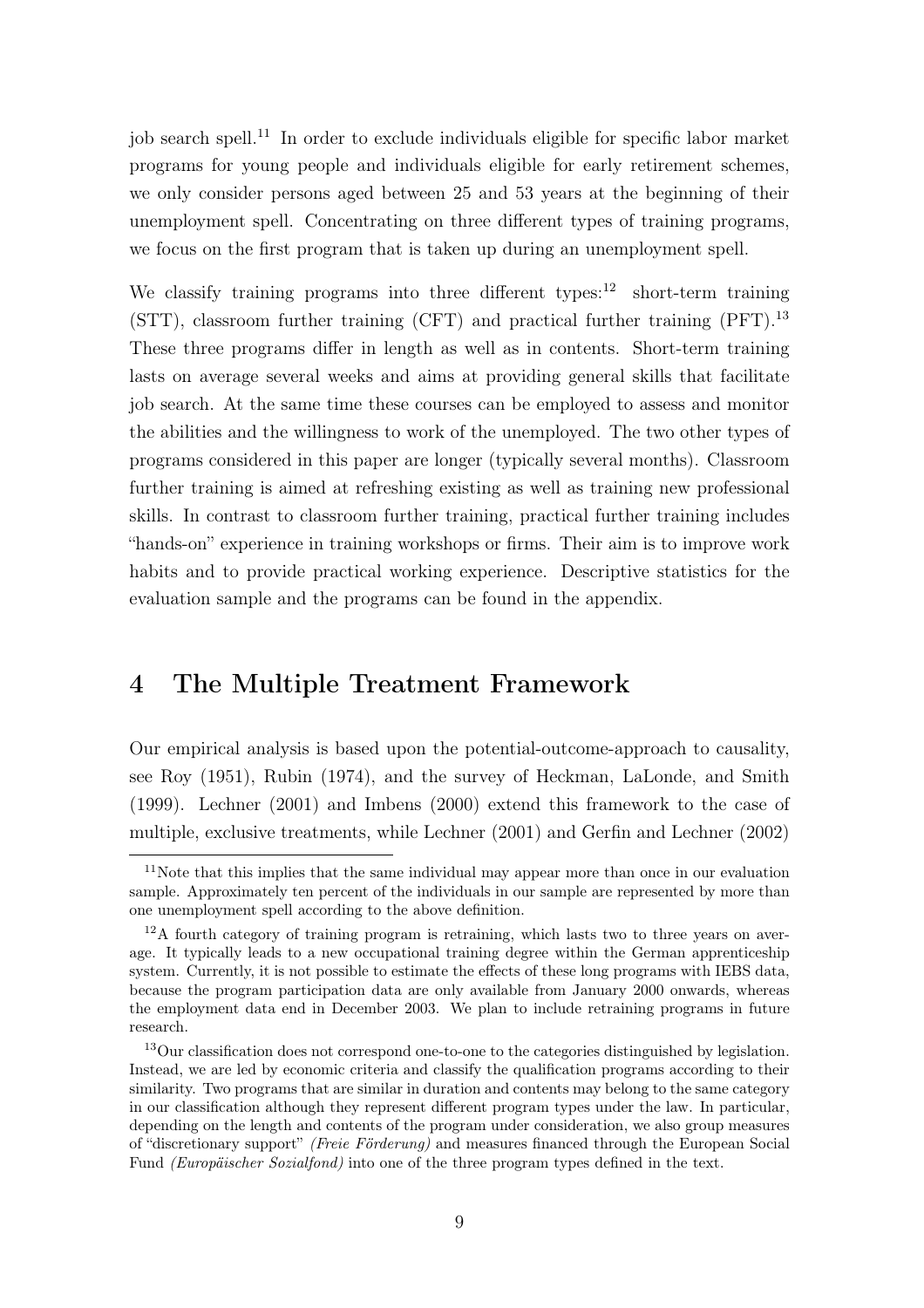show how to extend standard propensity score matching estimators for this purpose. For the following, let  $\{Y^0, Y^1, ..., Y^K\}$  be  $K+1$  potential outcomes, where  $Y^k, k =$  $1, ..., K$ , denotes the outcome associated with treatment k and  $Y^0$  the outcome when receiving none of the  $K$  treatments. To simplify the discussion, we will from now on refer to the nontreatment outcome  $Y^0$  as one of the  $K + 1$  treatment outcomes. For each individual, only one of the  $K + 1$  potential outcomes is observed and the remaining K outcomes are counterfactual.

Given these counterfactual outcomes, one can define pairwise average treatment effects on the treated (ATT)

(1) 
$$
\theta(k,l) = E(Y^k - Y^l | T = k) \text{ with } k, l = 0, 1, ..., K \text{ and } k \neq l,
$$

where  $T = 0, 1, ..., K$  represents the treatment actually received. The individual treatment effect is the difference between the outcome  $Y^k$  and the outcome  $Y^l$ , where the latter is not observed for individuals who received treatment  $T = k$ . In the following, we call the individuals who undergo treatment  $T = k$  the k–group and individuals who undergo treatment  $T = l$  the *l*–group. Note that in general  $\theta(k, l) \neq \theta(l, k)$  because the characteristics of participants in treatment k differ from those of participants in treatment l.

### 4.1 Extension to Dynamic Setting

We use the static multiple treatment framework in a dynamic context. Our basic samples consist of individuals who start an unemployment spell as defined above between February 2000 and January 2002. These individuals can participate in any of the three training programs at different points of time in their unemployment spell. Both the type of treatment and the selectivity of the treated may depend upon the exact starting date of the program. Abbring and van den Berg (2003) and Fredriksson and Johansson (2003, 2004) interpret the start of the program as an independent random variable in the "timing of events". In a similar vein, Sianesi (2003, 2004) argues for Sweden that all unemployed individuals are potential future participants in active labor market programs, a view which is particularly plausible for countries with comprehensive systems of active labor market policies like Sweden or Germany. Unemployed individuals are not observed to participate in a program either because their participation takes place after the end of the observation period or because they leave the state of unemployment either by finding a job or by moving out of the labor force.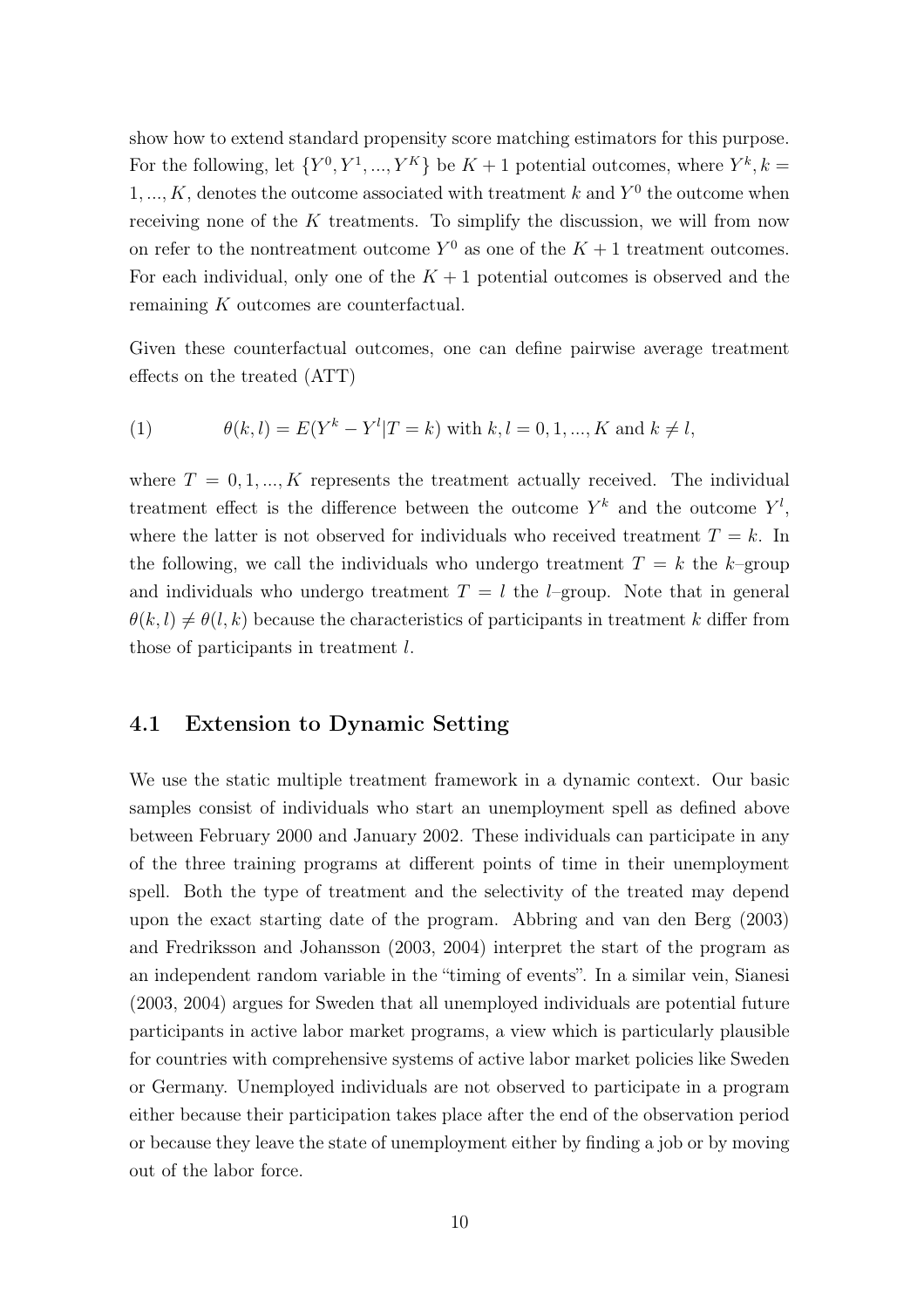Fredriksson and Johansson (2003, 2004) argue that it is incorrect to undertake a static evaluation analysis by assigning unemployed individuals to a treatment and a nontreatment group based on the treatment information observed in the data up to certain point in time. The reason is that, if one defines a fixed classification window during which participation is recorded, one effectively conditions on future outcomes. For example, consider the case of analyzing treatment irrespective of its actual starting date in the unemployment spell. On the one hand, individuals who find a job later during the fixed observation period are assigned to the control group. This may lead to a downward bias in the estimated treatment effect. On the other hand, future participants whose participation starts after the end of the observation period are also assigned to the control group, which may cause an upward bias.

The above discussion implies that a purely static evaluation of the different training programs is not appropriate.<sup>14</sup> We therefore extend the static framework presented above in the following way. We analyze the employment effects of a training program conditional on the starting date of the treatment.<sup>15</sup> We distinguish between treatment starting during months 0 to 3 of the unemployment spell (stratum 1), treatment starting during months 4 to 6 (stratum 2), and treatment starting during months 7 to 12 (stratum 3).<sup>16</sup> In each of these time windows, we define individuals to be undergoing treatment if they start one of the three programs during the time period defined by the window. Individuals not starting any program during the time window in question, are in a "waiting" state because they are not treated at this point but may be treated later (in one of the following windows). We then carry out the evaluation for each window separately, circumventing the problems

<sup>&</sup>lt;sup>14</sup>In a static setting one has to deal, in addition, with the problem that the potential starting dates of the nonparticipants are unobserved. In this situation, drawing random starting times of the program is a way to proceed, see e.g. Lechner (1999) and Lechner et al. (2005a,b). However, this strategy does not overcome the problems discussed above and we prefer to consider the timing of events explicitly. We do not introduce a random timing of the program starts among the nonparticipants for the following three reasons. First, random starting dates add noise to the data. Second, the starting time drawn might be infeasible in the actual situation of the nontreated individual. Third, drawing random starting dates does not take the timing of events seriously.

<sup>&</sup>lt;sup>15</sup>We only consider the first treatment during the unemployment spell and thus do not analyze multiple sequential treatments as in Bergemann et al. (2004), Lechner and Miquel (2005), or Lechner (2004). In fact, the treatment effect we analyze can be expressed as a special case of Lechner and Miquel (2005) and Lechner (2004). What we call a stratum is comparable to a period in the Lechner-Miquel framework. For instance, the effect of training versus waiting in the second stratum corresponds to the following effect in the Lechner-Miquel framework: nonparticipation in period one and training in period two versus nonparticipation in period one and nonparticipation in period two for the population of those who do not participate in period one and enroll in training in period two.

<sup>16</sup>We do not analyze treatments starting later than month 12 because, at present, our employment data ends in 2003 thus making it impossible to evaluate programs that start too late after January 2002.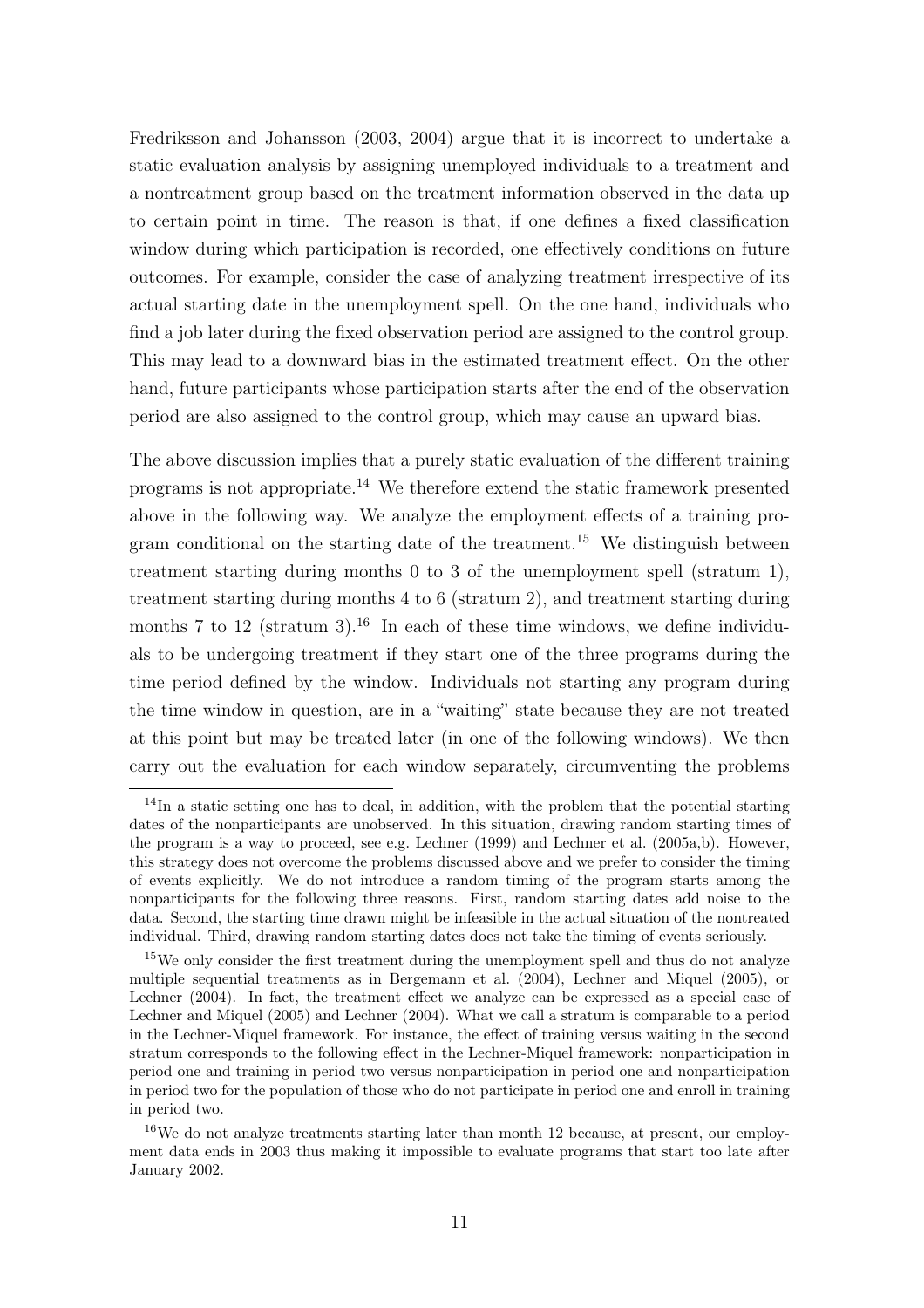discussed above.

### 4.2 Propensity Score Matching

In order to evaluate the differential effects of multiple treatments we assume that the Conditional Independence Assumption (CIA) holds, i.e. that, conditional on individual characteristics X, the potential outcomes  $\{Y^0, Y^1, ..., Y^K\}$  are independent of treatment status T. Building on Rosenbaum and Rubin's (1983) result on the balancing property of the propensity score in the case of a binary treatment, Lechner (2001) shows that the conditional probability of treatment  $k$ , given that the individual receives treatment  $k$  or  $l$ , exhibits an analogous balancing property for the pairwise estimation of the ATT's  $\theta(k, l)$  and  $\theta(l, k)$ . Formally, we have

(2) 
$$
E(Y^l | T = k, P^{k|kl}(X)) = E(Y^l | T = l, P^{k|kl}(X))
$$

and analogously,

$$
E(Y^{k}|T = l, P^{k|kl}(X)) = E(Y^{k}|T = k, P^{k|kl}(X)).
$$

 $P^{k|kl}(X)$  is the conditional probability of treatment k, given that the individual receives treatment  $k$  or  $l$ , i.e.

$$
P^{k|kl}(X) = \frac{P(T = k|X)}{P(T = k|X) + P(T = l|X)} \equiv \frac{P^k(X)}{P^k(X) + P^l(X)}.
$$

The balancing property in equation (2) allows one to apply standard binary propensity score matching based on the sample of individuals participating in either program  $k$  or  $l$  (compare Lechner (2001), Gerfin and Lechner (2002), Sianesi (2003)). In this subsample of the data, one simply estimates the probability of treatment k versus l, yielding an estimate of the conditional probability  $P^{k|kl}(X)$ , and then applies standard matching techniques known from the binary case.

In order to account for the dynamic nature of the treatment assignment process, we estimate the probability of treatment  $k$  versus  $l$  given that unemployment lasts long enough to make an individual 'eligible'. For the treatment during months 0 to 3, we take the total sample of unemployed, who participate in  $k$  or l during months 0 to 3, and estimate a Probit model for participation in  $k$ . If the comparison involves nonparticipation in any treatment, then this group includes those unemployed who either never participate in any treatment or who start treatment after month 3. For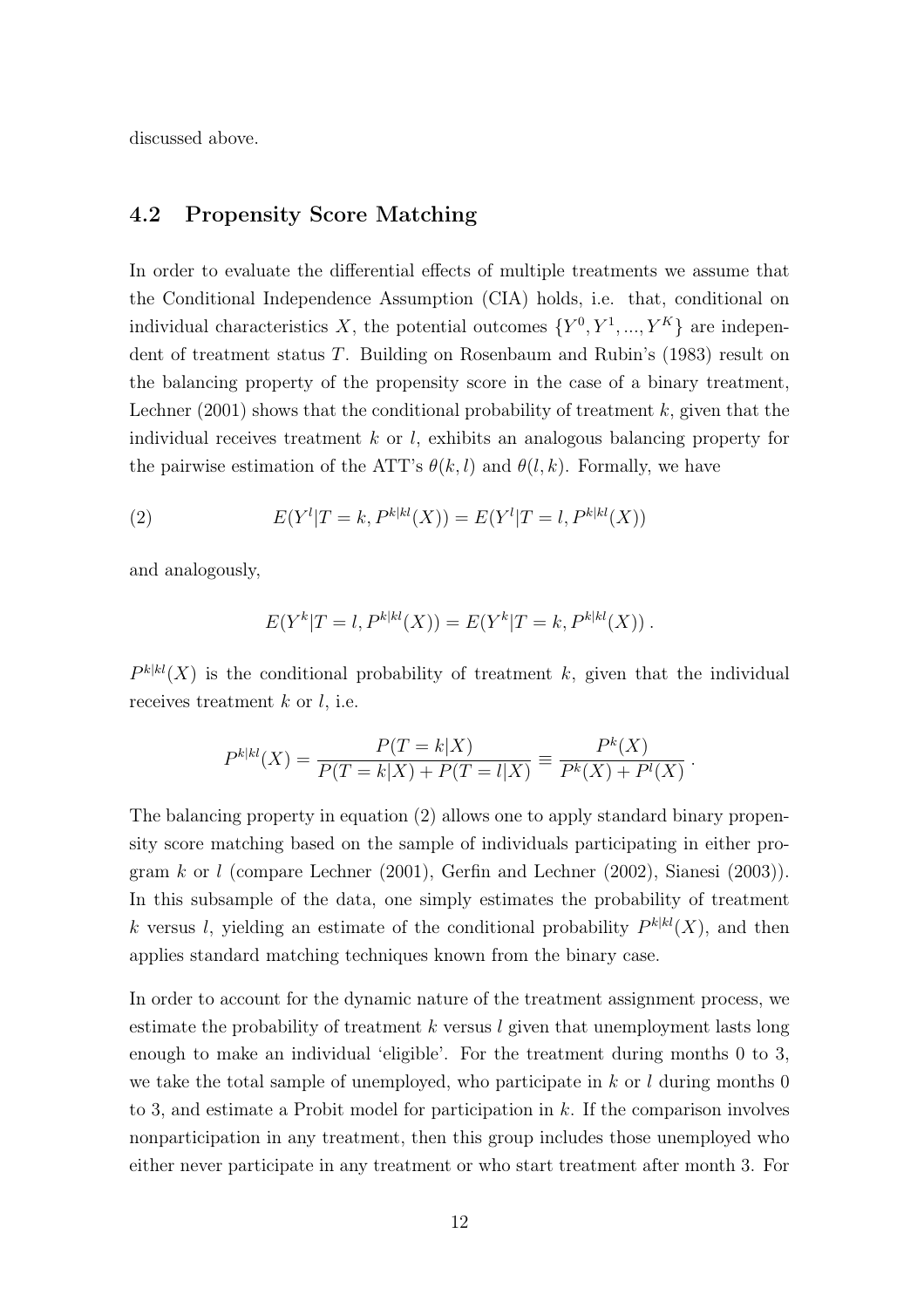the treatment during months 4 to 6 or months 7 to 12, the sample consists of those still unemployed at the beginning of the time window considered. Using a Probit model, we then estimate the propensity of beginning a program within the time interval of elapsed unemployment duration defined by the respective window, using all individuals still unemployed at the beginning of the window and participating in either  $k$  or  $l$  during the time interval. This is in contrast to Sianesi (2004) who estimates separate Probit models for each of the different program starting dates. In our case, the number of observations would be too small for such an approach. However, even if we had enough observations, we think that it would not be advisable to estimate Probit regressions by month. The reason is that the starting date of the treatment is somewhat random (relative to the elapsed duration of the unemployment spell) due to available programs starting only at certain calendar dates. We therefore pool the treatment Probit for all eligible persons in unemployment assuming that the exact starting date is random within the time interval considered. However, when matching treated and nontreated individuals, we align them in elapsed unemployment duration by month at the start of the program.

As already mentioned, we aggregate relative starting dates into three strata, while employment status is measured at a monthly frequency. To account for this difference of scale we impose as a matching requirement that the comparison group with treatment  $l$  for an individual receiving treatment  $k$  is still unemployed in the month before treatment k starts. In the following, we refer to this subset of the l-group as the eligible *l*-group. In this way, we only match participants in  $l$  who may have started a treatment  $k$  in the same month as the respective participant in treatment k. Second, within this group of eligible l-matches, we match individuals based on the similarity of calendar month in which unemployment starts, and based on the similarity of the estimated propensity score. As a matching procedure we chose local linear matching. The prediction for the counterfactual outcome in treatment  $l$  for an individual undergoing treatment  $k$  is thus given by the prediction of a local linear regression of the treatment outcome in l on the estimated propensity score and the starting month of unemployment, evaluated at the estimated propensity score and the starting month of unemployment of the k-individual. The local linear regression is estimated in the subset of eligible l-individuals matched to the individual receiving treatment  $k$ . In this way, we obtain a close alignment in calendar time as well as elapsed unemployment duration thus avoiding drawing random starting times for the programs. For weighting, we use a bivariate product kernel. Technical details of our matching procedure are given below.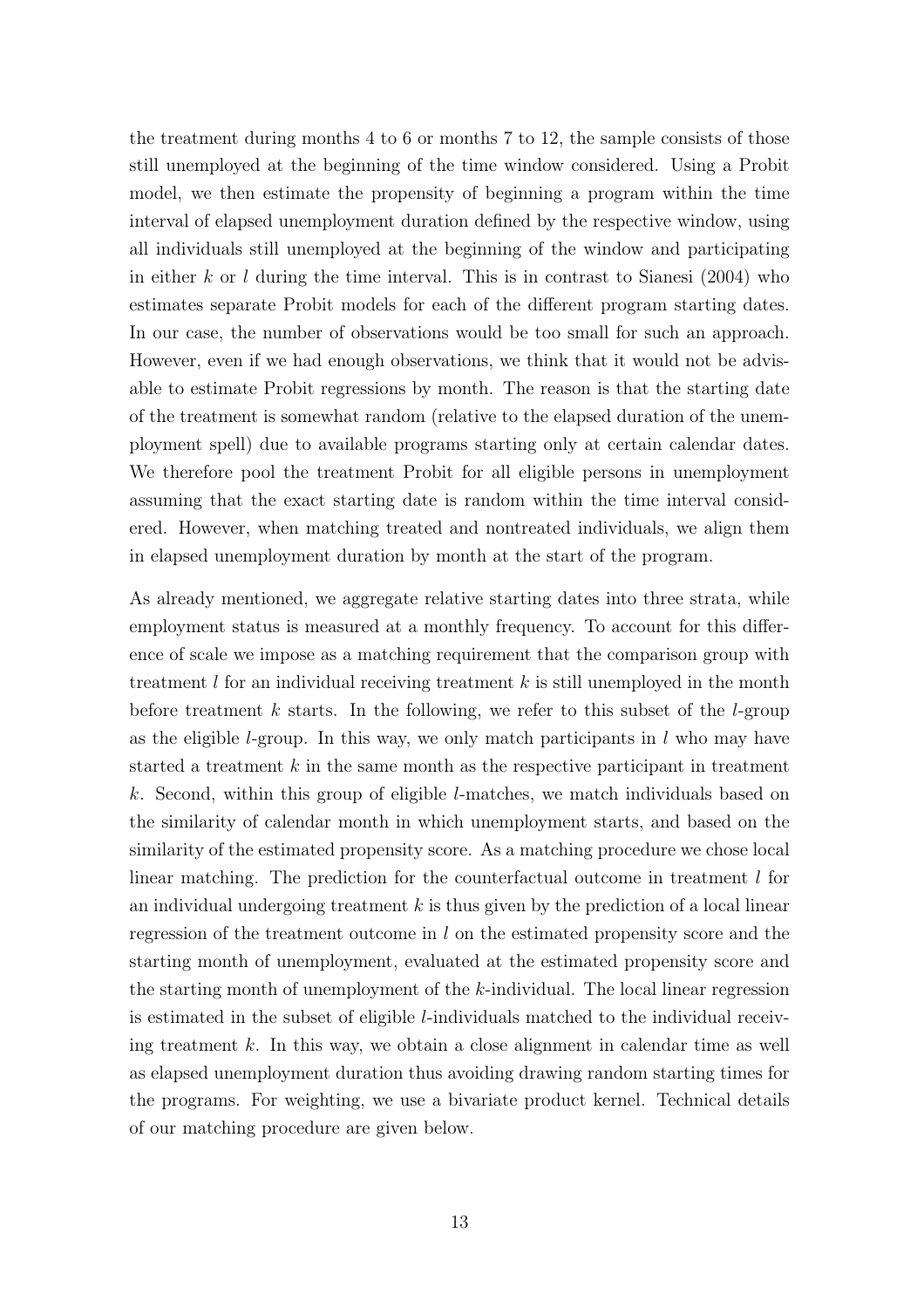### 4.3 Interpretation of Estimated Treatment Effect

Our estimated ATT parameter has to be interpreted in a dynamic context. We analyze treatment conditional upon unemployment lasting at least until the start of treatment k and this being the first treatment during the unemployment spell. The treatment parameter we estimate is therefore given by

(3) 
$$
\theta(k, l; u, \tau) = E(Y^{k}(u, \tau))T_u = k, U \ge u - 1, T_1 = ... = T_{u-1} = 0)
$$

$$
-E(Yl(\tilde{u}, \tau - (\tilde{u} - u))|T_u = k, u \le \tilde{u} \le \bar{u}, U \ge u - 1, T_1 = ... = T_{u-1} = 0),
$$

where  $T_u$  is the treatment variable for treatment starting in month u of unemployment,  $Y^k(u, \tau)$ ,  $Y^l(u, \tau)$  are the treatment outcomes for treatments k and l, respectively, in periods  $u + \tau$ ,  $\tau = 0, 1, 2, \dots$ , counts the months since the beginning of treatment, U is the duration of unemployment, and  $\bar{u} = 3, 6, 12$  is the last month of the stratum of elapsed unemployment considered. Then,  $Y^{l}(\tilde{u}, \tau - (\tilde{u} - u))$  is the outcome of individuals who start treatment l in month  $\tilde{u} \in [u, \bar{u}]$ . For starts of l later than u, we have  $\tilde{u} - u > 0$ , and therefore, before l starts,  $\tau - (\tilde{u} - u) < 0$ . This implies that these individuals are still unemployed, i.e.  $Y^{l}(\tilde{u}, \tau - (\tilde{u} - u)) = 0$  when the second argument of  $Y^l(.,.)$  is negative. Taken together, this accounts for the fact that the alternative treatment  $l$ , for which the individual receiving treatment  $k$ in period  $u$  is eligible, might not start in the same month  $u$ . In this way, we make sure that each member of the eligible subset of the l-group is used in the pairwise comparisons for treatment  $k$ <sup>17</sup>

Conditioning on past treatment decisions and outcomes, the treatment parameter for a later treatment period (months 4 to 6 or months 7 to 12) is not invariant to changes in the determinants of the unemployment exit rate and the treatment propensity in the earlier phase of the unemployment spell. This is a direct consequence of modeling heterogeneity with respect to the starting time of treatment relative to the length of elapsed unemployment. Both the  $k$ -group and the  $l$ -group at the start of treatment are affected by the dynamic sorting effects taking place before, see Abbring and van den Berg (2004) for discussion of this problem in the context of duration models.<sup>18</sup> Taking the timing of events seriously, estimated treatment

<sup>&</sup>lt;sup>17</sup>Based on monthly data, Sianesi (2003) restricts the comparison to treatment  $l$  starting in the same month as treatment  $k$ . In our setup, where starting times are aggregated into three strata, that would leave a large number of eligible individuals for comparison with treatment  $k$  starting in period u not being used in any pairwise treatment combination, because, if u lies before the end of the time window of elapsed unemployment considered, then some individuals in the eligible subset of the l-group receive treatment after u.

<sup>18</sup>Heckman and Navarro (2006) consider the identification of dynamic treatment effects in a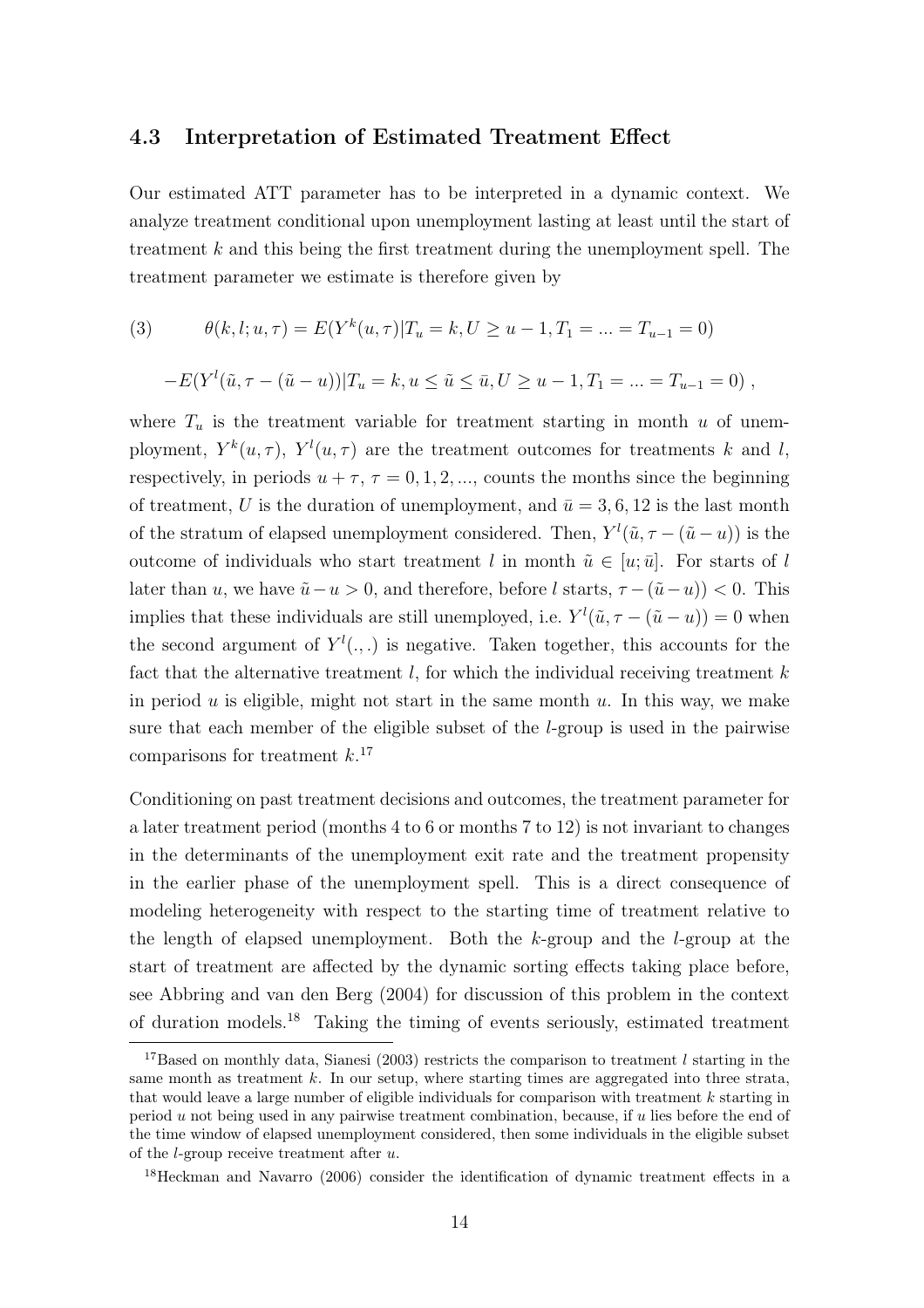parameters thus depend dynamically on treatment decisions and outcomes in the past (Abbring and van den Berg (2003), Fredriksson and Johansson (2003), Sianesi (2003, 2004)). To avoid this problem, one often assumes that treatment effects are constant over the duration of elapsed unemployment at program start. Alternatively, other suitable uniformity or homogeneity assumptions for the treatment effect can be made. Such assumptions are not attractive in our context.<sup>19</sup> Because of the dynamic sorting effects taking place before treatment, there is no simple relationship between our estimated treatment parameter in equation (3) and the static ATT in equation  $(1)$ , the literature typically attempts to estimate.<sup>20</sup>

Using propensity score matching in a stratified manner, we estimate the treatment parameter in (3) allowing for heterogeneity in the individual treatment effects and for an interaction of individual treatment effects with dynamic sorting processes. In order for our approach to be valid we need to make the following dynamic version of the conditional independence assumption (DCIA)

(4) 
$$
E(Y^l(\tilde{u}, \tau - (\tilde{u} - u)) | T_u = k, u \le \tilde{u} \le \bar{u}, U \ge u - 1, T_1 = ... = T_{u-1} = 0, X)
$$
  
=  $E(Y^l(\tilde{u}, \tau - (\tilde{u} - u)) | T_{\tilde{u}} = l, u \le \tilde{u} \le \bar{u}, U \ge u - 1, T_1 = ... = T_{u-1} = 0, X)$ ,

where  $X$  are time constant as well as time-varying (during the unemployment spell) characteristics,  $T_{\tilde{u}} = l$  indicates treatment l between u and  $\bar{u}$ , and  $\tau \geq 0$ , see equation (3) above and the analogous discussion in Sianesi (2004, p. 137). We effectively assume that conditional on X, and conditional on being unemployed until period  $u-1$ , individuals are comparable in their outcome for treatment l occurring between u and  $\bar{u}$ .

For  $l = 0$ , i.e. the comparison to the nontreatment alternative, the treatment parameter in (3) is interesting if one is in the situation to decide each time period whether to start treatment in the next month or to postpone possible treatment to the future (treatment now versus "waiting", see Sianesi (2004)). By contrast, for  $l \neq 0$  and  $k \neq 0$ , treatment parameter (3) is interesting in the situation in which one decides whether to start treatment  $k$  in the next month against the alternative to receive treatment l at some point in the near future, i.e. before the end of

discrete time dynamic discrete choice framework.

<sup>&</sup>lt;sup>19</sup>Sianesi (2003) reports 'synthetic' averages over the relative starting dates u,  $N_{\text{av}} \frac{N_{k,u}}{N} \theta(k, l; u, \tau)$ , to provide a summary statistic of the u specific treatments. These  $u \frac{N_{k,u}}{N_k}$  $\frac{N_{k,u}}{N_k} \theta(k, l; u, \tau)$ , to provide a summary statistic of the u specific treatments. These estimated averages have by themselves no causal interpretation.

<sup>20</sup>Fitzenberger and Speckesser (2005) provide a more detailed discussion of the relationship between the static and dynamic treatment parameter in the binary treatment case  $K = 1$ .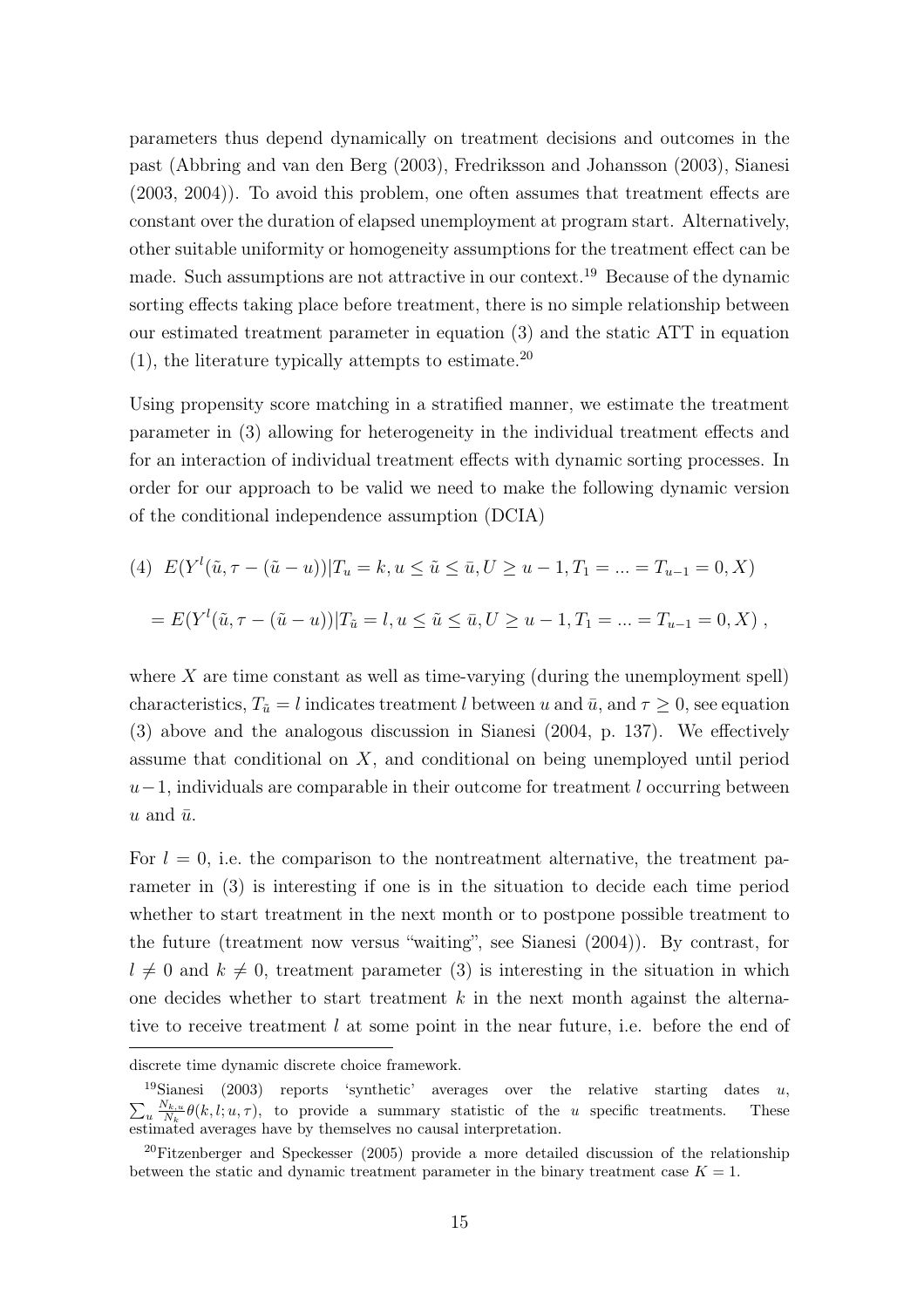the current time window (treatment k versus  $l$  in a dynamic context, see Sianesi (2003)). In addition, exits from unemployment must not be known until the period in which they take place, i.e. job arrivals or the start of some treatment must not be anticipated for sure. The former would introduce a downward bias in the estimated treatment effect, while the latter would induce an upward bias. This is a problem in any analysis based on the timing-of-events approach. Note however, that anticipation effects are no problem if they only refer to the probability that one of these events occur, and if this happens in the same way for all individuals with characteristics X and elapsed unemployment duration  $u - 1$ .

As a test of conditional independence assumption, we implement a pre-program test. By construction, treated individuals in the k-group and their matched counterparts in the l-group exhibit the same unemployment duration until the beginning of the treatment k. However, one can test whether they differ in time-invariant unobserved characteristics by analyzing employment differences during 13 months before the start of the unemployment spell. Significant differences between matched employment outcomes before treatment would indicate a violation of the conditional independence assumption.

### 4.4 Details of the Matching Approach

Estimating the ATT for treatment  $k$  versus l requires constructing the counterfactual outcome of individuals in treatment  $k$ , had they instead received treatment  $l$ during the period defined by the respective time window. As indicated above, this counterfactual outcome can be constructed using a matching approach (Rosenbaum and Rubin (1983), Heckman, Ichimura, Todd (1998), Heckman, LaLonde, Smith, (1999), Lechner (1999)) based on the estimated dynamic propensity score. We apply local linear matching to estimate the average counterfactual outcome.

#### 4.4.1 Local Linear Regression

Effectively, we run a nonparametric local linear kernel regression (Heckman, Ichimura, Smith, Todd (1998), Pagan, Ullah (1999), Bergemann et al. (2004)). The idea of this regression is to predict the counterfactual outcome of an individual i undergoing treatment  $k$  as the weighted average of outcomes in the subset of eligible *l*-individuals. In this weighted average, the weight  $w_{N_l}(i, j)$  of an individual j receiving treatment  $l$  is the higher the closer this individual is in terms of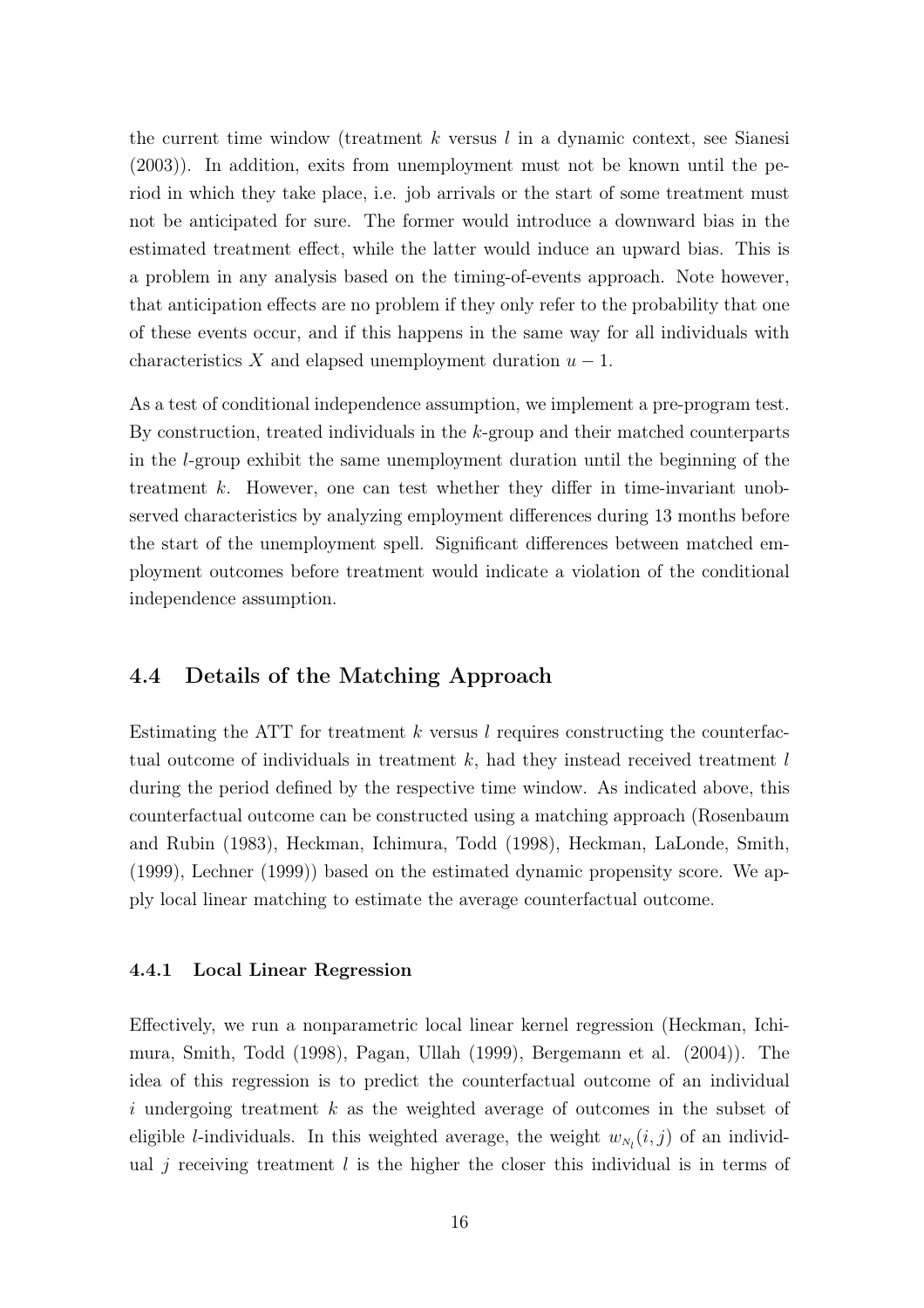estimated propensity score and starting month of unemployment to individual  $i$  receiving treatment  $k$  whose counterfactual outcome is to be determined. The ATT is then estimated as the average difference between the actual outcomes of individuals  $i$  receiving treatment  $k$  and their predicted counterfactual outcomes under treatment l  $\overline{a}$  $\ddot{\phantom{a}}$ 

(5) 
$$
\frac{1}{N_k} \sum_{i \in \{T_u = k\}} \left\{ Y_{i,u,\tau}^k - \sum_{j \in \{T_{\tilde{u}} = l, u \leq \tilde{u} \leq \bar{u}\}} w_{N_l}(i,j) Y_{j,\tilde{u},\tilde{\tau}}^l \right\},
$$

where  $N_k$  is the number of participants i in treatment k (this group of individuals is denoted as  $\{T_u = k\}$ ,  $N_l$  the number of eligible participants in starting treatment l in month  $\tilde{u}$  (this group is denoted as  $\{T_{\tilde{u}} = l, u \le \tilde{u} \le \bar{u}\}\)$ ). The variables  $Y_{i,u,\tau}^k$  and  $Y_{j,\tilde{u},\tilde{\tau}}^l = Y_j^l(\tilde{u}, \tau - (\tilde{u} - u))$  are the outcomes in post treatment period  $u + \tau$ , where  $\tilde{\tau} = \tau - (\tilde{u} - u).$ 

Kernel matching has a number of advantages compared to nearest neighbor matching, which is widely used in the literature (Lechner (1999), Lechner et al. (2005a,b), Sianesi (2003, 2004)). The asymptotic properties of kernel based methods are relatively easy to analyze and it has been shown that bootstrapping provides a consistent estimator of the sampling variability of the estimator in (5) even if matching is based on closeness in generated variables such as the estimated propensity score (see Heckman, Ichimura, Smith, and Todd (1998) or Ichimura and Linton (2001) for an asymptotic analysis of kernel based treatment estimators.) Abadie and Imbens (2006) have shown that matching methods based on a fixed number of matches are not root-N consistent and that the bootstrap is in general not valid due to their extreme nonsmoothness.

#### 4.4.2 Kernel Function and Bandwidth Choice

As a kernel function in our local linear regression, we use a product kernel (see Racine and Li (2004)) in the estimated propensity score and the calendar month of entry into unemployment

(6) 
$$
KK(p, c) = K\left(\frac{p - p_j}{h_p}\right) \cdot h_c^{|c - c_j|},
$$

where  $K(z) = exp(-z^2/2)$ √  $\overline{2\pi}$  is the Gaussian kernel function, p and c are the propensity score and the calendar month of entry into unemployment of a particular individual  $i \in \{T_u = k\}$  whose counterfactual outcome is to be predicted,  $p_j$ and  $c_i$  are the estimated propensity score and the calendar month of entry into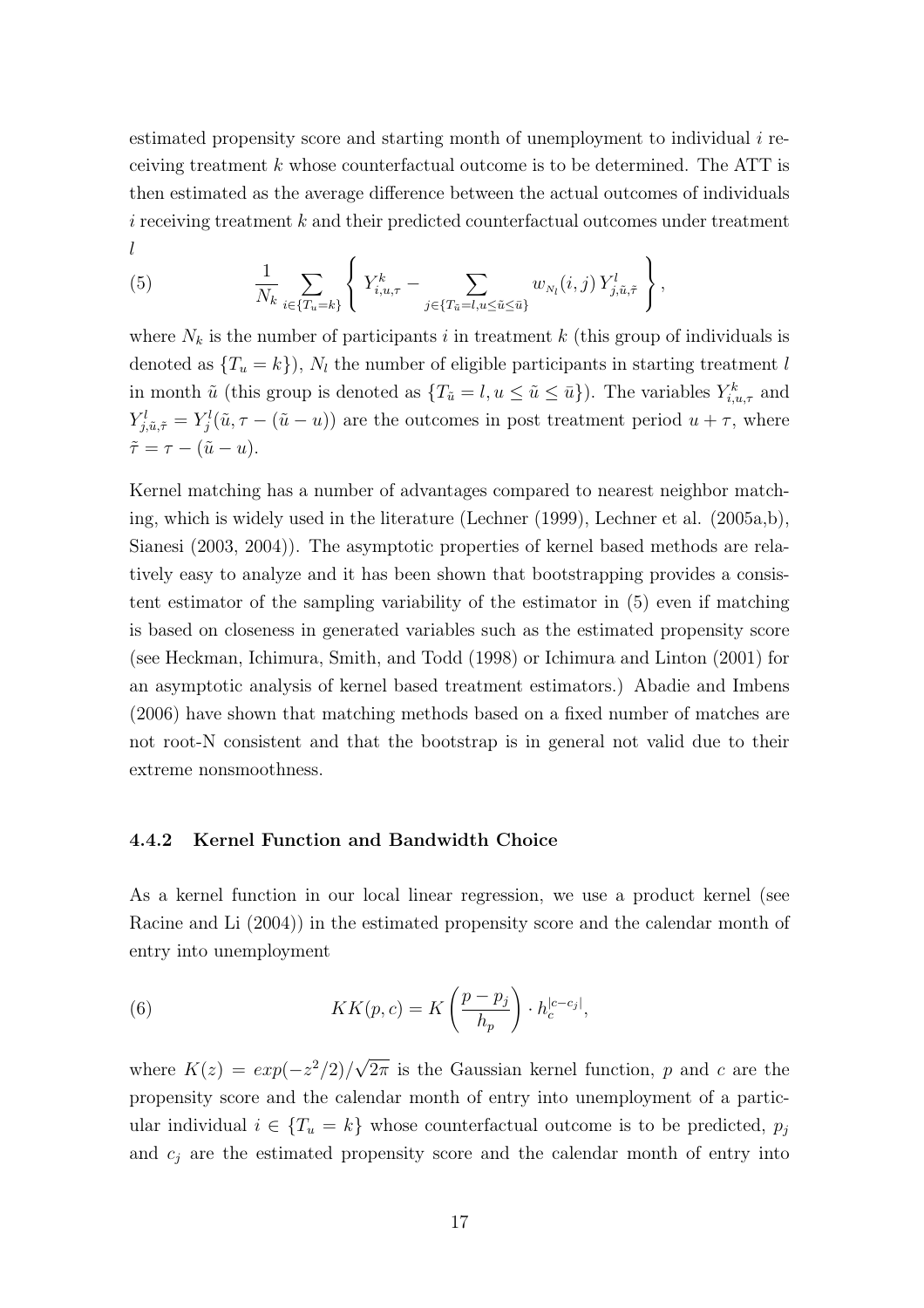unemployment of an individual  $j$  belonging to the comparison group of individuals treated with l, and  $h_p$  and  $h_c$  are the bandwidths which are determined by the cross-validation procedure described in the next paragraph.<sup>21</sup>

For the local linear kernel regression using the product kernel in equation (6), standard bandwidth choices for pointwise estimation are not applicable because we are ultimately interested in predicting as good as possible the average expected outcome in treatment l for individuals treated with k. In order to choose the bandwidths  $h_p$ and  $h_c$ , we employ the leave-one-out cross-validation procedure suggested in Bergemann et al. (2004) and Fitzenberger, Osikominu, and Völter (2005). This procedure mimics the estimation of the average expected outcome in the alternative treatment  $l$  for each period. First, for each participant  $i$  in the  $k$ -group, we identify the nearest neighbor  $nn(i)$  in the eligible subset of the *l*-group, i.e. the individual in that group whose propensity score is closest to that of  $i$ . Second, we choose the bandwidths to minimize the sum of the period-wise squared prediction errors

(7) 
$$
\sum_{\tau=0}^{\tau_{\max}} \left[ \frac{1}{N_k} \sum_{i=1}^{N_k} \left( Y_{nn(i),u,\tau}^l - \sum_{j \in \{T_{\tilde{u}(i)} = l, u \leq \tilde{u} \leq \tilde{u}\} \setminus nn(i)} w_{(N_l(i)-1)}(i,j) Y_{j,\tilde{u},\tilde{\tau}}^l \right) \right]^2
$$

where  $\tau_{\text{max}} = 33 - u$ ,  $u = 0, 4, 7$  is the first month of the time window 0–3, 4–6, and  $7-12$  months during which treatment starts,  $u(i)$  is the month in which treatment for i starts,  $\tau$  counts the number of months since month u, and  $N_l(i)$  represents the size of the eligible *l*-group for i,  ${T_{\tilde{u}(i)} = l}$ . In the estimation of the employment status for  $nn(i)$ , observation  $nn(i)$  itself is not used. However, individual  $nn(i)$  is used for the local linear regression for other treated individuals in the  $k$ -group, provided it is in the eligible l-group, and provided it does not happen to be also the nearest neighbor in this case. Therefore, the local linear regression in (7) always depends on  $N_l(i) - 1$  observations. The optimal bandwidths  $h_p$  and  $h_c$  determining the weights  $w_{(N_l(i)-1)}(i, j)$  through the local linear regression are identified in a two-dimensional search procedure.<sup>22</sup> The resulting bandwidths are sometimes larger and sometimes smaller than a rule-of-thumb value for pointwise estimation, see Ichimura, Linton (2001) for similar evidence in small samples based on simulated data.

<sup>&</sup>lt;sup>21</sup>Note that  $h_c \in [0, 1]$ , where  $h_c = 0$  amounts to only considering matches whose unemployment spell starts in the same calendar month.

 $22$ When the control group consists of the large group of nonparticipants in the respective stratum it often turns out that there is no need to smooth in addition over the calendar month of entry into unemployment, i.e.  $h_c = 0$ .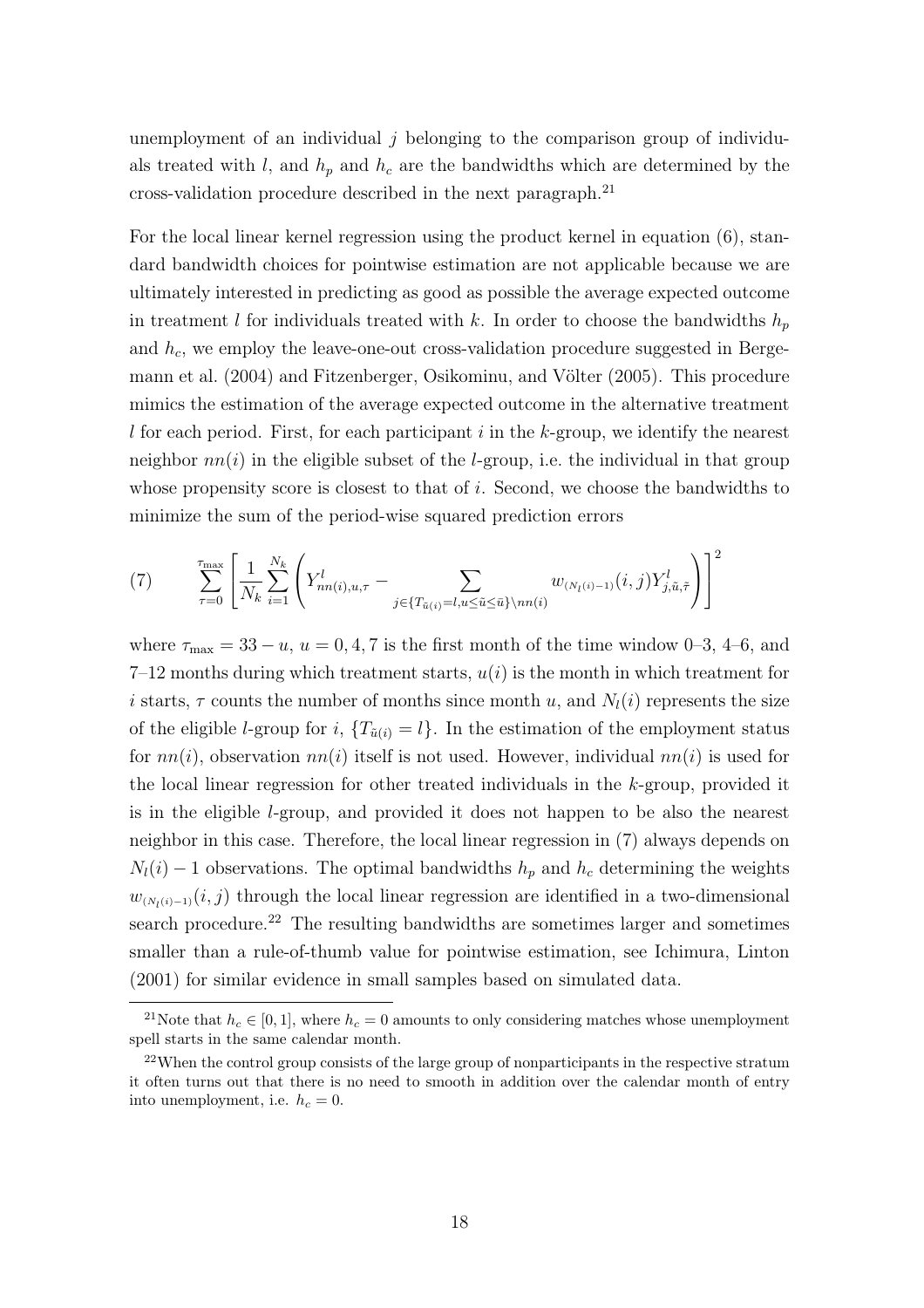#### 4.4.3 Bootstrapping

We take account of the sampling variability in estimated propensity scores by computing bootstrap standard errors of the estimated treatment effects. Our bootstrap procedure is partly parametric as we resample the coefficients of the probit estimates for the propensity scores based on their estimated asymptotic distribution. To account for clustering on the individual level and autocorrelation over time, we use the entire time path for each individual as a block resampling unit. All the bootstrap results reported in this paper are based on 200 resamples. As the cross-validation in (7) is computationally expensive, the sample bandwidths are used in all resamples.

#### 4.4.4 Balancing Test

In order to test whether covariates are balanced sufficiently by matching on the estimated propensity score  $\hat{P}(X)$ , we carry out the balancing test suggested by Smith and Todd (2005). The test involves regressing each covariate  $X_q$  on a flexible polynomial in  $\hat{P}(X)$  of order  $\delta$  and interactions with the treatment dummy variable

(8) 
$$
X_g = \sum_{d=0}^{\delta} \beta_d \,\hat{P}(X)^d + \sum_{d=0}^{\delta} \gamma_d \, D_k \,\hat{P}(X)^d + \eta_{kl} \,,
$$

where  $X_g$  is one component of the covariate vector X, and  $D_k = I(T = k)$  is a dummy variable for treatment  $k$ . The regression in  $(8)$  is estimated separately based on the sample of those individuals receiving either treatment  $k$  or  $l$  in the respective interval for unemployment duration  $(0-3, 4-6, 7-12 \text{ months})$ . If the estimated propensity score balances the covariate  $X_g$  in the treatment and the control sample, then the coefficients on all terms involving the treatment dummy  $\gamma_d$  should be zero. We test this joint hypothesis both for cubic ( $\delta = 3$ ) and quartic ( $\delta = 4$ ) polynomials in order to see whether our test results are sensitive to the choice of  $\delta$ , a problem mentioned by Smith and Todd (2005, p. 373). If the test does not reject, then the treatment dummy  $D_k$  does not provide any significant information about the covariate  $X_g$  conditional on the estimated propensity score. For each specification of the propensity score, we report the number of covariates for which the balancing test passes, i.e. the zero hypothesis is not rejected.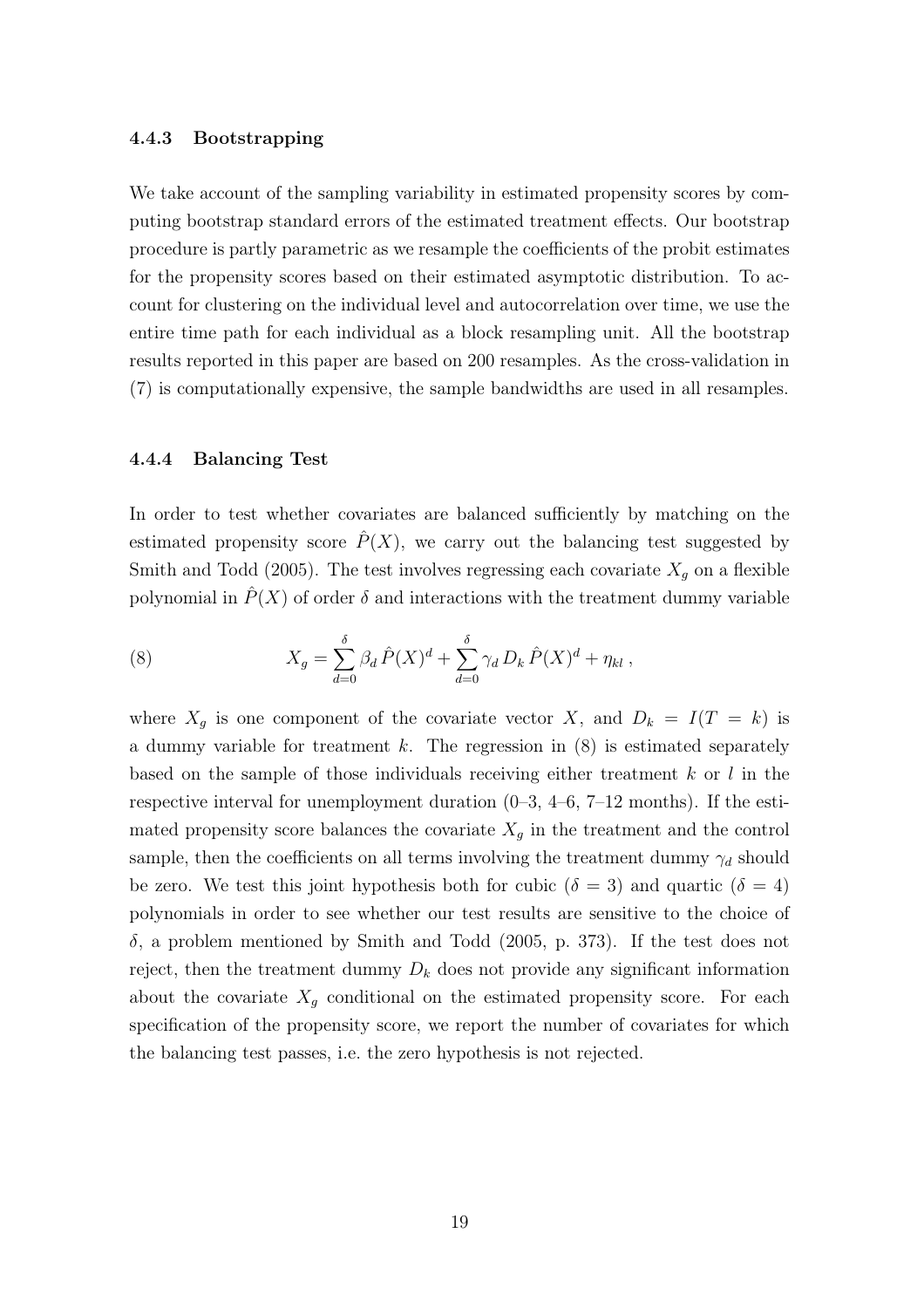# 5 Empirical Results

### 5.1 Estimation of Propensity Scores

For matching to be a valid exercise we need variables that jointly influence participation and outcomes such that the DCIA condition (equation 4) holds. In a dynamic context, the participation decision involves the following two components. First, one needs to consider determinants that are relevant for the timing of the participation during the unemployment spell. Second, one needs to model the factors that drive the selection into the different programs. As we show below, our data base allows us to account for all of these components. In particular, we are able to construct both time constant and time-varying variables that reflect the motivation, plans and labor market prospects of the unemployed and the way they are perceived by the caseworker in the labor office. Thus, we have at our disposal the relevant information to model the decision process governing the selection into treatment over time. As a consequence, we are confident that – conditional on the propensity score and the calender month of the beginning of the unemployment spell – there is no unobserved heterogeneity left causing a correlation between treatment indicators and outcomes.

Based on the information contained in all four data sources of the IEBS, we construct a large set of time constant as well as time-varying (within the unemployment spell) variables to model the selection into treatments. Time-varying covariates are updated at the beginning of each stratum. For this purpose, we use information of a spell with a start date as near as possible to the first day of the stratum in question. For time-varying variables, information from spells starting more than a few days later than the beginning of the respective time window is not used in order to avoid endogeneity problems. To model the propensity of participating in a particular program as opposed to not participating, we use the following variables and their interactions.<sup>23</sup>

In order to account for differences in individual labor market histories, we consider the following variables: occupation and industry of the last job before unemployment, whether this last job was less than full-time, whether it was a white-collar or blue-collar position, the reason why this last job was ended, the quarter of the beginning of the unemployment period, whether there were any periods of incapacity in the last three years, the number of days in employment during the last

<sup>&</sup>lt;sup>23</sup>See the appendix for summary statistics and a more detailed description of the variables used.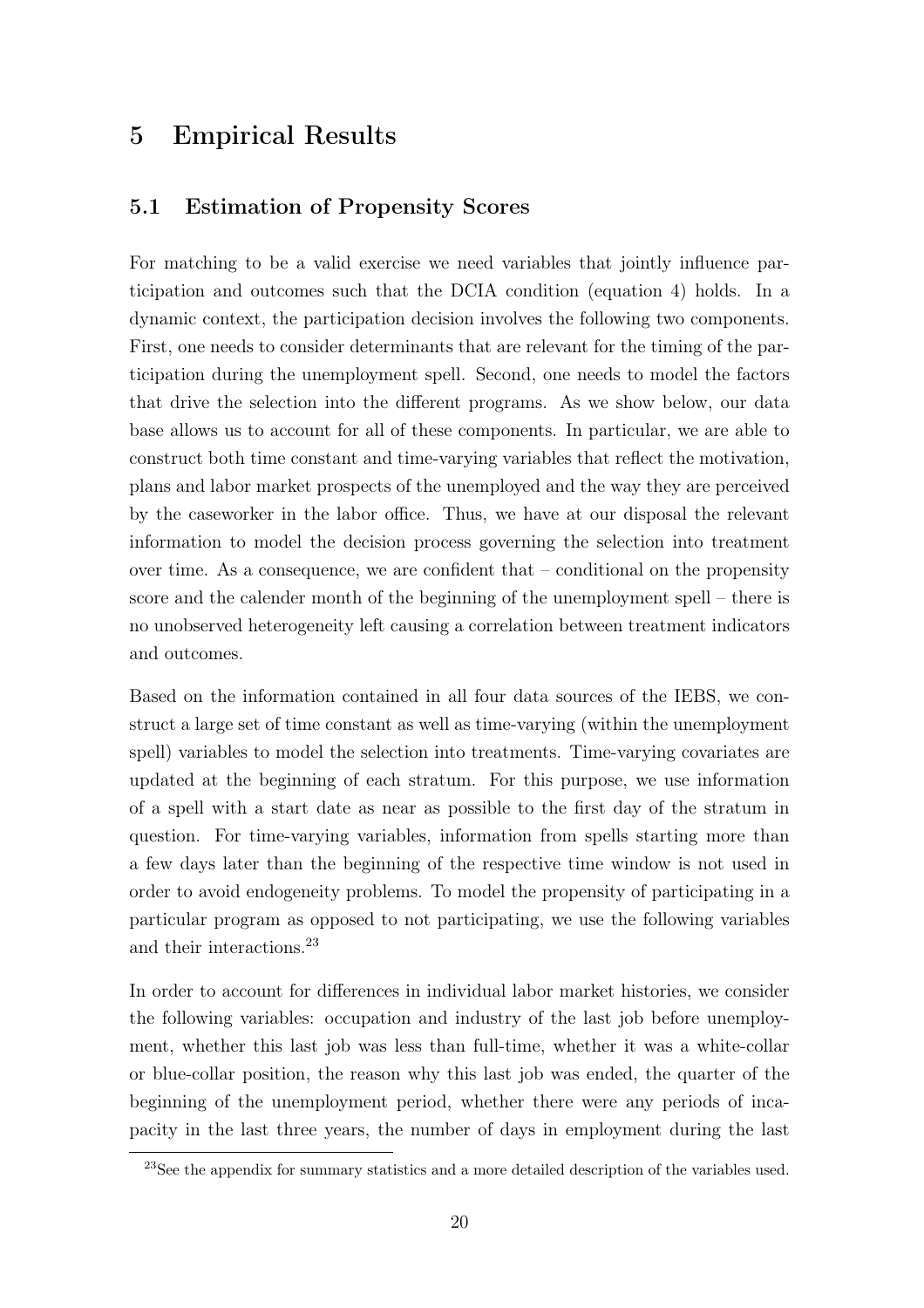three years, the number of days when transfer payments were received during the last three years (i.e. unemployment benefit, unemployment assistance, subsistence allowance), the number of days without any information in the data set, the number of days in contact with the labor agency during the last three years before unemployment, whether the person was employed 6, 12, 24 months before the beginning of the unemployment period, log daily wage in the last job before unemployment, an indicator whether this wage was censored, the log average wage in the year before unemployment and censoring dummies related to this variable.

As to personal characteristics driving the selection into the different programs, we considered: age, disability status, schooling and professional qualification, family status, whether there are children, whether there are children under 10 years, nationality other than German, as well as whether someone is an ethnic German who has migrated back into Germany (usually from Eastern European countries).

As to the assessment of the case workers with regards to the motivation, plans and labor market prospects of the unemployed, the following information is considered: current health status, past health problems, information on whether a program has been canceled within the last three years, penalties and disqualification from benefits within the last three years, participation in a program with a social work component, indication of lack of motivation within the last three years, the number of proposals the unemployed has received, as well as the characteristics of the desired job.

In addition, we consider regional information in form of the following variables: different kinds of unemployment rates in the home district of an individual, region type according to classification of the labor market characteristics of the district, the federal state, the region of Germany.

For each propensity score, we ran an extensive specification search. In each case, the final specification was chosen based on economic considerations and significance tests. In order to test the balancing property of the covariates, we carried out different variants of the balancing test by Smith and Todd (2005). The final specification usually includes 20 to 35 covariates covering all important aspects that drive the selection into treatments.<sup>24</sup>

<sup>&</sup>lt;sup>24</sup>The estimation results for the different propensity scores are available from the authors upon request.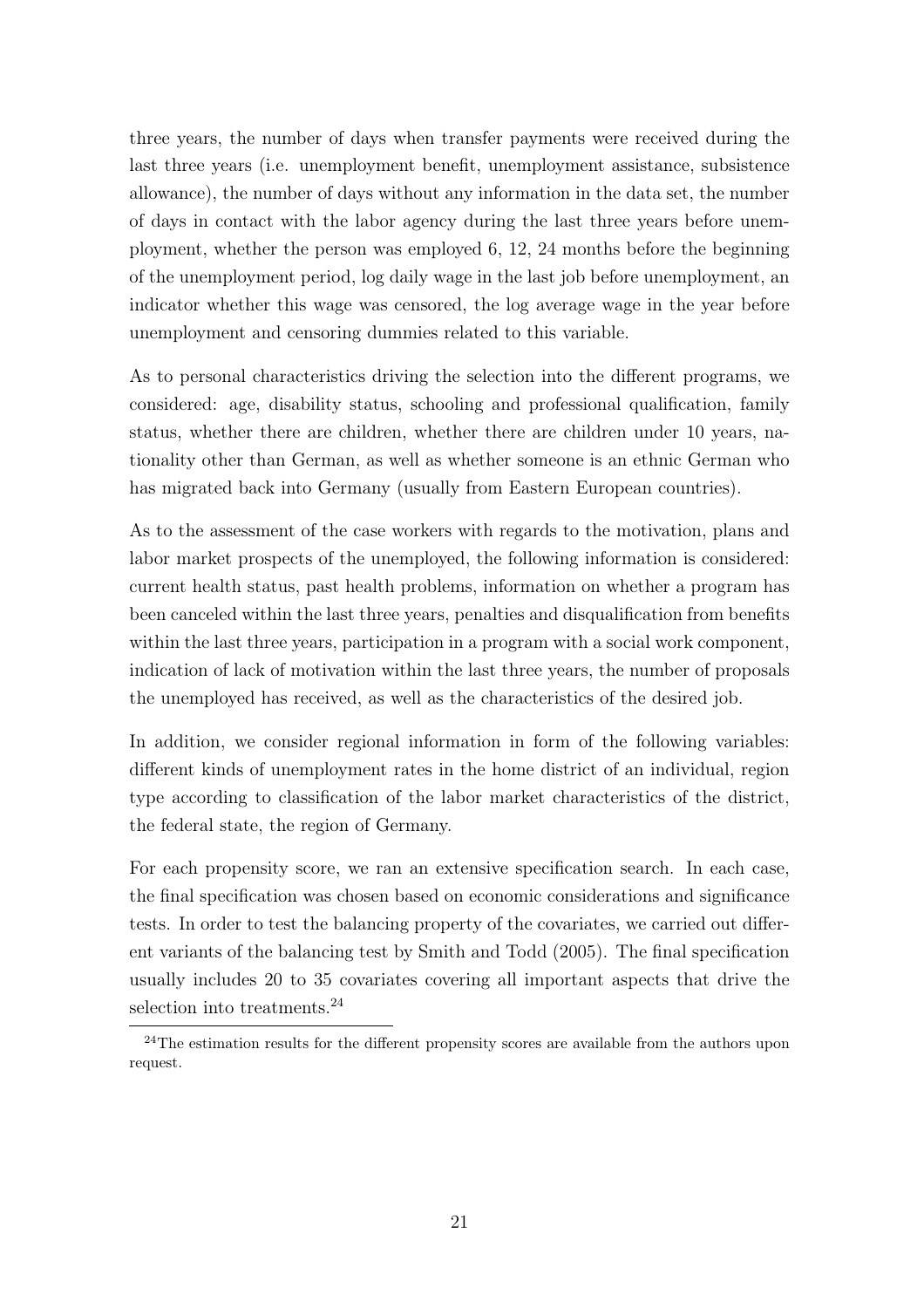### 5.2 Treatment Effects

The results from our econometric evaluation are shown in figures 3 to 7. Each graph shows the average treatment effect on the treated (ATT), i.e. the difference between the actual and the counterfactual employment outcome averaged over those individuals who participate in the program under consideration. Here, we compare the actual employment outcome of the treated to the employment outcome these individuals would have had, had they not taken part in any other program in the respective time window of their unemployment spell. In general, we distinguish between programs starting in three different time windows (strata) of elapsed unemployment: 0 to 3 months (stratum 1), 4 to 6 months (stratum 2), and 7 to 12 months (stratum 3). Due to the smaller number of treated individuals, we only consider one time window ranging from month 0 to 12 for participants in practical further training (PFT).

We evaluate treatment effects at different points in time. On the time axis in our graphs, positive values denote months since the program start, while negative values represent pre-unemployment months. We omit the period between the start of unemployment and the start of the program where both control and treatment group are unemployed. The dashed lines around the estimated ATT are bootstrapped 95 percent confidence bands. Treatment effects for a particular month are statistically significant if zero is not contained in the confidence band.

Figure 3 shows estimated treatment effects for short-term training programs (STT) in West Germany. The results for men are given in the left column, while those for women are shown in the right column. The figures suggest short and not very pronounced lock-in effects of short-term training measures of -2 to -5 percentage points (i.e. during the program, participants had a 2 to 5 percentage points lower monthly employment probability than they would have had if they had not participated in the program). These lock-in effects do not last more than 2 or 3 months, which is not surprising given the average length of such programs. After the short lockin period, the difference between actual and counterfactual employment outcomes of participants becomes more and more positive, suggesting positive treatment effects. However, results seem to depend strongly on elapsed unemployment duration. While there is no evidence for statistically significant treatment effects for individuals participating in the first three months of their unemployment spell (stratum 1), treatment effects for individuals starting a short-term training program in months 4 to 6 (stratum 2) or months 7 to 12 (stratum 3) of their unemployment spell are positive and statistically significant. According to these estimates, the monthly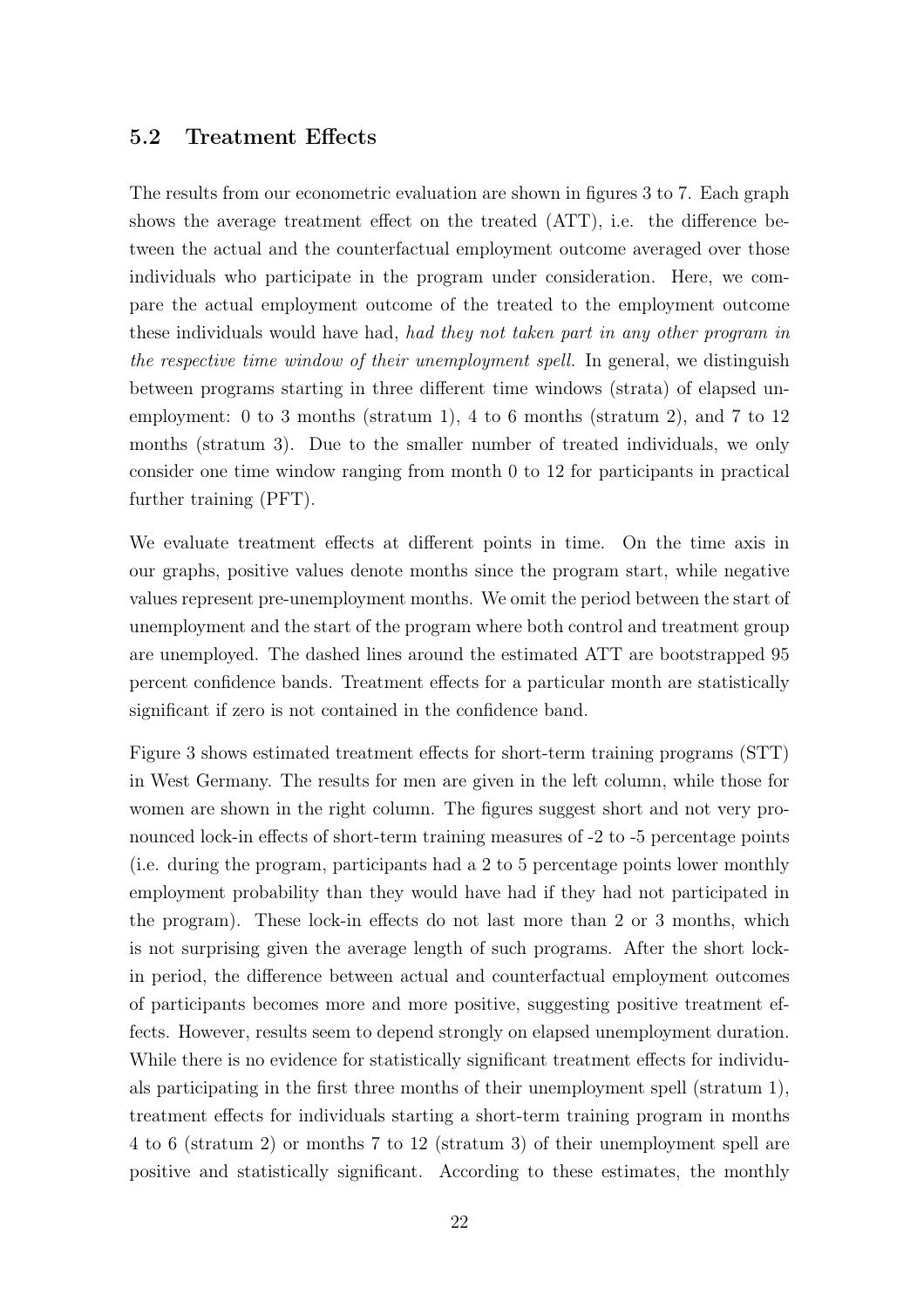employment probability of West German men participating in short-term training is increased by 5 percentage points. At some 10 percentage points, this effect is even larger for female participants. Interestingly, these employment effects are not short-lived but persist over time. For women, they even seem to grow within our observational window (see last graph of figure 3).

Figure 4 presents the corresponding results for East Germany. They suggest that short-term training measures in East Germany generally do not have any positive effects on the employment probability of the participants. Measured average treatment effects are mostly small and statistically insignificant. The only exception are men who receive treatment in months 7 to 12 of their unemployment spell. For these individuals, participating in short-term training increases their long-term employment probability by about 5 percentage points. In the latter case, it is remarkable that the effects take some time to kick in. They are not statistically significant until about 12 months after the end of the program, suggesting a dynamic mechanism that leads to positive employment effects in future periods.

Results for the more substantive classroom further training measures (CFT) are given in figures 5 and 6. The first column of figure 5 shows average treatment effects for West German men participating in CFT, results for West German women are given in the right column. The most conspicuous difference between these results and those for short-term training programs is the long and pronounced lock-in effect. During the first months of their participation in the program, participants have an employment rate that is up to 20 percentage points lower than it would have been if they had not taken part in the program. The lock-in period lasts up to 12 months for individuals who take up their treatment during the first 6 months of their unemployment spell. Interestingly, lock-in effects are less deep and shorter for individuals that have been unemployed for more than 6 months (stratum 3).

There are several possible reasons for this finding. First, it might be that individuals with a longer elapsed unemployment duration are assigned shorter measures within the group of CFT programs. Second, it is possible that such individuals drop out of the program more often or earlier. Third, a reason for pronounced lock-in effects in the first stratum may be that a considerable number of those just having become unemployed find a new job quickly. If these individuals are assigned to CFT measures anyway, they will be "locked-in" in the program, while many of their counterparts in the control group may already have found employment again. This would mean that some of the short-term unemployed receive training even though they do not need it to overcome unemployment. In addition, there would be a tendency towards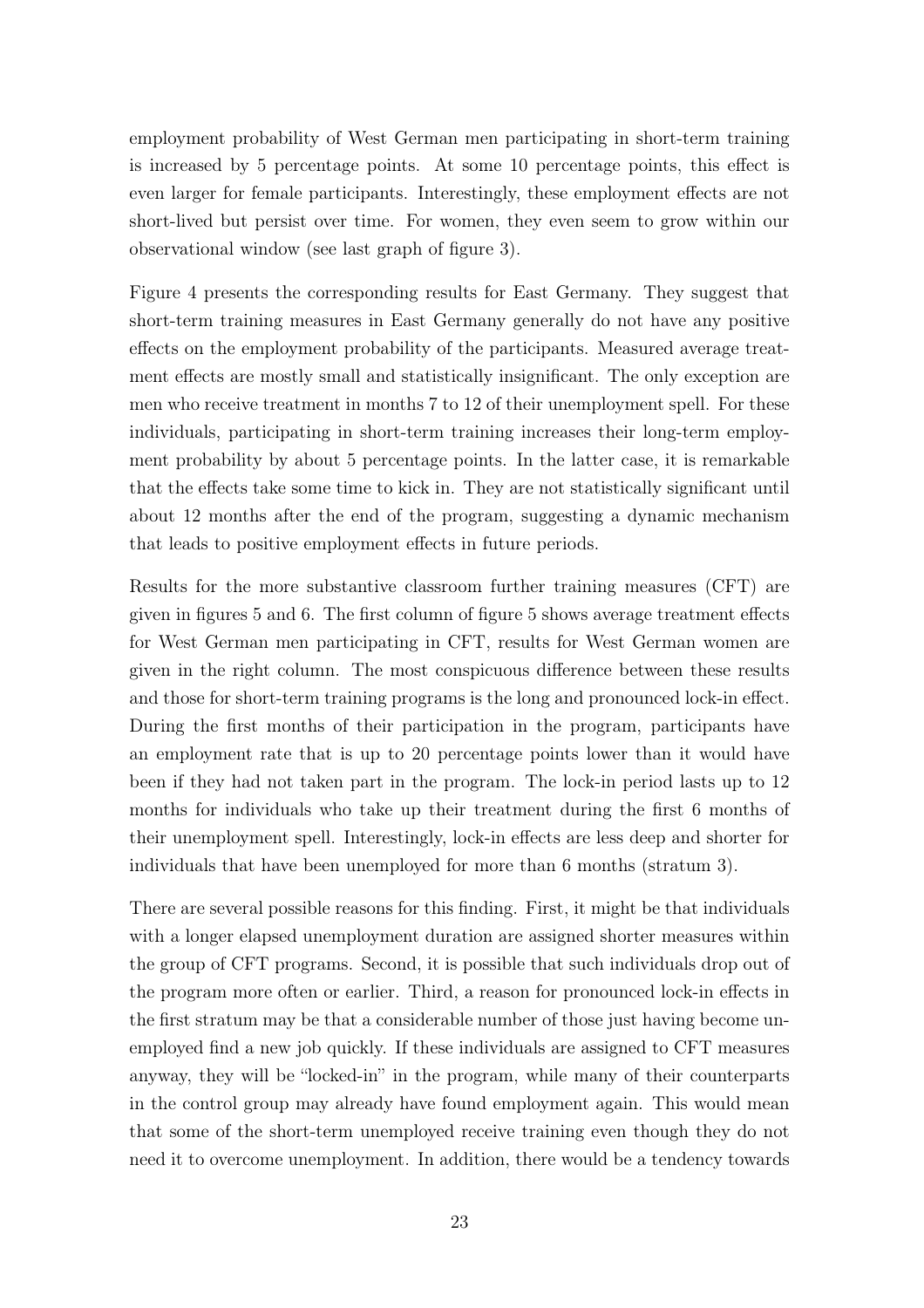finding less pronounced lock-in effects for the late program starts if many of the long-term unemployed in the control group abandon their job search and move out of labor force. Hence, an additional channel through which training programs work may consist in keeping the long-term unemployed in the labor force.

While there is little evidence for statistically significant treatment effects for West German men receiving their treatment in months 0 to 6 of their unemployment spell (strata 1 and 2) or West German women starting CFT in the first 3 months of unemployment (stratum 1), treatment effects for longer-term unemployed men (stratum 3) and medium to longer-term unemployed women (strata 2 and 3) are large and statistically significant. After the initial lock-in phase, they amount to about 7 percentage points for men and to some 10 percentage points for women. For men these employment effects are persistent within the time window permitted by our data. For women they are even rising.

The corresponding results for classroom further training measures in East Germany are shown in figure 6. As in West Germany, there are long and deep lock-in effects of up to 20 percentage points in the first 12 months after treatment start. With the exception of men starting their program relatively early in their unemployment spell (stratum 1), there is no evidence for positive treatment effects after this initial lock-in phase. In some cases employment effects remain negative throughout our observation window.

In contrast to pure classroom further training, practical further training (PFT) also includes practical elements such as internships or working in a practice firm. Evaluation results for these measures are given in figure 7. The results for West Germany shown in the first row of figure 7 suggest considerable positive employment effects of about 10 percentage points for women after a lock-in period of up to 10 months. There are no such effects for men. A reason for this finding could be that particularly in practice-related jobs, men and women select into different occupations. If women disproportionately often take part in training measures for occupations in the service sector, and job chances are better in this sector than in the industrial or the construction sector then this may be an explanation for gender differences in the employment effects of PFT.<sup>25</sup>

Similar as for other types of training, there are no employment effects for participants in PFT in East Germany (second row of figure 7). The negative picture

<sup>25</sup>Lechner, Miquel and Wunsch (2005b) consider gender specific target professions for public sector sponsored training in East Germany in the nineties and study the associated differences in treatment effects.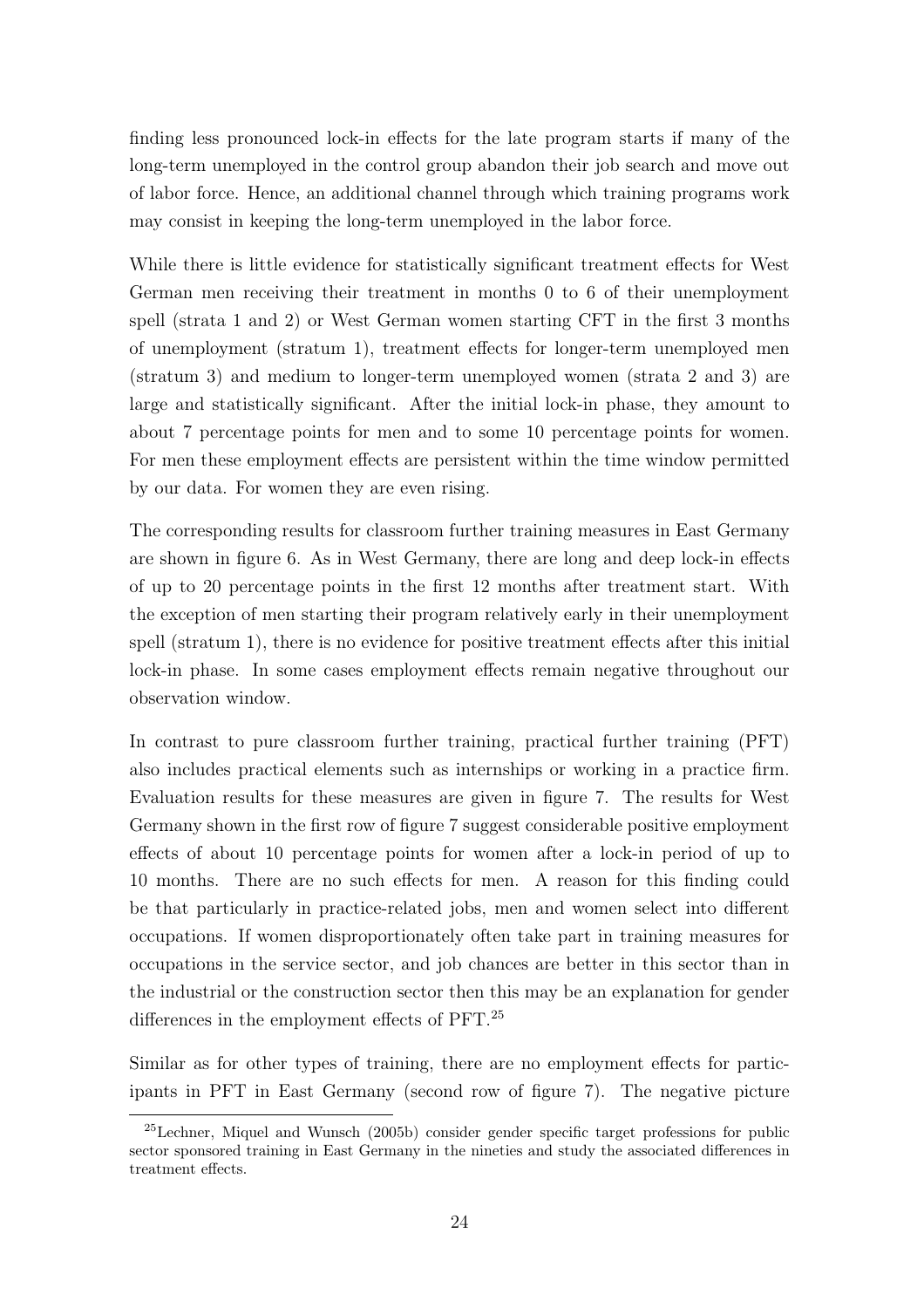the employment effects reveal for East Germany probably reflects the difficult labor market situation in large parts of East Germany. In districts where open jobs are extremely rare in all sectors, the potential employment effects of training programs are very limited. In addition to this, it is possible that the group of participants in East Germany differs to some extent from that in West Germany. In regions with very high unemployment rates, training programs are to a certain extent used to reduce the frustration of those who want to work, but have very few job chances. In fact, differences in selection into treatments may induce differences in treatment effects.

In a few cases participants seem to have higher employment probabilities than the control group of non-participants even before the program (e.g. first graph of figure 4). In these cases our matching procedure seems unable to fully account for differences in employment probabilities between participants and the control group. This might lead to findings of spurious treatment effects if participants, even after propensity-score matching, represent a positive selection of unemployment risks when compared to non-participants. However, a closer look reveals that in our results, this only concerns a very small number of cases in which there are no significant treatment effects anyway. Our interpretation of positive treatment effects therefore remains unaffected.

Summing up, we find that the effectiveness of the different programs in terms of monthly employment rates depends on many factors. For West Germany, we find statistically significant and sizeable positive employment effects for male and female participants in short-term training programs if these programs are not begun too early in the unemployment spell. Moreover, there is evidence for positive employment effects for men and women starting classroom further training programs after having been unemployed for more than 6 months, while there is little evidence that starting such a program earlier has similar effects. It is a general finding for West Germany that the effectiveness of training tends to be the larger the later it starts in the unemployment spell. However, as the composition of participants changes over time these findings do not imply that programs should start later in the unemployment spell. We also find significant employment effects for women taking part in practical further training measures but no such effects for men. In general, we find that training programs in West Germany are considerably more effective for women than for men. The results for East Germany reveal a much bleaker picture, suggesting no positive treatment effects in the majority of cases. The only exception are moderate positive effects of short-term training for men who start training after having been unemployed for more than 6 months and positive effects for men who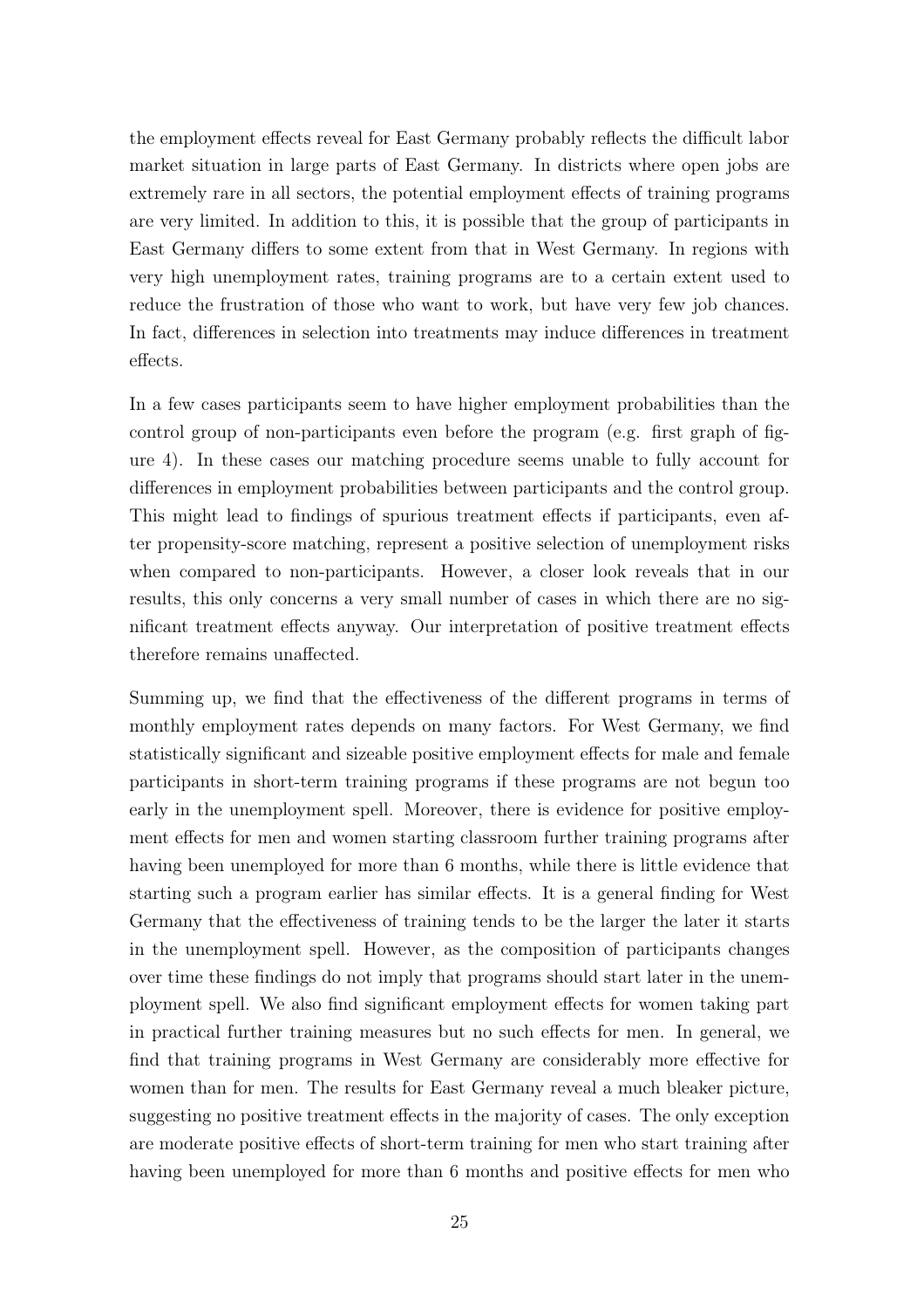take part in classroom further training directly after they become unemployed. We find no positive effects in other cases, in particular there seems little to be gained from participating in a training program for East German women.

# 6 Conclusion

The aim of this paper was to analyze and compare the employment effects of three types of public sector sponsored training in Germany in the early 2000s. The three types of training programs considered here were short-term training (STT), classroom further training (CFT), and practical further training (PFT). Building on the work of Sianesi (2003, 2004), we applied propensity score matching methods in a dynamic, multiple treatment framework. We were particularly interested in the question of whether short-term training programs can be compared in terms of effectiveness to traditional medium-term further training schemes.

Our results suggest that the effectiveness of the different programs strongly depends on the personal characteristics of the participants and the circumstances of program participation. For West Germany, we find statistically significant positive treatment effects for both men and women taking part in short-term training as well as for male and female participants in longer-term further training schemes. A closer look reveals that, within the time window permitted by our data set, employment effects of short-term training programs are of a similar magnitude as those of traditional medium-term measures, but, due to their shorter length, take effect much earlier. According to our results, West German men taking part in short-term or mediumterm training may increase their medium-term employment rate by some 5 to 10 percentage points. The effect for women is even larger, leading to increases in employment probabilities of 10 percentage points or more. We also find that in West Germany, practical further training is more effective than class-room further training for men but that it is completely ineffective for women. A limitation of our results is that, at present, we cannot answer the question whether employment effects of medium-term programs do not fully unfold within our observation window.

Another interesting finding is that for both short-term and medium-term programs in West Germany, employment effects are larger for individuals who start their program at a later point during their unemployment spell. In fact, in many cases we do not find any significant effects for individuals who start their treatment very early in their unemployment spell. It would be wrong to conclude from this that treatment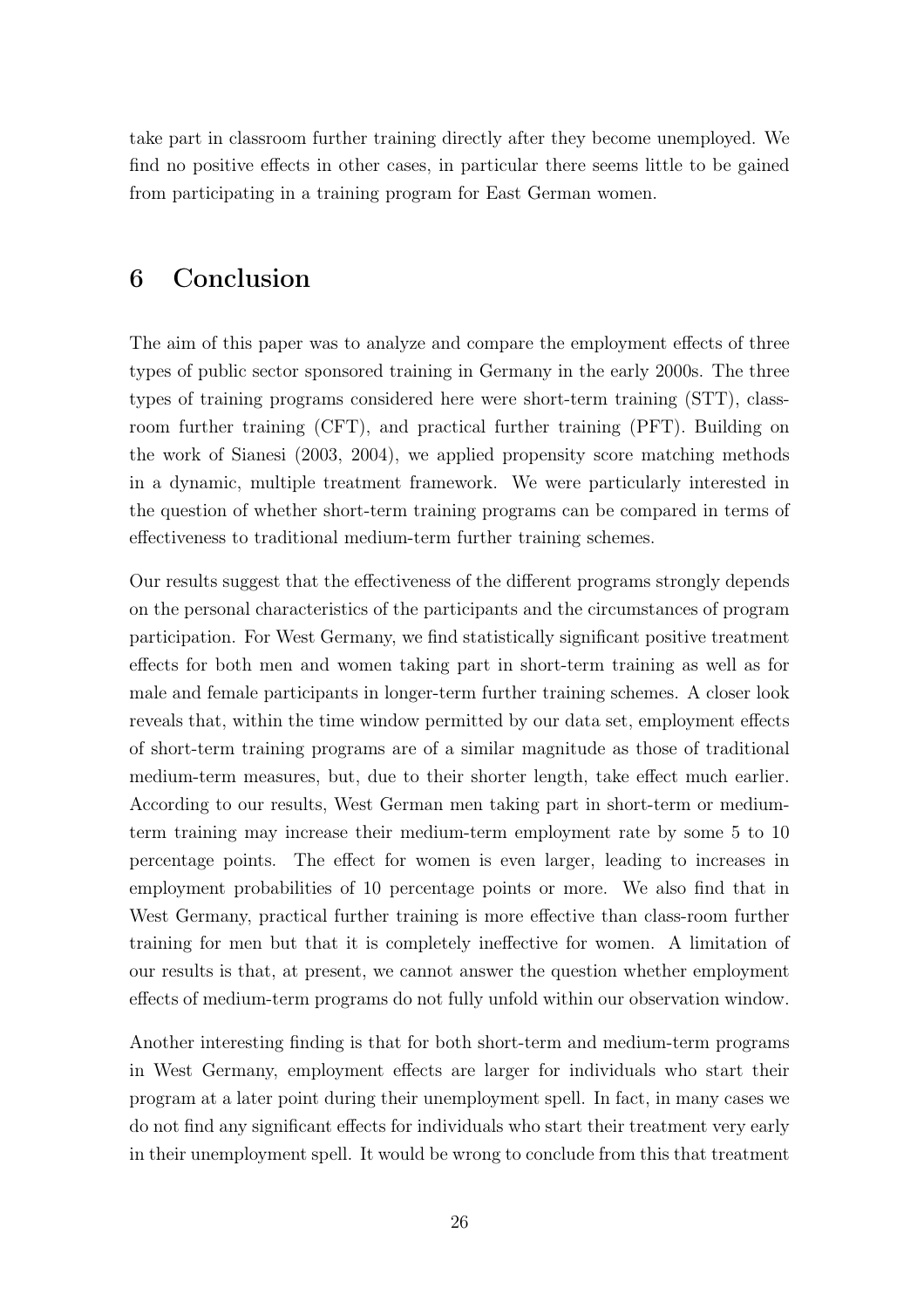is the more effective the later it is provided to the participants as individuals who are long-term unemployed will differ in observed and unobserved characteristics from those who are short-term unemployed. However, the result is remarkable because it suggests that, especially in the case of long-term unemployment, training measures can help to provide the human capital to improve the employment chances.

In contrast to the encouraging results for West Germany, we find only little evidence for positive treatment effects in East Germany. Apart from positive effects for East German men taking part in short-term training after having been unemployed for more than six months, and positive effects for men beginning classroom further training in the first three months of their unemployment spell, we see little benefits from short- or medium-term training measures in East Germany. In particular, we do not find any positive effects for women. Our results for East Germany reflect the generally difficult labor market situation in the East, especially for women. High unemployment rates seem to render both short and medium-term training programs ineffective to a large extent.

# References

- Abadie, and G. Imbens (2006). "Large Sample Properties of Matching Estimators for Average Treatment Effects." Econometrica 74, 235-267.
- Abbring, J. and G.J. van den Berg (2003). "The Nonparametric Identification of Treatment Effects in Duration Models." Econometrica 71, 1491-1517.
- Abbring, J. and G.J. van den Berg (2004). "Social Experiments and Instrumental Variables with Duration Outcomes." Unpublished Manuscript, Free University Amsterdam and Tinbergen Institute.
- Bender, S., M. Biewen, B. Fitzenberger, M. Lechner, S. Lischke, R. Miquel, A. Osikominu, T. Wenzel, C. Wunsch (2004). "Die Beschäftigungswirkung der FbW-Maßnahmen 2000 - 2002 auf individueller Ebene: Eine Evaluation auf Basis der prozessproduzierten Daten des IAB – Vorläufiger Zwischenbericht Oktober 2004", Goethe University Frankfurt and SIAW St. Gallen.
- Bender, S., M. Biewen, B. Fitzenberger, M. Lechner, R. Miquel, A. Osikominu, M. Waller, C. Wunsch (2005). "Die Beschäftigungswirkung der FbW-Maßnahmen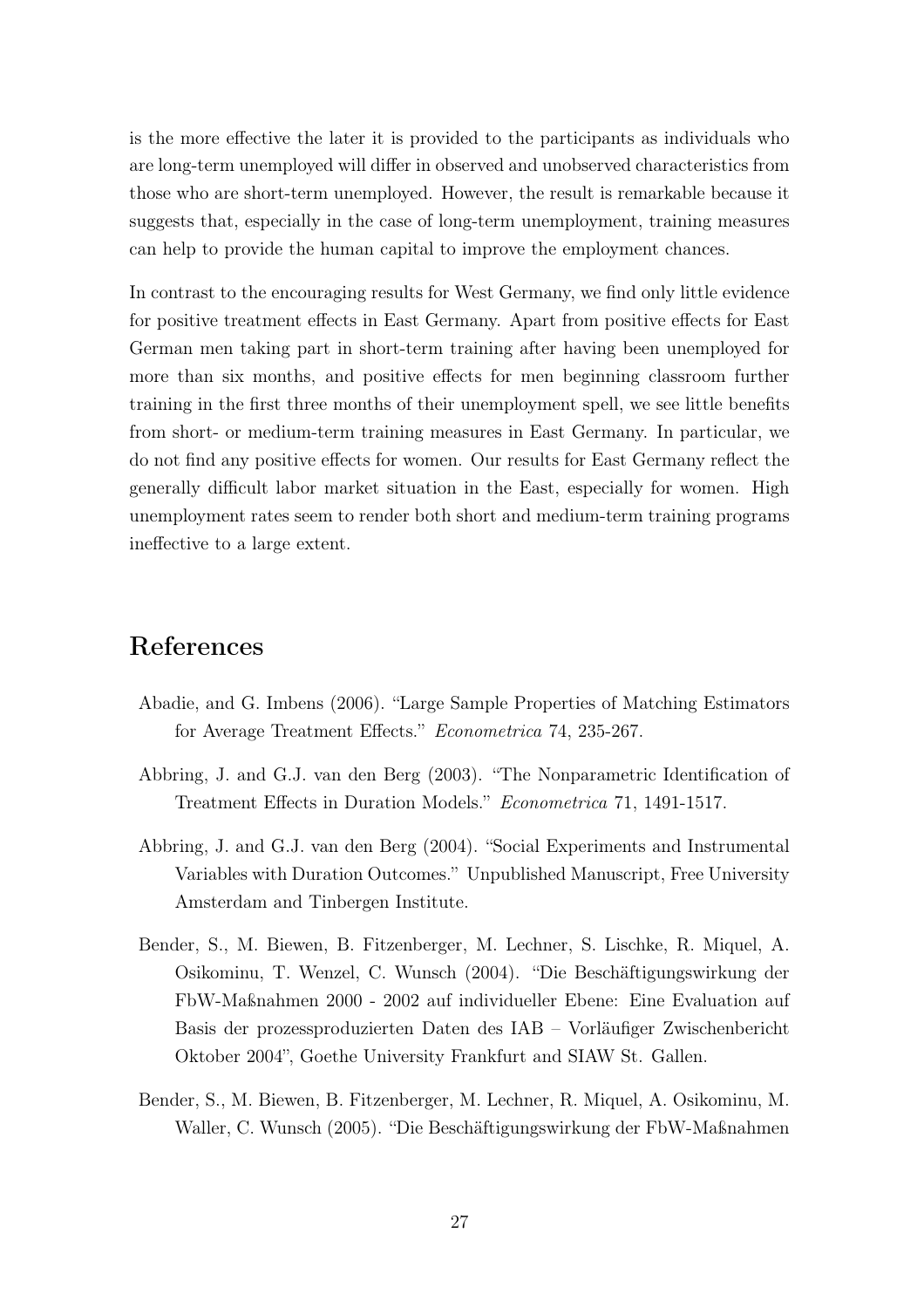2000 - 2002 auf individueller Ebene: Eine Evaluation auf Basis der prozessproduzierten Daten des IAB – Zwischenbericht Oktober 2005", Goethe University Frankfurt and SIAW St. Gallen.

- Biewen, M. and B. Fitzenberger (2004). "Neuausrichtung der Förderung beruflicher Weiterbildung." In: Hagen, T. and A. Spermann (Ed.): Hartz-Gesetze - Methodische Ansätze zu einer Evaluierung, ZEW Wirtschaftsanalysen, Bd. 74, Baden-Baden, 190-202.
- Bundesagentur für Arbeit (2001). Daten zu den Eingliederungsbilanzen 2000, Nürnberg.
- Bundesagentur für Arbeit (2002a). Arbeitsmarkt 2001, Nürnberg.
- Bundesagentur für Arbeit (2002b). Daten zu den Eingliederungsbilanzen 2001, Nürnberg.
- Bundesagentur für Arbeit (2003a). Arbeitsmarkt 2002, Nürnberg.
- Bundesagentur für Arbeit (2003b). Daten zu den Eingliederungsbilanzen 2002, Nürnberg.
- Bundesagentur für Arbeit (2004a). Arbeitsmarkt 2003, Nürnberg.
- Bundesagentur für Arbeit (2004b). Daten zu den Eingliederungsbilanzen 2003, Nürnberg.
- Bundesagentur für Arbeit (2005a). Arbeitsmarkt 2004, Nürnberg.
- Bundesagentur für Arbeit (2005b). Geschäftsbericht 2004, Nürnberg.
- Fitzenberger, B., A. Osikominu and R. Völter (2005). "Get Training or Wait? Long Run Employment Effects of Training Programs for the Unemployed in Germany." Working Paper, Goethe University Frankfurt.
- Fitzenberger, B., A. Osikominu, and R. Völter (2006). "Imputation Rules to Improve the Education Variable in the IAB Employment Subsample." Forthcoming Journal of Applied Social Science Studies.
- Fitzenberger, B. and S. Speckesser (2005) "Employment Effects of the Provision of Specific Professional Skills and Techniques in Germany." ZEW Discussion Paper.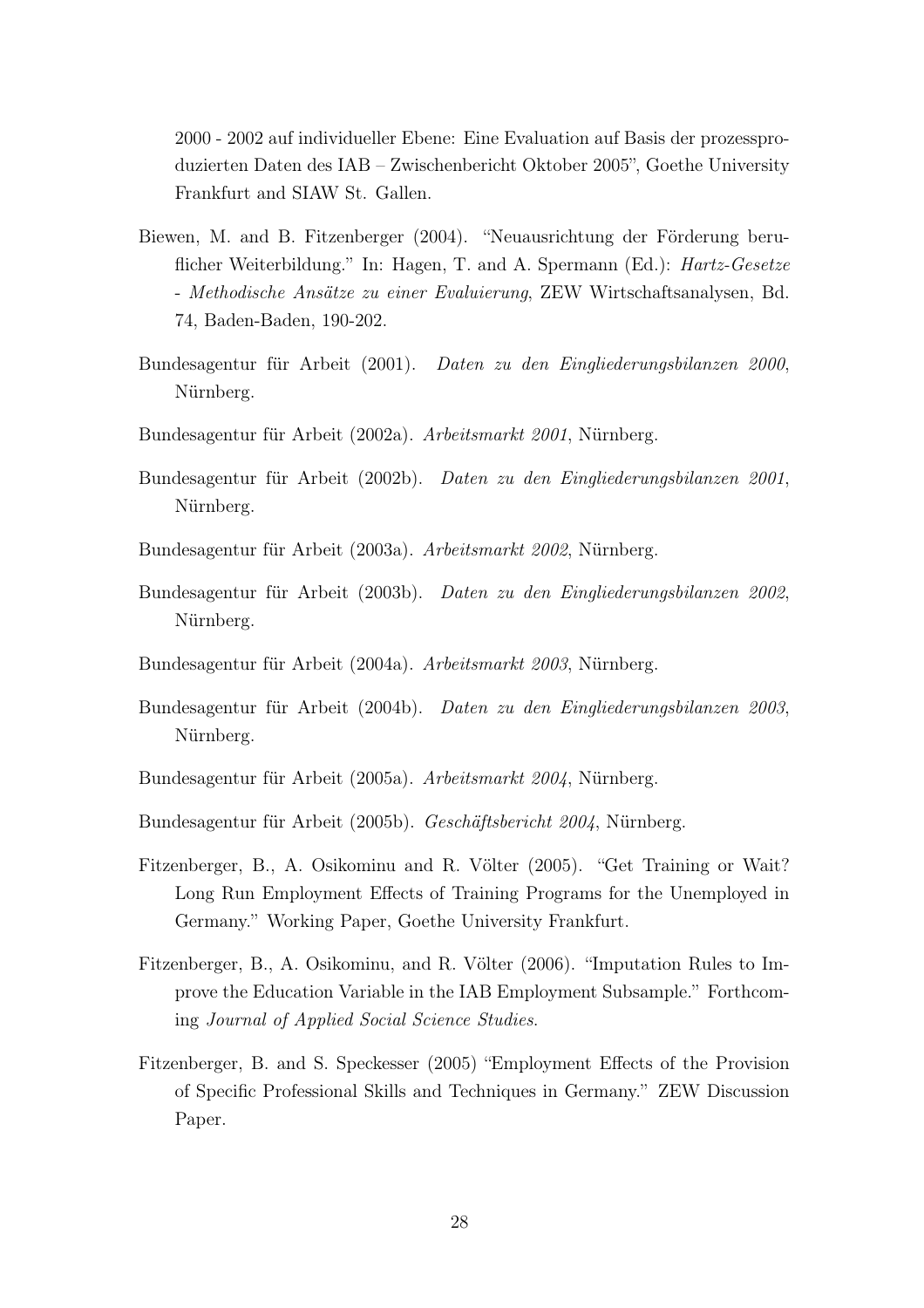- Fredriksson, P. and P. Johansson (2003) "Program Evaluation and Random Program Starts." Institute for Labour Market Policy Evaluation (IFAU), Uppsala, Working Paper, 2003:1.
- Fredriksson, P. and P. Johansson (2004) "Dynamic Treatment Assignment The Consequences for Evaluations Using Observational Data." IZA Discussion Paper No. 1062.
- Gerfin, M. and M. Lechner (2002) "Microeconometric Evaluation of the Active Labor Market Policy in Switzerland." Economic Journal, 112(482), 854-893.
- Heckman, J. H. Ichimura, and P. Todd (1998). "Matching as an Econometric Evaluation Estimator." Review of Economic Studies 65, 261-294.
- Heckman, J. H. Ichimura, J.A. Smith and P. Todd (1998). "Characterizing Selection Bias using Experimental Data." Econometrica 65, 1017-1098.
- Heckman, J. R.J. LaLonde, and J.A. Smith (1999). "The Economics and Econometrics of Active Labor Market Programs." In: O. Ashenfelter and D. Card (eds.), Handbook of Labor Economics, Vol. 3 A, Amsterdam: Elsevier Science, 1865-2097.
- Heckman, J.J. and S. Navarro (2006). "Dynamic Discrete Choice and Dynamic Treatment Effects." Forthcoming Journal of Econometrics.
- Hummel, E., P. Jacobebbinghaus, A. Kohlmann, M. Oertel, C. Wübbeke, M. Ziegerer (2005). "Stichprobe der Integrierten Erwerbsbiographien, IEBS 1.0", FDZ Datenreport 6/2005, Institut für Arbeitsmarkt- und Berufsmarktforschung (IAB), Nürnberg.
- Ichimura, H. and O. Linton (2001). "Asymptotic Expansions for some Semiparametric Program Evaluation Estimators." Discussion paper, London School of Economics and University College London.
- Imbens, G. (2000). "The Role of the Propensity Score in Estimating Dose-Response Functions" Biometrika 87, 706-710.
- Lechner, M. (1999). "Earnings and Employment Effects of Continuous Off-the-Job Training in East Germany after Unification." Journal of Business and Economic Statistics, 17, 74-90.
- Lechner, M. (2001). "Identification and Estimation of Causal Effects of Multiple Treatments under the Conditional Independence Assumption." In: M. Lechner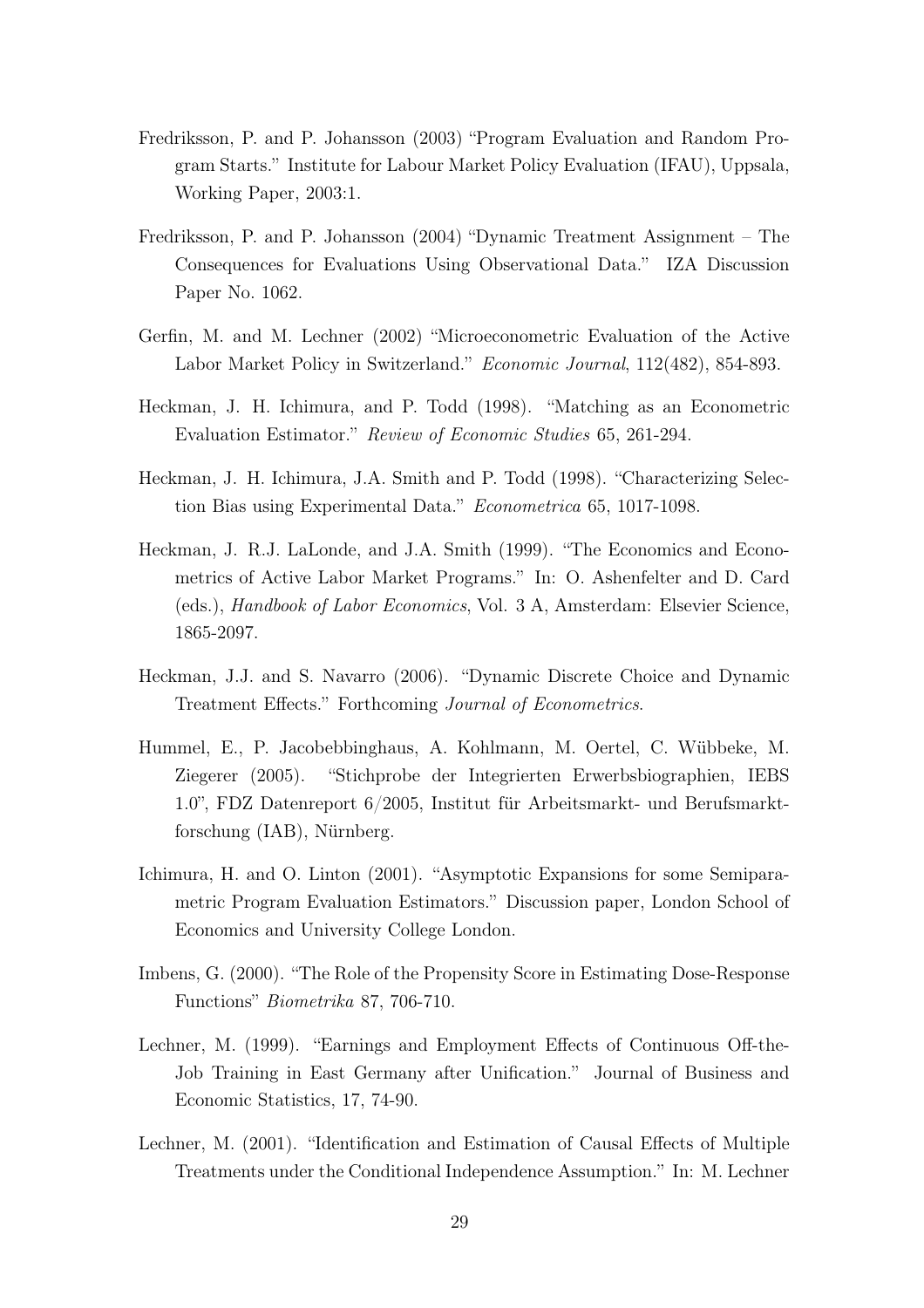and F. Pfeifer (eds.) (2000), Econometric Evaluation of Active Labor Market Politics in Europe, Heidelberg: Physica-Verlag.

- Lechner, M. (2004). "Sequential Matching Estimation of Dynamic Causal Models." Discussion Paper 2004–06, University of St. Gallen.
- Lechner, M. and R. Miquel (2005). "Identification of the Effects of Dynamic Treatments by Sequential Conditional Independence Assumptions" Discussion Paper, SIAW, University of St. Gallen.
- Lechner, M., R. Miquel, and C. Wunsch (2005a). "Long-Run Effects of Public Sector Sponsored Training in West Germany." IZA Discussion Paper No. 1443.
- Lechner, M., R. Miquel, and C. Wunsch (2005b). "The Curse and Blessing of Training the Unemployed in a Changing Economy: The Case of East Germany after Unification." Discussion Paper, University of St. Gallen.
- Osikominu, A. (2005). "Eine Analyse der Teilnehmerselektion in die berufliche Weiterbildung auf Basis der Integrierten Erwerbsbiografien (IEB)". IAB Forschungsbericht Nr. 23/2005, Institut für Arbeitsmarkt- und Berufsmarktforschung (IAB), Nürnberg.
- Pagan, A. and A. Ullah (1999). Nonparametric Econometrics. Cambridge: Cambridge University Press.
- Racine, J. and Q. Li (2004). "Nonparametric estimation of regression functions with both categorical and continuous data." Journal of Econometrics 119, 99-130.
- Rosenbaum, P.R. and D.B. Rubin (1983). "The Central Role of the Propensity Score in Observational Studies for Causal Effects." Biometrika 70, 41-55.
- Roy, A.D. (1951). "Some Thoughts on the Distribution of Earnings." Oxford Economic Papers 3, 135-146.
- Rubin, D.B. (1974). "Estimating Causal Effects of Treatments in Randomized and Nonrandomized Studies." Journal of Educational Psychology 66, 688–701.
- Sianesi, B. (2004) "An Evaluation of the Swedish System of Active Labor Market Programs in the 1990s." Review of Economics and Statistics 86, 133-155.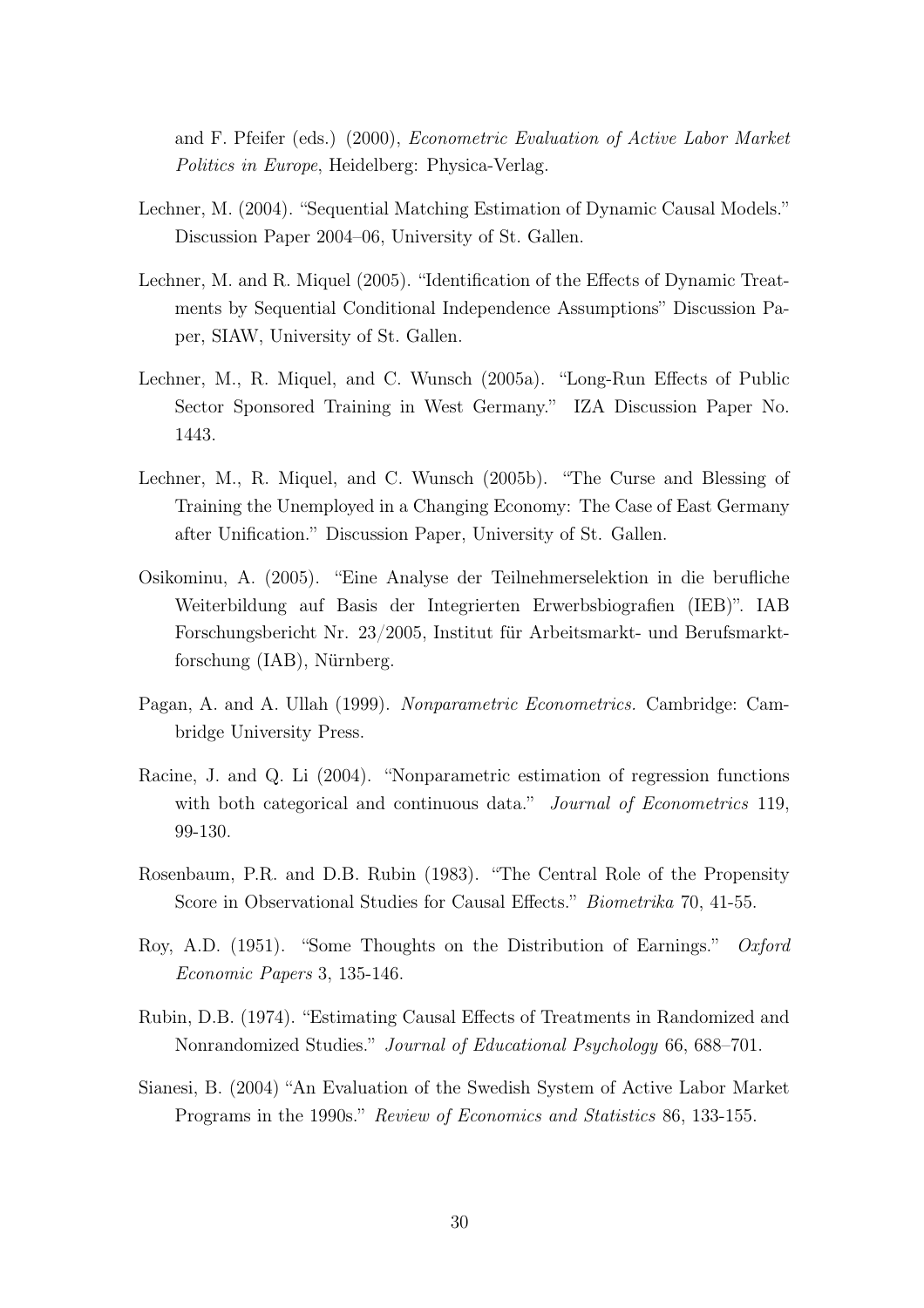- Sianesi, B. (2003) "Differential Effects of Swedish Active Labour Market Programmes for Unemployed Adults in the 1990s." Discussion Paper, Institute for Fiscal Studies, London.
- Speckesser, S. (2004). "Essays on Evaluation of Active Labour Market Policy." Ph.D. Dissertation, Department of Economics, University of Mannheim.
- Smith, J.A. and P. Todd (2005). "Rejoinder." Journal of Econometrics 125, 365- 375.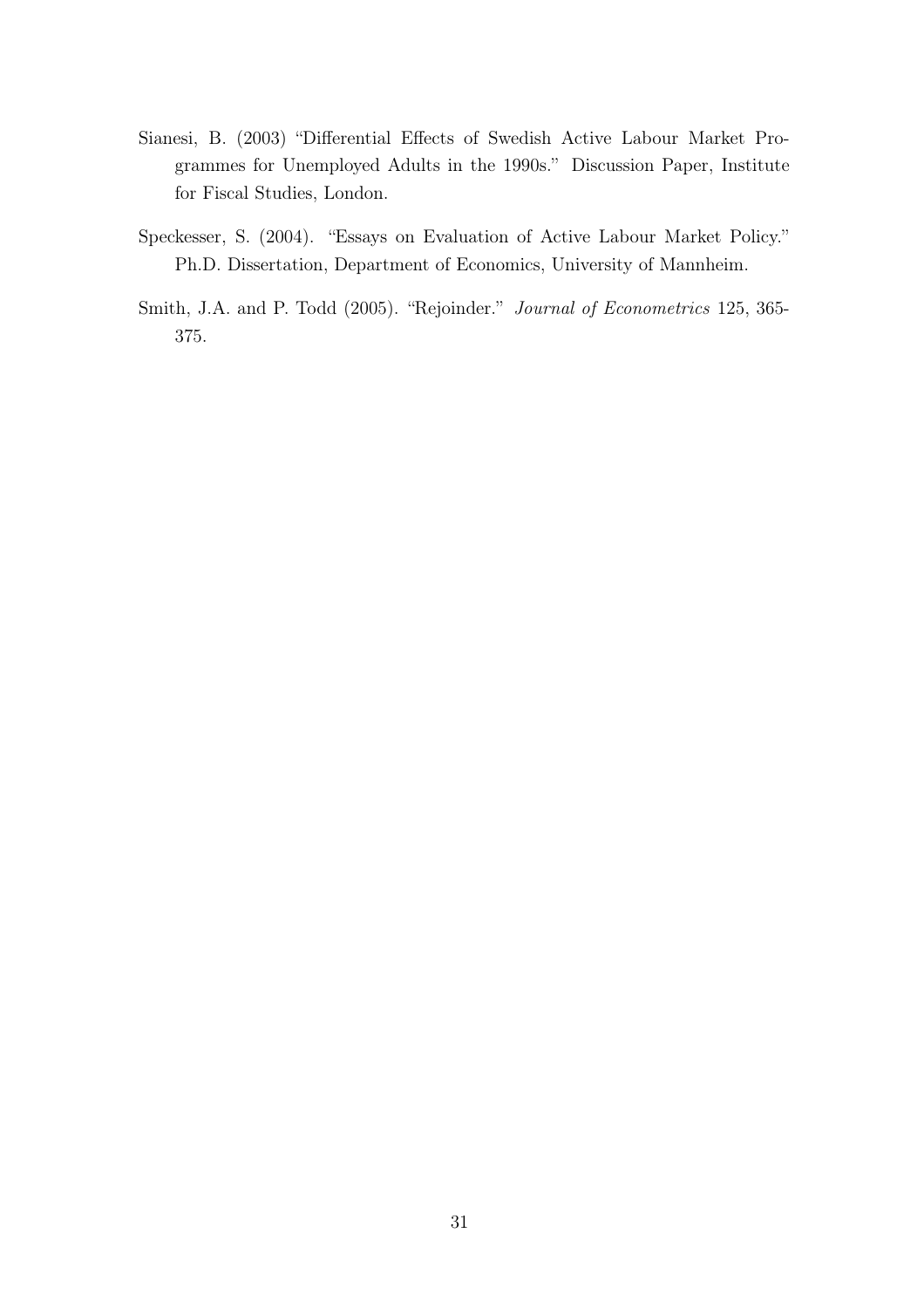# Appendix

# Participation in Active Labor Market Programs in Germany

| $\mu$ many from $2000 - 2004$                                              |                              |                              |                              |                              |                              |
|----------------------------------------------------------------------------|------------------------------|------------------------------|------------------------------|------------------------------|------------------------------|
|                                                                            | 2000                         | 2001                         | 2002                         | 2003                         | 2004                         |
| Qualification schemes<br>$-$ further/retraining<br>$-$ short-term training | 469,463<br>351,960<br>47,492 | 420,943<br>344,816<br>51,266 | 456,269<br>331,586<br>61,950 | 516,782<br>259,922<br>92,681 | 434,901<br>184,418<br>94,748 |
| Employment subsidies<br>on<br>the first labor market                       | 227,813                      | 211,111                      | 222,349                      | 310,533                      | 398,472                      |
| Specific measures for young<br>adults                                      | 382,433                      | 369,149                      | 443,949                      | 510,602                      | 488,352                      |
| Employment on the second<br>labor market                                   | 260,766                      | 219,859                      | 179,525                      | 144,734                      | 119,029                      |
| Other                                                                      | 57,920                       | 66,471                       | 62,899                       | 34,984                       | 73,005                       |
| Total                                                                      | 1,398,395                    | 1,287,533                    | 1,364,991                    | 1,521,800                    | 1,618,879                    |

Table 1: Average Stocks of Participants in Active Labor Market Programs in Ger $from 2000 2004$ 

Source: Bundesagentur für Arbeit, Arbeitsmarkt 2001-2004, own calculations.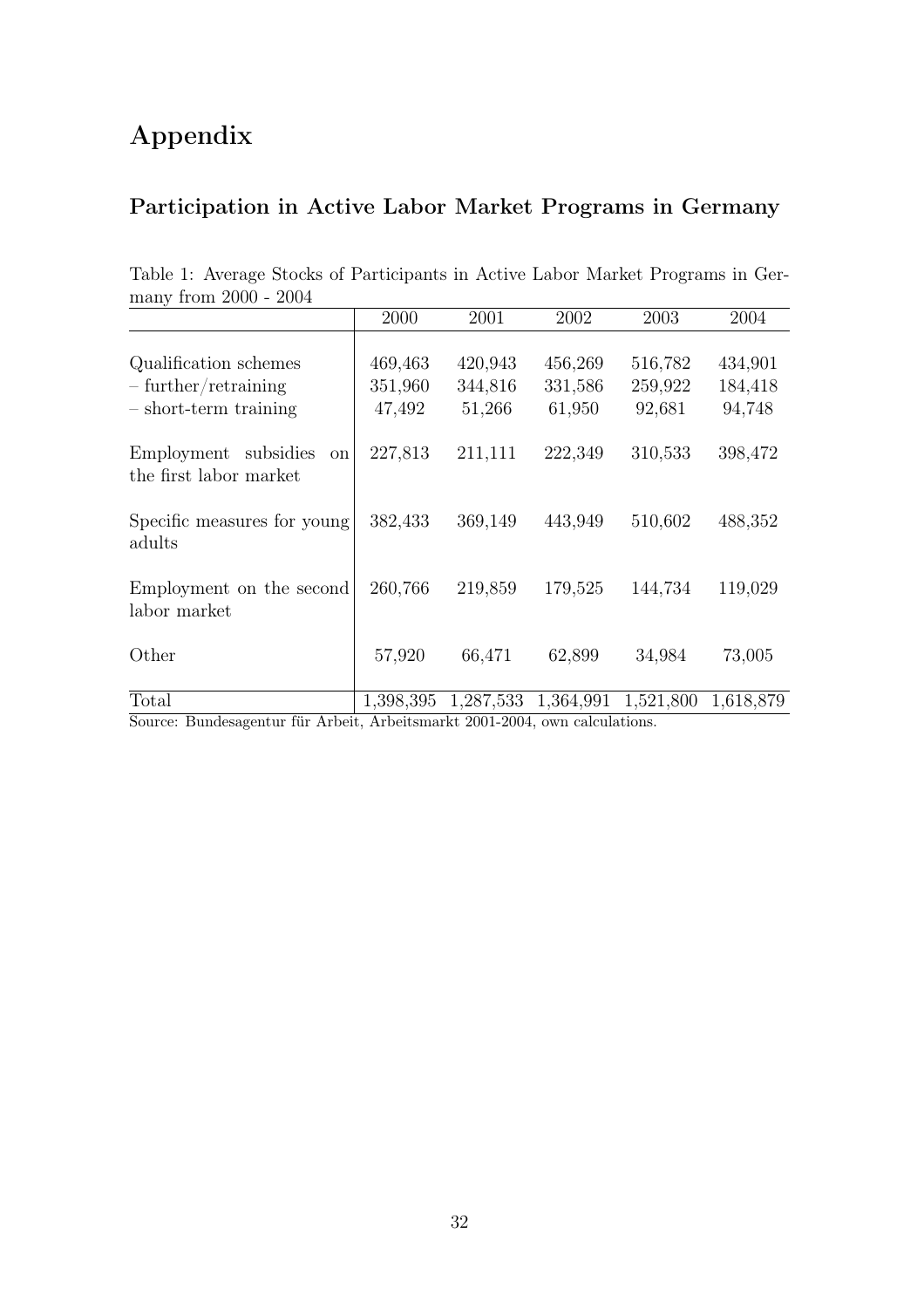|                                                                                                         | 2000                 | 2001                 | 2002                 | 2003                 | 2004                 |
|---------------------------------------------------------------------------------------------------------|----------------------|----------------------|----------------------|----------------------|----------------------|
| Qualification schemes<br>$-$ further/retraining                                                         | 1,153,720<br>551,534 | 1,069,409<br>449,622 | 1,457,047<br>456,301 | 1,502,166<br>254,718 | 1,548,439<br>185,041 |
| $-$ short-term training<br>Employment subsidies<br><sub>on</sub><br>the first labor market              | 476,672<br>458,557   | 565,132<br>464,904   | 877,038<br>538,312   | 106,4293<br>807,682  | 1,188,369<br>950,109 |
| Placement and advisory ser-<br>vices                                                                    | 601,281              | 742,065              | 947,098              |                      | 1,460,170 2,566,780  |
| Specific measures for young<br>adults                                                                   | 445,823              | 457,724              | 447,265              | 388,810              | 408,168              |
| Employment on the second<br>labor market                                                                | 314,291              | 246,084              | 219,626              | 193,999              | 170,107              |
| Other                                                                                                   | 391,122              | 515,670              | 453,224              | 21,283               | 309,446              |
| Total<br>$\overline{S_{\text{OUP2C}}}$ Bundesscoptur für Arbeit Arbeitsmarkt 2001–2004 gun geleulations |                      | 3,364,794 3,495,856  | 4,062,572 4,565,010  |                      | 5,953,049            |

Table 2: Entries into Active Labor Market Programs in Germany from 2000 - 2004

Source: Bundesagentur für Arbeit, Arbeitsmarkt 2001-2004, own calculations.

|  |  |                               |  | Table 3: Average Expenditures per Participant in Short-term, Further and Retrain- |  |  |
|--|--|-------------------------------|--|-----------------------------------------------------------------------------------|--|--|
|  |  | ing in Germany from 2000-2003 |  |                                                                                   |  |  |

|                              | 2000             |                   | 2001 |                   | 2002 |               |      | 2003          |
|------------------------------|------------------|-------------------|------|-------------------|------|---------------|------|---------------|
|                              | $\left(1\right)$ | $\left( 2\right)$ |      | $\left( 2\right)$ |      | $^{\prime}2)$ |      | $^{\prime}2)$ |
| Short-term<br>training       | 580              | 1,2               | 570  | 1,1               | 658  | 0,9           | 538  |               |
| Further/retrain-<br>ing      | 1627             | 8,2               | 1668 | 9,3               | 1686 | 9,1           | 1555 | 10,5          |
| - subsistence al-<br>lowance | 1152             |                   | 1178 |                   | 1188 |               | 1156 |               |
| $-$ training costs $\,$      | 640              |                   | 664  |                   | 681  |               | 631  |               |

Note: Columns labeled with a (1) contain the average monthly expenditures (in Euro) per participant, columns labeled with a (2) display the average duration of the program in months. Source: Bundesagentur für Arbeit, Daten zu den Eingliederungsbilanzen 2000-2003.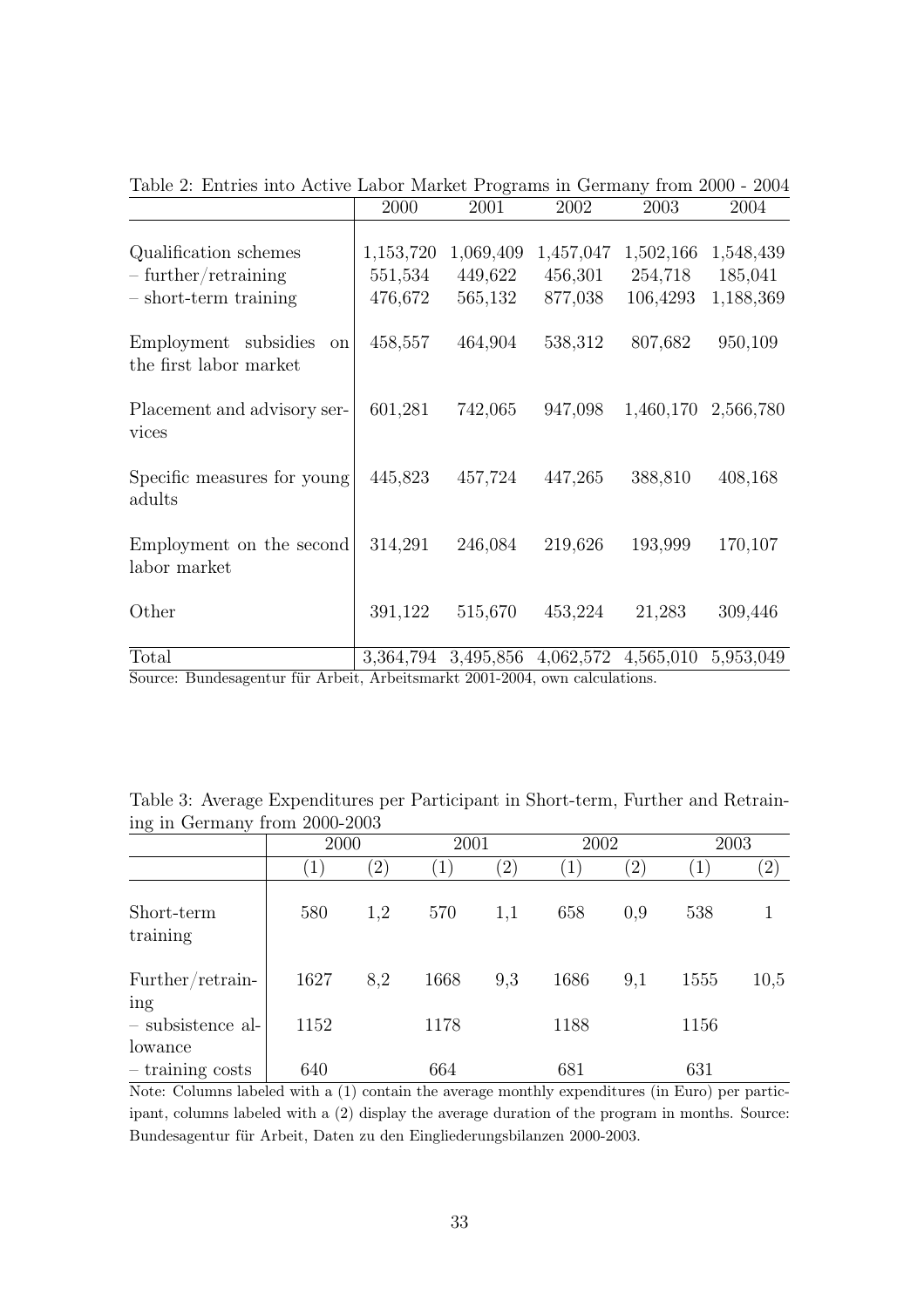# Variable Definitions

| Name                   | Definition                                                |
|------------------------|-----------------------------------------------------------|
| east                   | 1 if place of residence is in East Germany (Berlin in-    |
|                        | cluded), 0 otherwise                                      |
| female                 | 1 if female, 0 otherwise                                  |
| agegroup               | age in 6 groups                                           |
| foreigner              | 1 if citizenship is not German, 0 otherwise               |
| ethnicgerman           | 1 if ethnic German, i.e. returned settler from former     |
|                        | German settlements, 0 otherwise                           |
| qualification          | 1 no degree, 2 vocational training degree, 3 university   |
|                        | or technical college degree                               |
| schooling              | 1 no schooling degree, 2 Hauptschulabschluss or Mit-      |
|                        | tlere Reife /Fachoberschule (degrees reached after com-   |
|                        | pletion of the 9th or 10th grade), 3 Fachhochschulreife   |
|                        | or Abitur/Hochschulreife (degrees reached after comple-   |
|                        | tion of the 12th or 13th grade)                           |
| health                 | 1 no health problems mentioned, 2 health problems, but    |
|                        | considered without impact on placement, 3 health prob-    |
|                        | lems considered to have an impact on placement            |
| pasthealth             | same categories as health, but referring to the past two  |
|                        | years before the beginning of the unemployment spell      |
| disabled               | 1 if disabled, 0 otherwise                                |
| land                   | 16 categories for the German Bundesländer                 |
| area                   | German Bundesländer aggregated into 6 categories. 1       |
|                        | SH, NI, HB, HH; 2 NW, 3 HE, RP, SL; 4 BY, BW; 5           |
|                        | MV, BB, BE; 6 SN, ST, TH                                  |
| region                 | classification of the districts of residence according to |
|                        | local labor market conditions in 5 groups                 |
| family                 | 1 missing, 2 living alone, 3 not married, but living to-  |
|                        | gether with at least one person, 4 single parent, 5 mar-  |
|                        | ried                                                      |
| married                | 1 missing, 2 married, 3 not married                       |
| child                  | 1 if at least one child, 0 otherwise                      |
| continued on nort page |                                                           |

<continued on next page>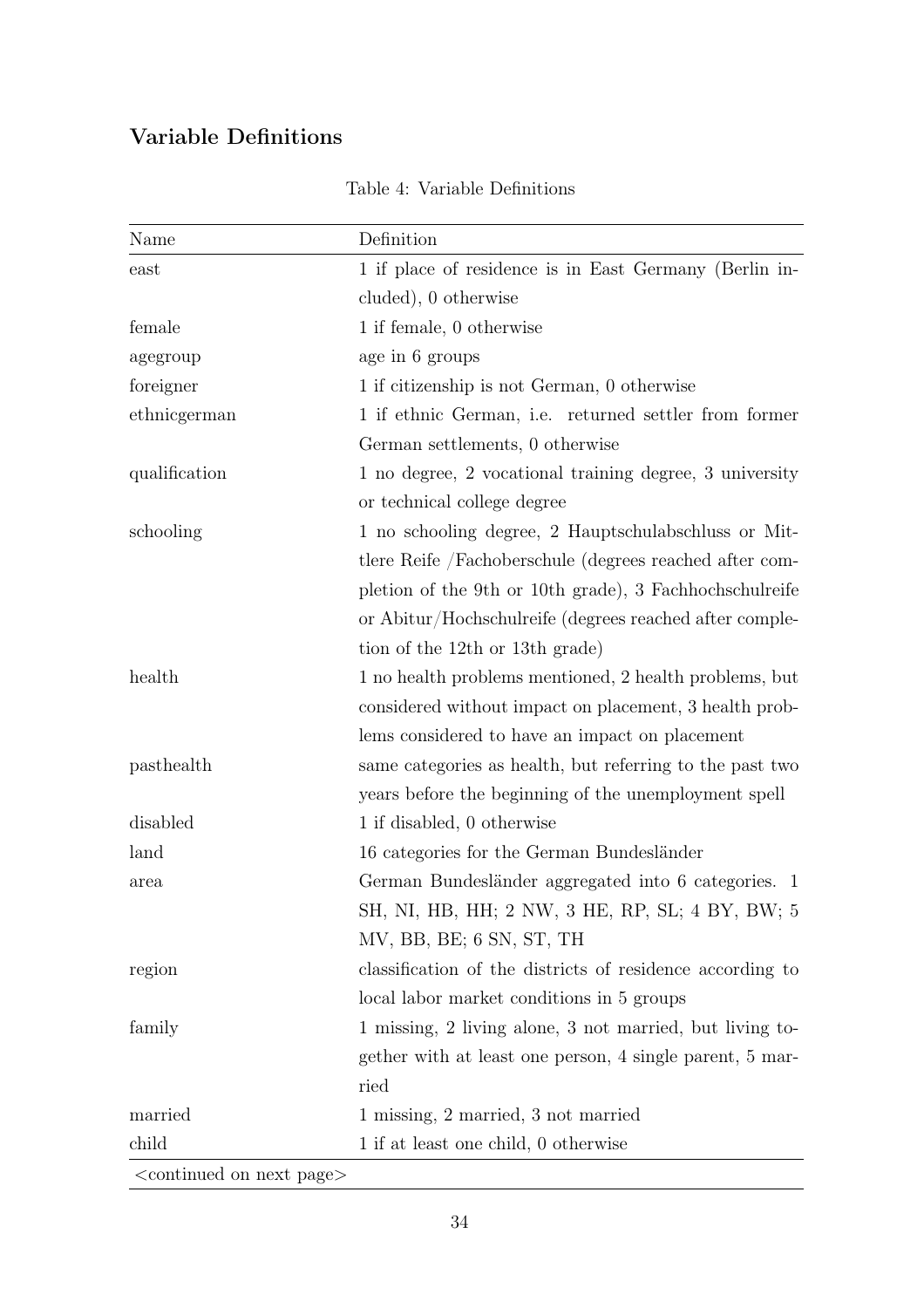| Name                                          | Definition                                                          |
|-----------------------------------------------|---------------------------------------------------------------------|
| youngchild                                    | 1 if at least one child younger than 10 years, 0 otherwise          |
| occupation                                    | occupation of last employment in 7 categories                       |
| industry                                      | industry of last employment in 6 categories                         |
| occhange                                      | 1 missing, 2 if the person wishes to work in the same               |
|                                               | occupation as in the last employment, 3 otherwise                   |
| parttime                                      | 1 if the person worked less than full-time in the last              |
|                                               | employment, 0 otherwise                                             |
| whitecollar                                   | 2 if the previous employment was a white-collar job, 3              |
|                                               | if it was a blue-collar job, 1 missing                              |
| problemgroup                                  | 1 if participation in a program with a social work com-             |
|                                               | ponent within the last three years, 0 otherwise                     |
| onlyparttime                                  | 1 if information available that only part-time job is de-           |
|                                               | sired, 0 otherwise                                                  |
| endlastjob                                    | 2 termination of last occupation by employer, 3 by em-              |
|                                               | ployee, 4 limited in time, 5 other and missing                      |
| quarter                                       | quarter of the end of the last employment (from $1 \text{ to } 9$ ) |
| penalty                                       | 1 if the unemployed had a period of disqualification from           |
|                                               | benefits within the last three years, 0 otherwise                   |
| motivationlack                                | 1 if within the last three years there is information, that         |
|                                               | the person did not appear regularly at the labor office,            |
|                                               | on lack of cooperation, availability or similar                     |
| pasttreatcancel                               | 1 if abandonment of a program in the past according to              |
|                                               | the benefit data, 0 otherwise                                       |
| pastincapacity                                | 1 if incapapacity of work due to illness, parental leave,           |
|                                               | cure or therapy within the last three years                         |
| proposals                                     | number of placement proposals divided by the days since             |
|                                               | the beginning of the unemployment spell and the start               |
|                                               | date of the spell from which the information is taken               |
| dapp                                          | 1 if employed as apprentice within the last three years             |
|                                               | before the beginning of the unemployment spell, 0 oth-              |
|                                               | erwise                                                              |
| <continued next="" on="" page=""></continued> |                                                                     |

Table 4: Variable Definitions  $<$  continued $>$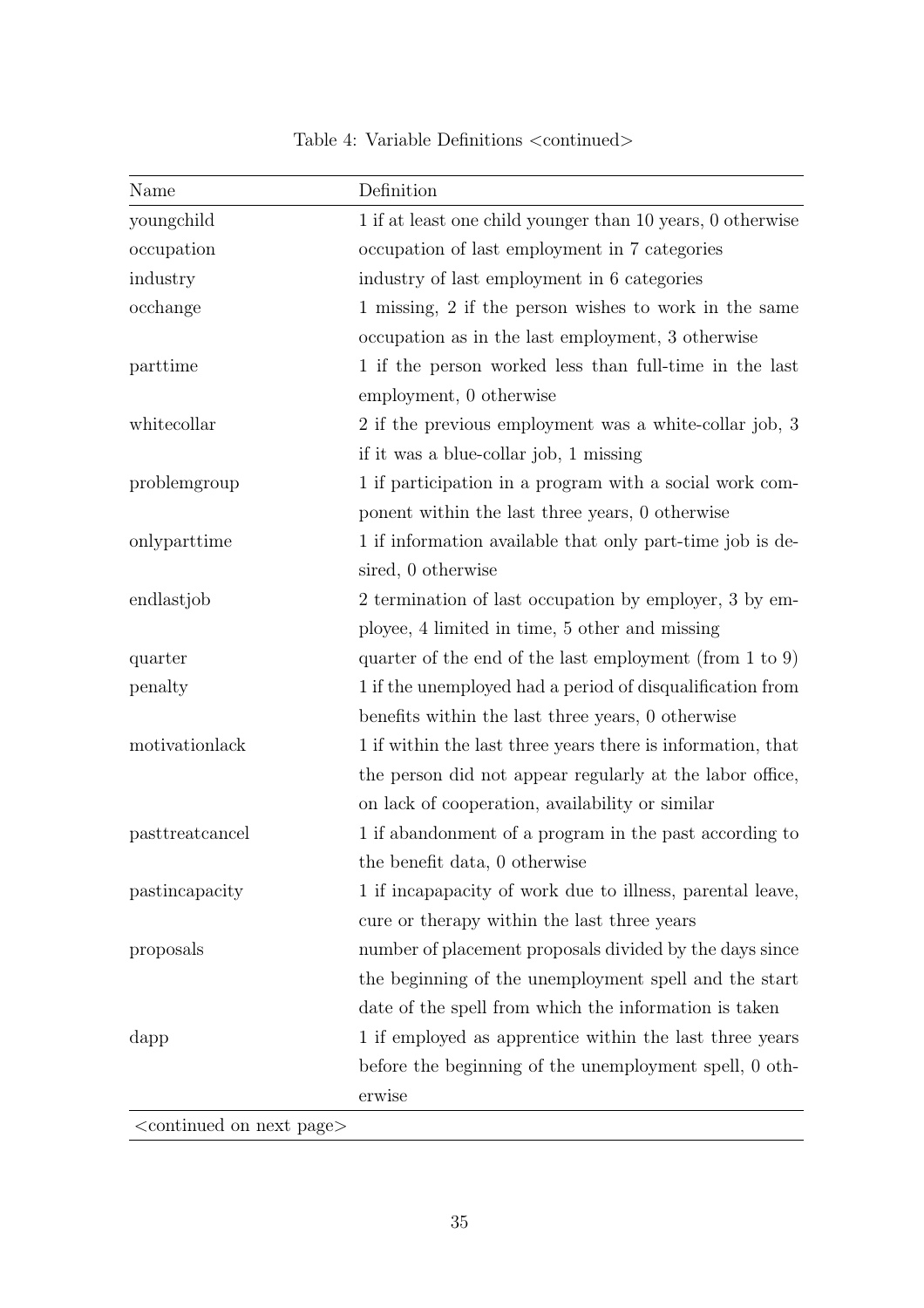| Name                   | Definition                                                                         |
|------------------------|------------------------------------------------------------------------------------|
|                        | countemp, countub, coun- number of days within the last three years before the be- |
| tua,<br>countsp,       | countoos, ginning of unemployment spent in regular employment,                     |
| countcontact           | receiving unemployment benefits, unemployment assis-                               |
|                        | tance, subsistance payment, out of sample, in contact                              |
|                        | with the labor agency, respectively                                                |
| demp6, demp12, demp24, | 1 if in regular employment 6, 12, 24, 6 and 12 and 12                              |
| demp6_12, demp12_24    | and 24 months, respectively, before the beginning of the                           |
|                        | unemployment spell                                                                 |
| waged                  | daily wage in the last $job(s)$ before the beginning of the                        |
|                        | unemployment spell                                                                 |
| ddssec, ddcens, ddmarg | dummies if waged is censored: ddsec is 1 if earnings                               |
|                        | are within the social security thresholds, ddcens is 1 if                          |
|                        | earnings are above the social security threshold, ddmarg                           |
|                        | is 1 if earnings are below the social security threshold                           |
| lnwage, lnwagedsq      | $log(waged)$ and $log(waged)$ squared interacted with                              |
|                        | ddssec                                                                             |
| wage                   | total wage in the last year before the beginning of the                            |
|                        | unemployment spell                                                                 |
| dssec, dcens, dmarg    | censoring dummies referring to wage (see above)                                    |
| lnwage, lnwagesq       | $log(wage)$ and $log(wage)$ squared interacted with dssec                          |
| ur yb,<br>ur qb,       | ur qb3, unemployment rate in the individual's home district in                     |
|                        | ur qb6, ur qb12, ur qb24 the calendar year before the beginning of unemploy-       |
|                        | ment, in the last month of the quarter before the be-                              |
|                        | ginning of unemployment, and in the last month of the                              |
|                        | quarter before the beginning of the stratum, respectively                          |

Table 4: Variable Definitions <continued>

Note: If not mentioned otherwise, variables are defined relative to the beginning of the time window of elapsed unemployment duration.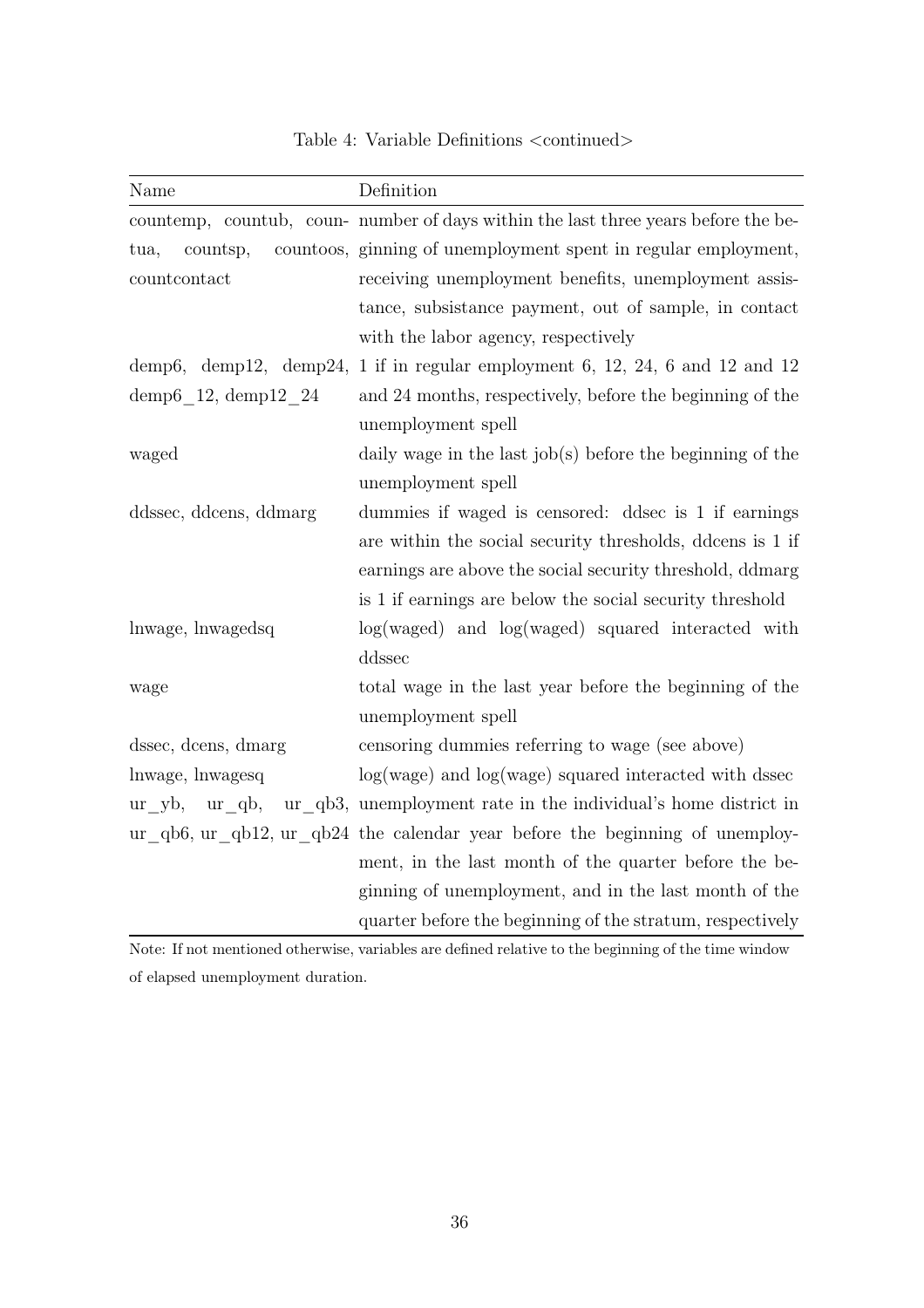|            | Table 5: Sample Sizes  |                                            |       |                                                    |  |  |  |  |  |
|------------|------------------------|--------------------------------------------|-------|----------------------------------------------------|--|--|--|--|--|
|            | $East=0, Fem.=0$       |                                            |       | $East=0, Fem.=1$ $East=1, Fem.=0$ $East=1, Fem.=1$ |  |  |  |  |  |
|            | Stratum 1 (0-3 Months) |                                            |       |                                                    |  |  |  |  |  |
| Waiting    | 29351                  | 18409                                      | 15505 | 8538                                               |  |  |  |  |  |
| <b>STT</b> | 912                    | 693                                        | 621   | 368                                                |  |  |  |  |  |
| <b>CFT</b> | 389                    | 344                                        | 265   | 136                                                |  |  |  |  |  |
|            |                        | Stratum $2(4-6$ Months)                    |       |                                                    |  |  |  |  |  |
| Waiting    | 18529                  | 12572                                      | 10270 | 6450                                               |  |  |  |  |  |
| <b>STT</b> | 547                    | 409                                        | 339   | 286                                                |  |  |  |  |  |
| <b>CFT</b> | 251                    | 194                                        | 218   | 143                                                |  |  |  |  |  |
|            |                        | Stratum $3(7-12 \text{ months})$           |       |                                                    |  |  |  |  |  |
| Waiting    | 10996                  | 8421                                       | 5810  | 4277                                               |  |  |  |  |  |
| STT        | 662                    | 497                                        | 471   | 353                                                |  |  |  |  |  |
| <b>CFT</b> | 270                    | 201                                        | 264   | 218                                                |  |  |  |  |  |
|            |                        | Aggregated Stratum 1 for PFT (0-12 Months) |       |                                                    |  |  |  |  |  |
| Waiting    | 25854                  | 16060                                      | 12636 | 6614                                               |  |  |  |  |  |
| <b>STT</b> | 2120                   | 1593                                       | 1432  | 1013                                               |  |  |  |  |  |
| <b>CFT</b> | 915                    | 741                                        | 742   | 495                                                |  |  |  |  |  |
| <b>PFT</b> | 263                    | 234                                        | 145   | 98                                                 |  |  |  |  |  |

# Sample Sizes and Descriptive Statistics for Selected Variables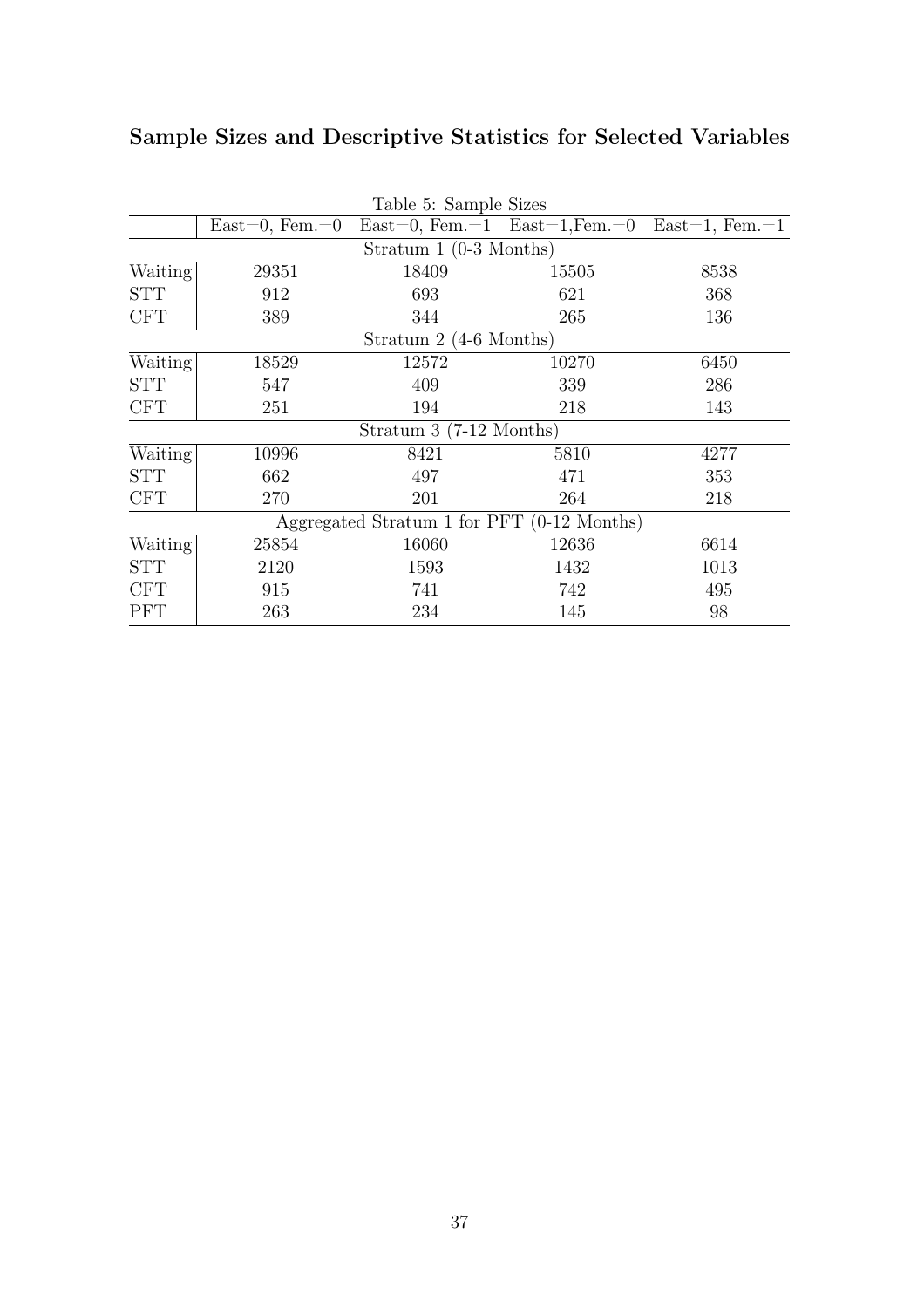| Variable       | Mean     | $\overline{\text{SD}}$                | Min              | Median           | Max             |
|----------------|----------|---------------------------------------|------------------|------------------|-----------------|
|                |          | $\overline{\text{East}=0}$ , Female=0 |                  |                  |                 |
| age            | 36.90053 | 7.718731                              | $\overline{25}$  | $\overline{36}$  | $\overline{53}$ |
| foreigner      | .1736603 | .378823                               | $\boldsymbol{0}$ | $\boldsymbol{0}$ | $\mathbf 1$     |
| schooling1     | .1237411 | .3292911                              | $\overline{0}$   | $\overline{0}$   | $\mathbf 1$     |
| schooling2     | .7414522 | .4378433                              | $\overline{0}$   | 1                | 1               |
| schooling3     | .1348067 | .3415223                              | $\overline{0}$   | $\overline{0}$   | 1               |
| qualification1 | .3572672 | .4792019                              | $\boldsymbol{0}$ | $\boldsymbol{0}$ | $\mathbf 1$     |
| qualification2 | .5908243 | .4916894                              | $\overline{0}$   | $\mathbf 1$      | $\mathbf{1}$    |
| qualification3 | .0519085 | .2218457                              | $\overline{0}$   | $\overline{0}$   | $\mathbf 1$     |
| countemp       | 801.0523 | 287.0826                              | 86               | 873              | 1096            |
|                |          | $East=0, Female=1$                    |                  |                  |                 |
| age            | 37.94112 | 7.889209                              | $\overline{25}$  | 37               | 53              |
| foreigner      | .1079787 | .3103611                              | $\boldsymbol{0}$ | $\boldsymbol{0}$ | $\mathbf{1}$    |
| schooling1     | .0723604 | .25909                                | $\boldsymbol{0}$ | $\boldsymbol{0}$ | $\mathbf{1}$    |
| schooling2     | .7323496 | .4427451                              | $\boldsymbol{0}$ | $\mathbf{1}$     | 1               |
| schooling3     | .19529   | .3964335                              | 0                | $\boldsymbol{0}$ | 1               |
| qualification1 | .3214931 | .467061                               | $\boldsymbol{0}$ | $\boldsymbol{0}$ | $\mathbf 1$     |
| qualification2 | .6059022 | .488668                               | $\boldsymbol{0}$ | 1                | $\mathbf 1$     |
| qualification3 | .0726047 | .2594928                              | $\overline{0}$   | $\overline{0}$   | $\mathbf{1}$    |
| countemp       | 776.9238 | 312.8626                              | 86               | 845              | 1096            |
|                |          | $East=1, Female=0$                    |                  |                  |                 |
| age            | 38.3997  | 7.844472                              | $\overline{25}$  | $\overline{38}$  | $\overline{53}$ |
| foreigner      | .0340613 | .1813919                              | $\boldsymbol{0}$ | $\boldsymbol{0}$ | $\mathbf{1}$    |
| schooling1     | .0546255 | .2272544                              | $\boldsymbol{0}$ | $\boldsymbol{0}$ | $\mathbf{1}$    |
| schooling2     | .8529804 | .3541357                              | $\overline{0}$   | $\mathbf 1$      | 1               |
| schooling3     | .0923941 | .2895899                              | $\overline{0}$   | $\overline{0}$   | $\mathbf 1$     |
| qualification1 | .1134218 | .3171169                              | $\overline{0}$   | $\overline{0}$   | $\mathbf 1$     |
| qualification2 | .8383827 | .3681101                              | $\overline{0}$   | $\mathbf 1$      | 1               |
| qualification3 | .0481956 | .2141855                              | 0                | $\overline{0}$   | $\mathbf 1$     |
| countemp       | 829.9092 | 272.4151                              | 86               | 914              | 1096            |
|                |          | $East=1, Female=1$                    |                  |                  |                 |
| age            | 39.21149 | 7.836369                              | 25               | $\overline{39}$  | 53              |
| foreigner      | .0256919 | .1582228                              | $\boldsymbol{0}$ | $\boldsymbol{0}$ | $\mathbf{1}$    |
| schooling1     | .038329  | .1919993                              | $\boldsymbol{0}$ | $\boldsymbol{0}$ | 1               |
| schooling2     | .8185901 | .3853776                              | $\boldsymbol{0}$ | 1                | $\mathbf 1$     |
| schooling3     | .1430809 | .3501737                              | $\boldsymbol{0}$ | $\overline{0}$   | $\mathbf 1$     |
| qualification1 | .1095561 | .312352                               | $\overline{0}$   | $\boldsymbol{0}$ | 1               |
| qualification2 | .8129504 | .3899717                              | $\overline{0}$   | 1                | 1               |
| qualification3 | .0774935 | .2673868                              | $\boldsymbol{0}$ | $\overline{0}$   | 1               |
| countemp       | 748.3454 | 309.1351                              | 86               | 762              | 1096            |

Table 6: Descriptive Statistics for Selected Variables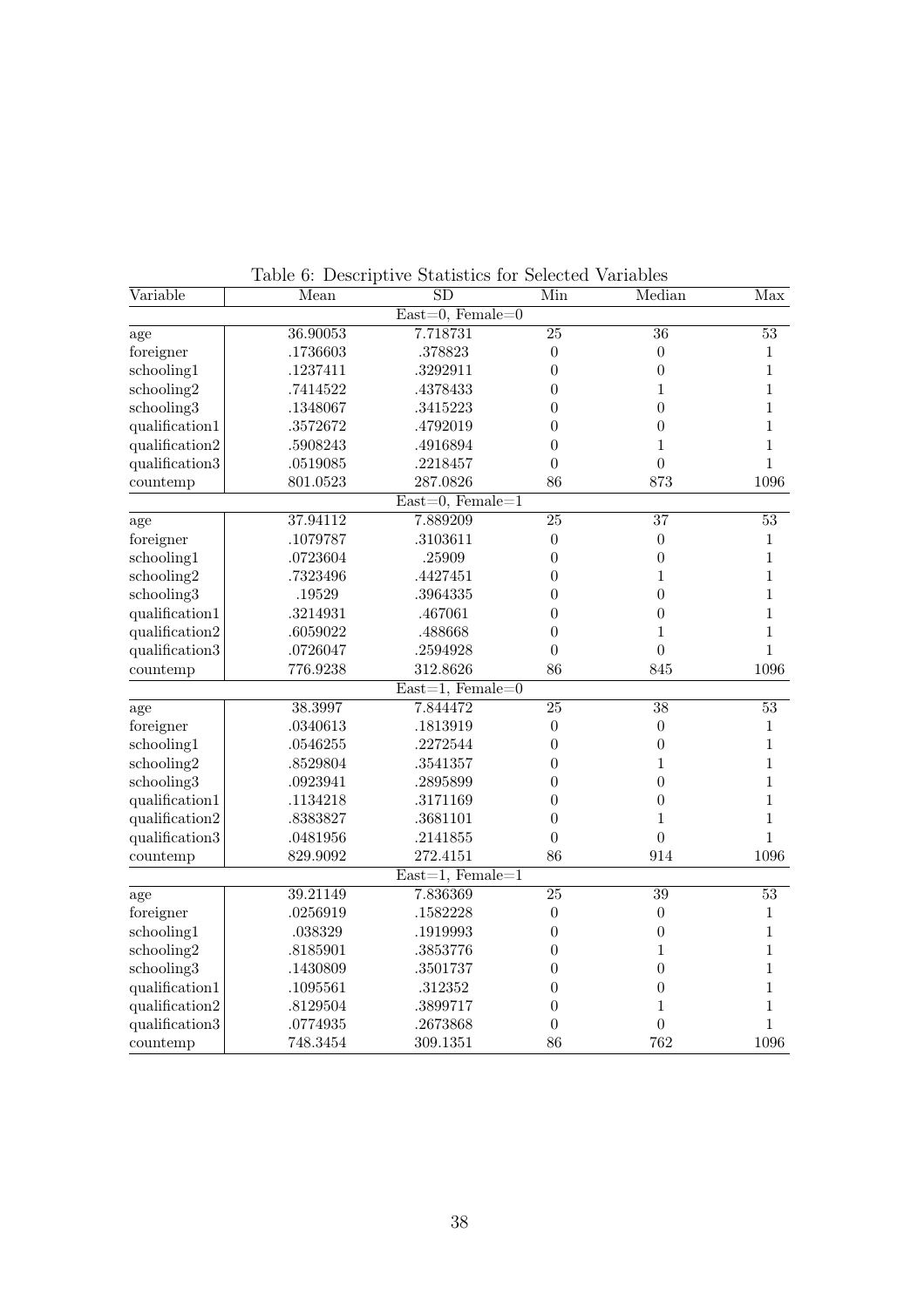

Figure 1: Density of Duration of Unemployment until Program Start

East=1, Female=0 East=1, Female=1 Note: Calculations based on the sample of entrants into STT, CFT, and PFT.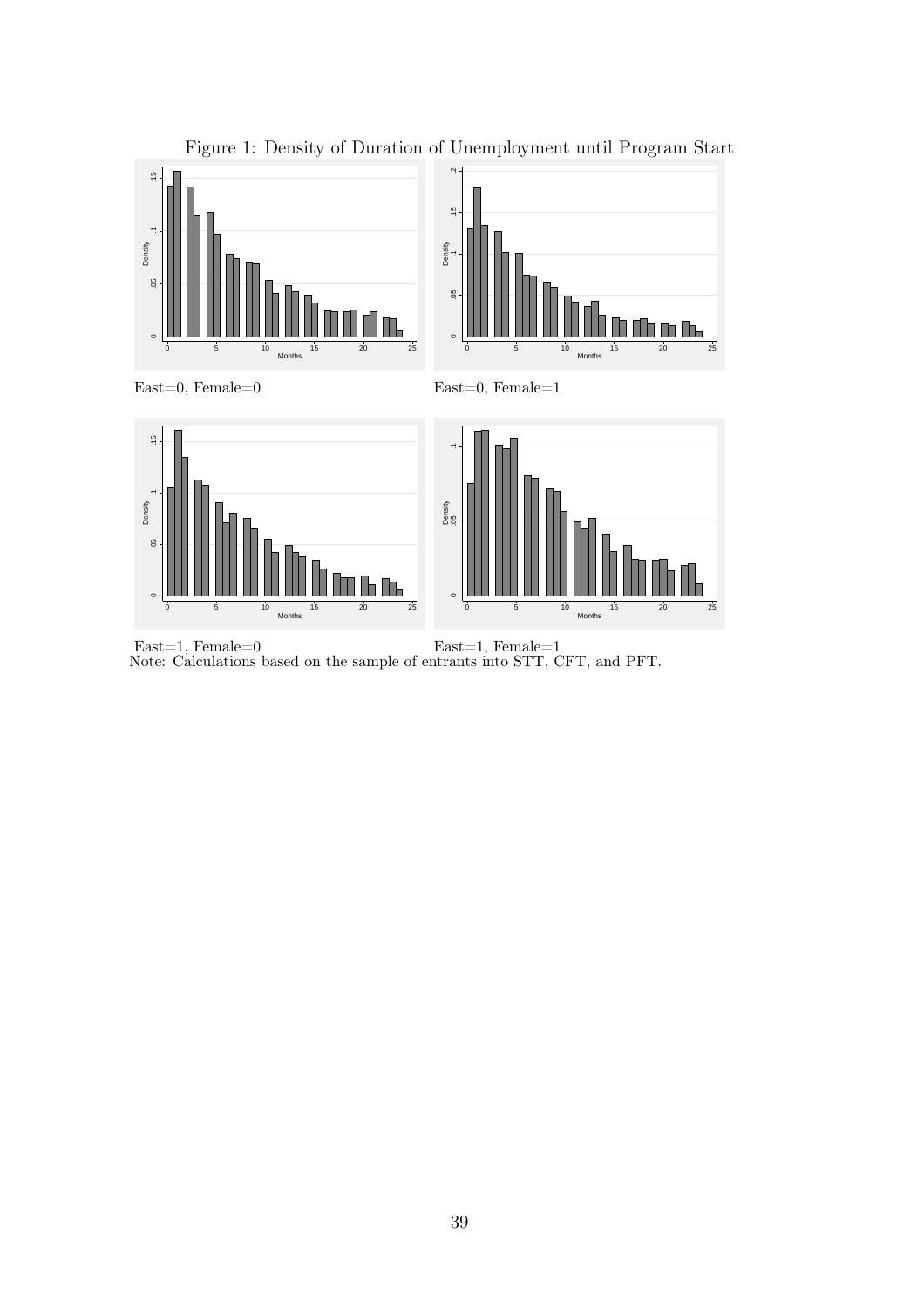

Classroom Further Training



Practical Further Training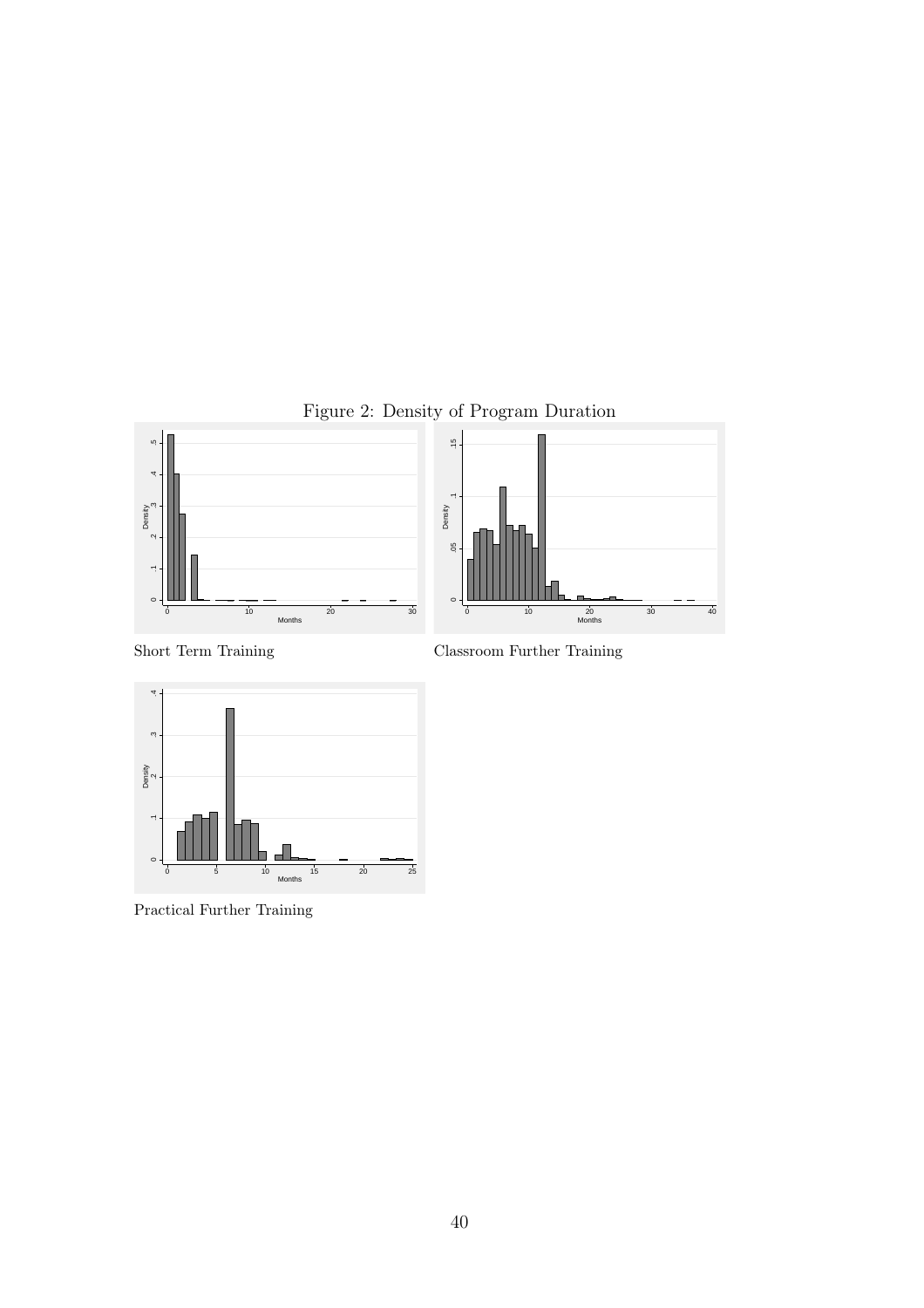## Estimated Employment Effects



Figure 3: Average Treatment Effect on the Treated (ATT) for STT, West Germany

Difference in employment rates is measured on the ordinate, pre-unemployment  $(< 0)$  and posttreatment  $(≥ 0)$  months on the abscissa.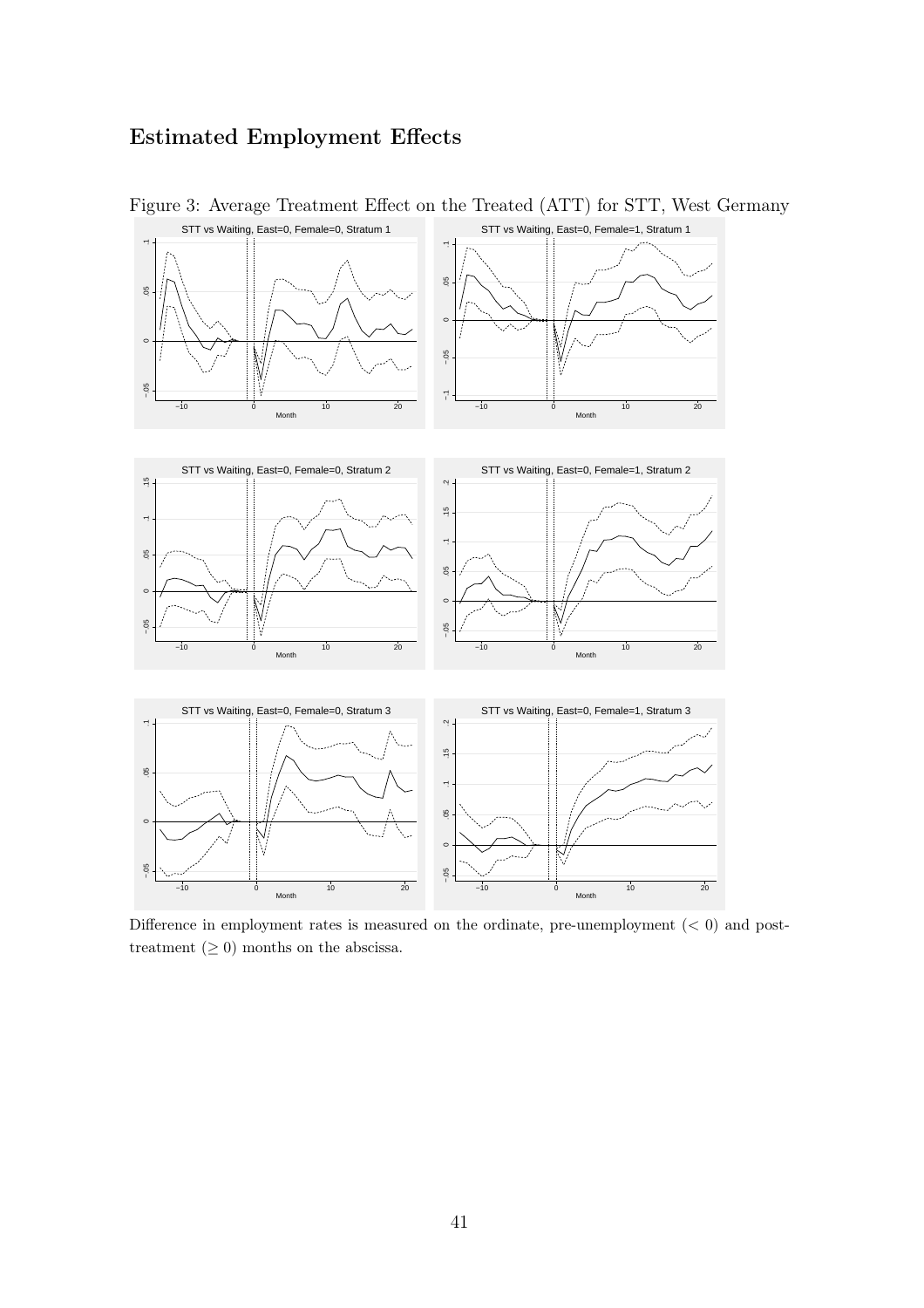

Figure 4: Average Treatment Effect on the Treated (ATT) for STT, East Germany

Difference in employment rates is measured on the ordinate, pre-unemployment  $(< 0)$  and posttreatment  $(≥ 0)$  months on the abscissa.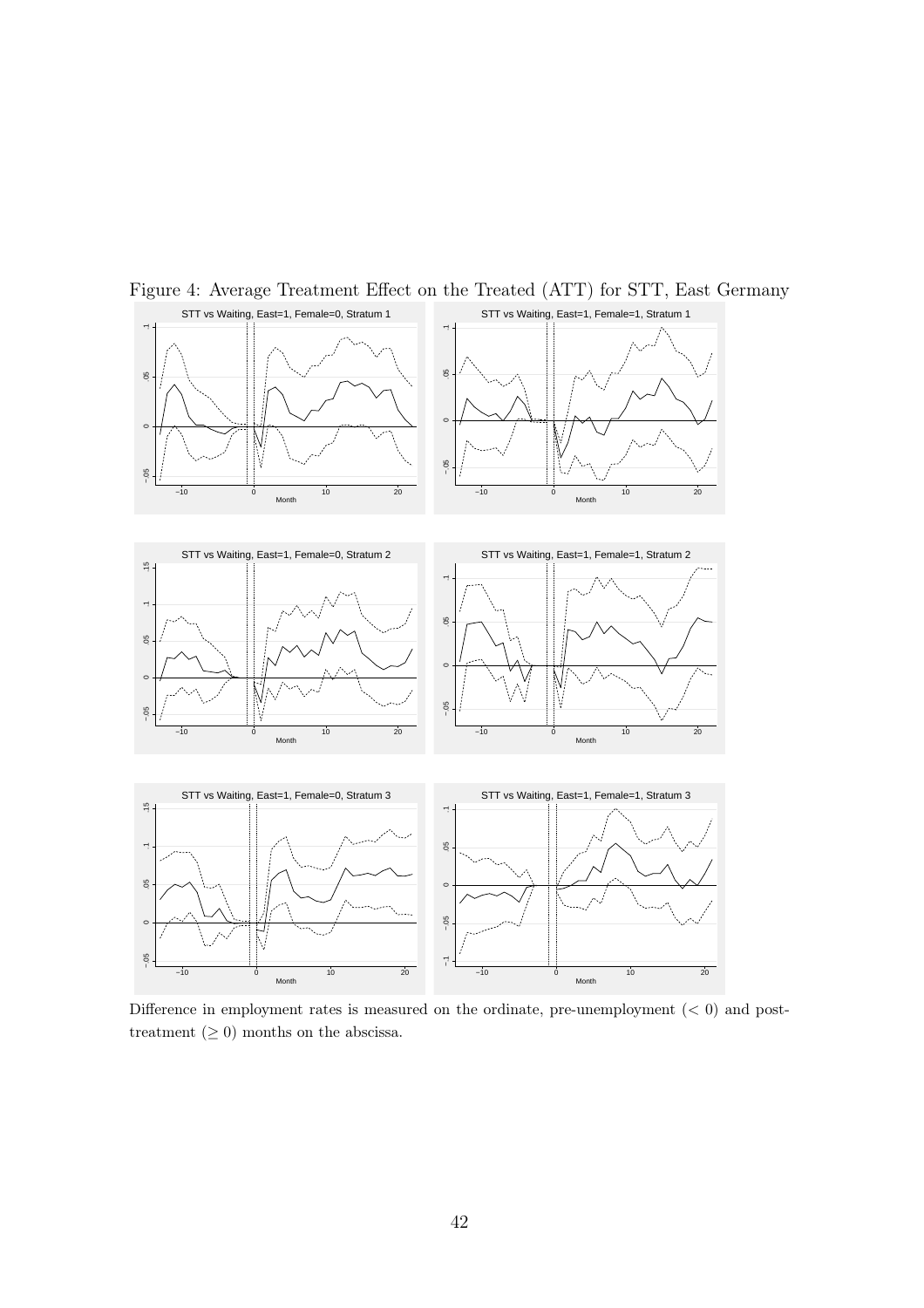

Figure 5: Average Treatment Effect on the Treated (ATT) for CFT, West Germany

Difference in employment rates is measured on the ordinate, pre-unemployment  $(< 0)$  and posttreatment  $(≥ 0)$  months on the abscissa.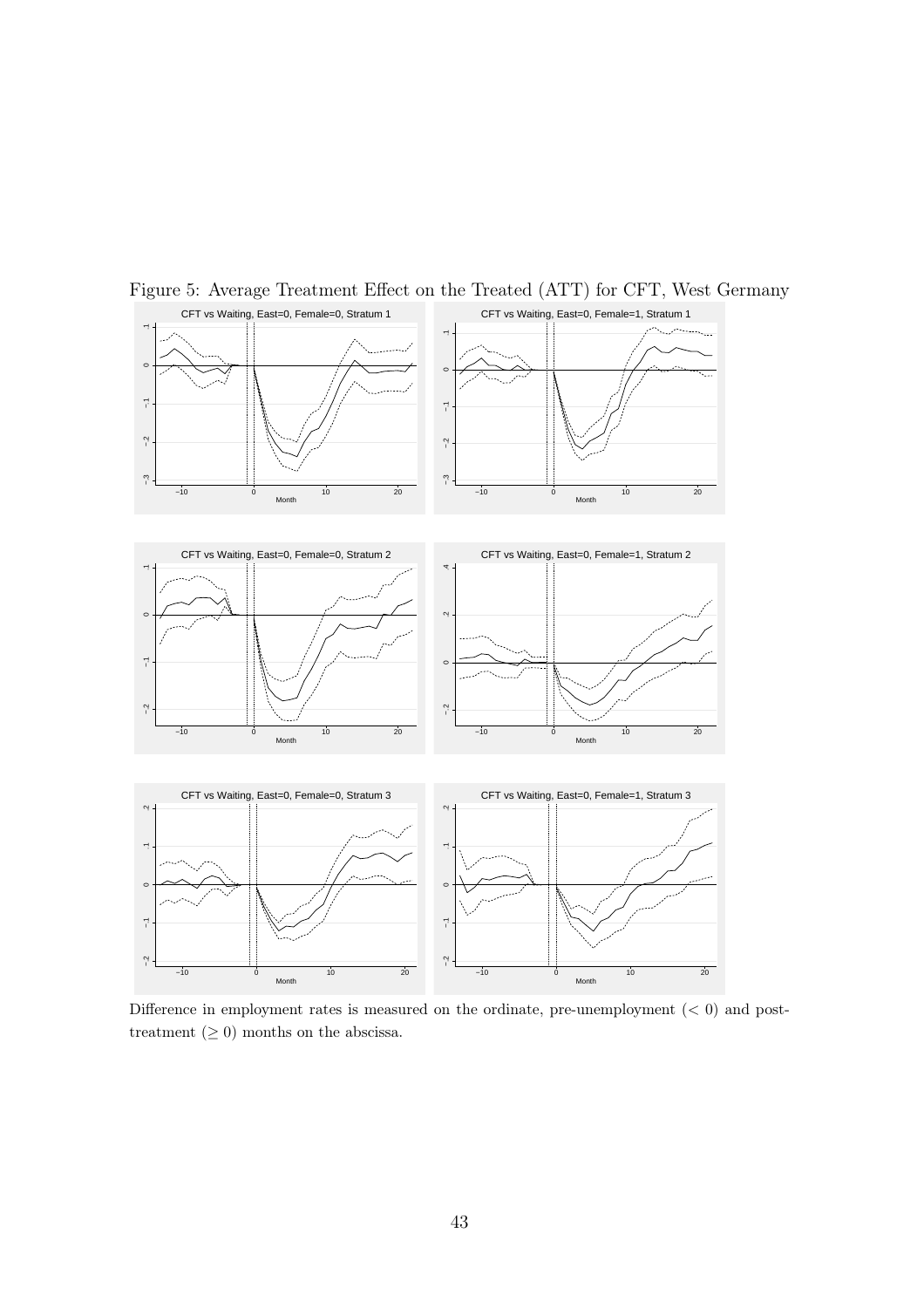

Figure 6: Average Treatment Effect on the Treated (ATT) for CFT, East Germany

Difference in employment rates is measured on the ordinate, pre-unemployment  $(< 0)$  and posttreatment  $(≥ 0)$  months on the abscissa.